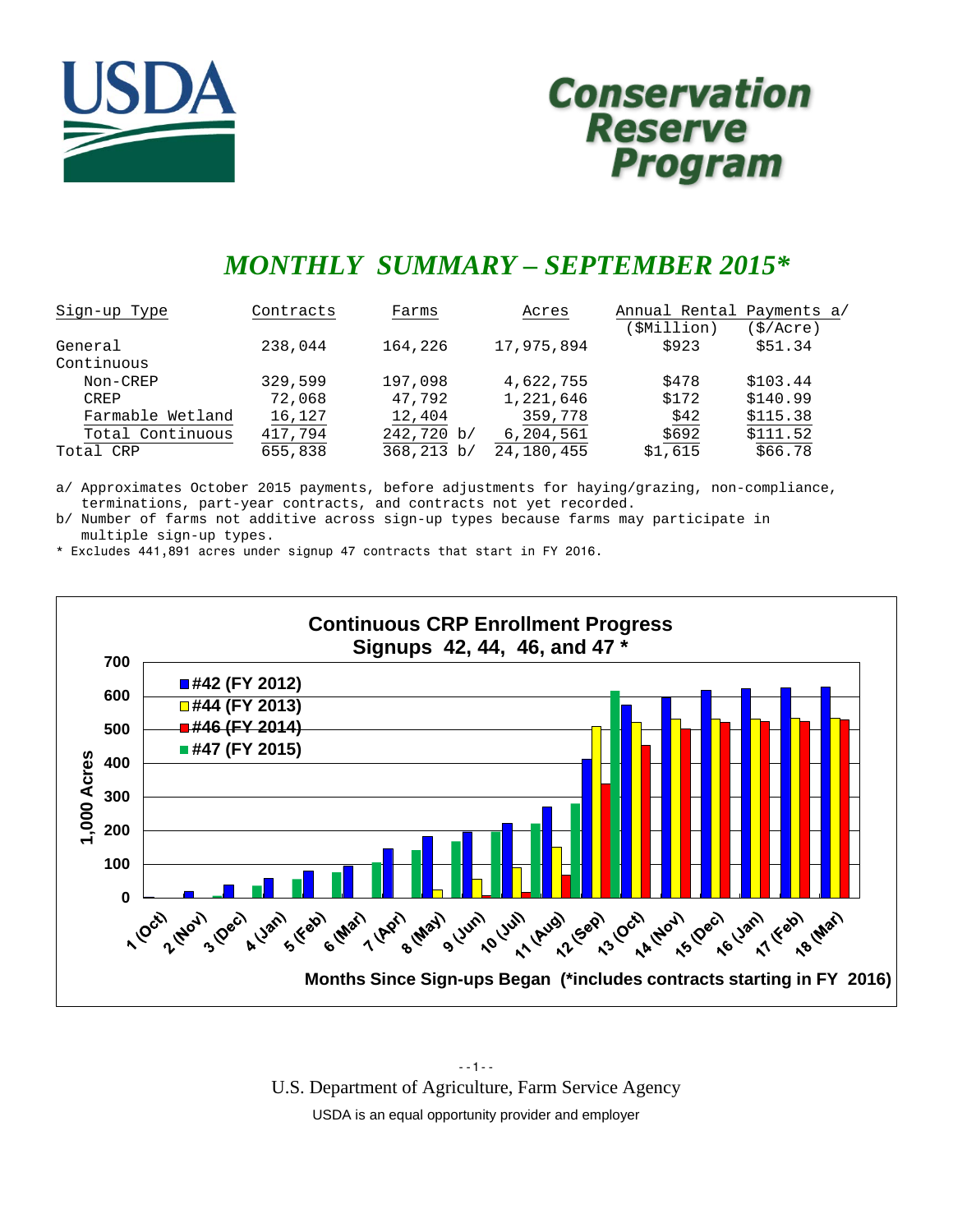# CONTINUOUS CRP ENROLLMENT SINCE INCEPTION \* THROUGH SEPTEMBER 2015

| Sign-up                   | Non-CREP     | <b>CREP</b> | <b>FWP</b> | Total        |
|---------------------------|--------------|-------------|------------|--------------|
| 1997 (#14)                | 554,842      |             | 0          | 554,842      |
| 1998 (#17)                | 198,191      | 13,558      | 0          | 211,749      |
| 1999 (#19)                | 217,063      | 44,301      | 0          | 261,364      |
| 2000 (#21/22)             | 251,883      | 65,036      | 0          | 316,919      |
| 2001 (#23)                | 291,680      | 139,543     | 25,852     | 457,075      |
| 2002 (#24)                | 226,841      | 163,784     | 44,612     | 435,237      |
| 2003 (#25/27)             | 293,532      | 118,264     | 26,966     | 438,762      |
| 2004 (#28)                | 166,868      | 66,945      | 20,557     | 254,370      |
| 2005 (#30)                | 227,228      | 151,515     | 18,907     | 397,650      |
| 2006 (#31)                | 199,335      | 128,647     | 22,629     | 350,611      |
| 2007 (#35)                | 380,703      | 142,844     | 16,005     | 539,552      |
| 2008 (#36)                | 275,215      | 116,617     | 8,715      | 400,547      |
| 2009 (#37)                | 413,481      | 41,487      | 17,766     | 472,734      |
| 2010 (#38)                | 506,313      | 63,577      | 55,663     | 625,553      |
| 2011 (#40)                | 383,022      | 67,939      | 45,048     | 496,009      |
| 2012 (#42)                | 511,915      | 62,088      | 53,543     | 627,545      |
| 2013 (#44)                | 477,401      | 49,702      | 7,691      | 534,793      |
| 2014 (#46)                | 485,684      | 32,829      | 12,216     | 530,729      |
| 2015 (#47)                | 563,950      | 22,522      | 29,091     | 615,563      |
| Expirations 1/            | $-2,153,646$ | $-272,435$  | $-58,932$  | $-2,485,013$ |
| <b>Current Enrollment</b> | 5,033,109    | 1,237,380   | 374,963    | 6,645,452    |

 1/ Contracts that exited 2007-2014 and were not re-enrolled or that dropped out before normal contract termination.

\* Includes contracts approved but not yet started.

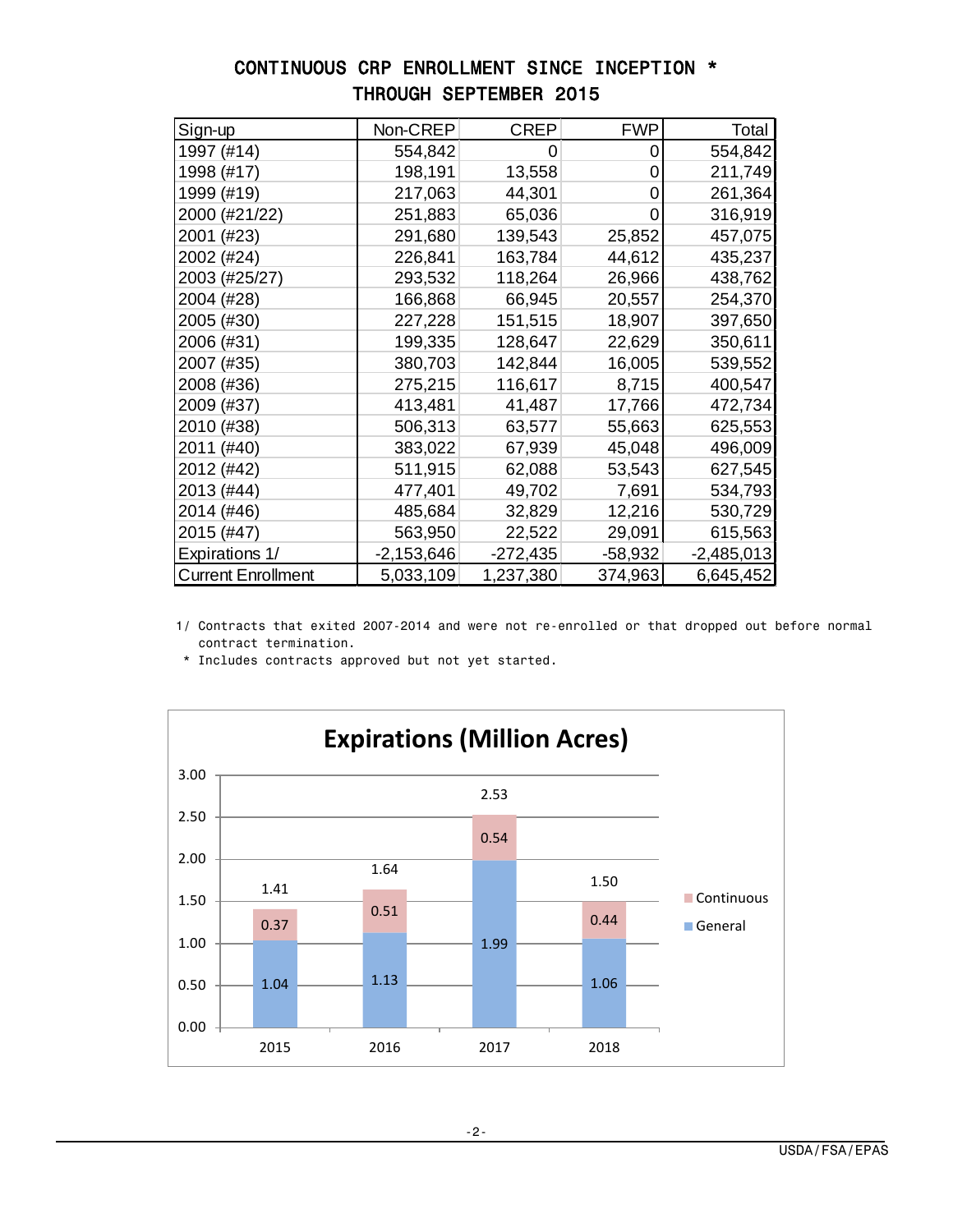# *CONSERVATION RESERVE PROGRAM ENROLLMENT ACTIVITY AND NEWS – SEPTEMBER 2015*

- o Enrollment decreased by 20,000 acres in September ending the month still at 24.2 million acres, as continuous signup decreased 2,000 acres while general signup declined 18,000 acres. This does not include land with contracts starting in FY 2016 (over 400,000 acres and still counting).
- o About 105,000 acres were withdrawn under the 2015 "early" out opportunity.
- o About 7,000 acres of center-pivot irrigation system pivot corners have been enrolled since January 2015, a new component of the Upland Bird Habitat Initiative.
- o Contracts for about 488,000 acres received 1-year contract extensions.
- $\circ$  Signup for the new grasslands component began September 1<sup>st</sup> and runs through November 20.
- o FY 2015 continuous signup (#47) began October 1 and currently stands at 616,000 acres.
- o In May 2015, acreage allocations for the Duck Nesting, Wetland Restoration, and SAFE initiatives were increased by a total of 800,000 acres.

| <b>Initiatives (and Allocations)</b> *               | First<br>Year | <b>Practice Code</b> | Acres Added<br>in FY 2015 | Acres as of<br>September 2015 |
|------------------------------------------------------|---------------|----------------------|---------------------------|-------------------------------|
| Wetland Restoration-Floodplain (481,400 ac.)         | 2004          | CP <sub>23</sub>     | 31,110                    | 304,220                       |
| Bottomland hardwood trees (250,000 ac.)              | 2004          | CP31                 | 11,449                    | 114,859                       |
| Wetland Restoration-Non-Floodplain (568,600 ac.)     | 2005          | CP <sub>23</sub> A   | 44.303                    | 341,286                       |
| Upland bird habitat buffers (500,000 ac.)            | 2005          | CP33                 | 10.809                    | 255.744                       |
| Longleaf pine plantings (250,000 ac.)                | 2007          | CP36                 | 14,815                    | 141,046                       |
| Duck nesting habitat (600,000 ac.)                   | 2007          | CP37                 | 21,442                    | 270,075                       |
| State acres for wildlife enhancement (1,750,000 ac.) | 2008          | CP38                 | 165,166                   | 1,074,540                     |
| Highly erodible lands (750,000 ac.)                  | 2012          | Various              | 53,701                    | 274,431                       |
| Pollinator habitat (100,000 ac.)                     | 2012          | CP42                 | 28,949                    | 40,990                        |

\* Excludes lands enrolled in CREP; includes contracts that start in FY 2016. Data adjusted for re-enrollments of expiring contracts.

| <b>Performance Measure (Acres)</b> * | Acres Added in<br>FY 2015 | Acres as of<br>September 2015 |
|--------------------------------------|---------------------------|-------------------------------|
| Conservation buffers 1/              | 86.227                    | 1,768,650                     |
| Wetland restorations 2/              | 215,965                   | 1,925,618                     |

1/ CP21,CP22,CP29, and CP38 buffers.

\* Includes CREP, FWP, and SAFE; excludes contracts that start in FY 2016.

 <sup>2/</sup> CP9,CP23,CP23A,CP30,CP31,CP37,CP38 wetland, and Farmable Wetland Program. Includes both wetland and associated upland buffers.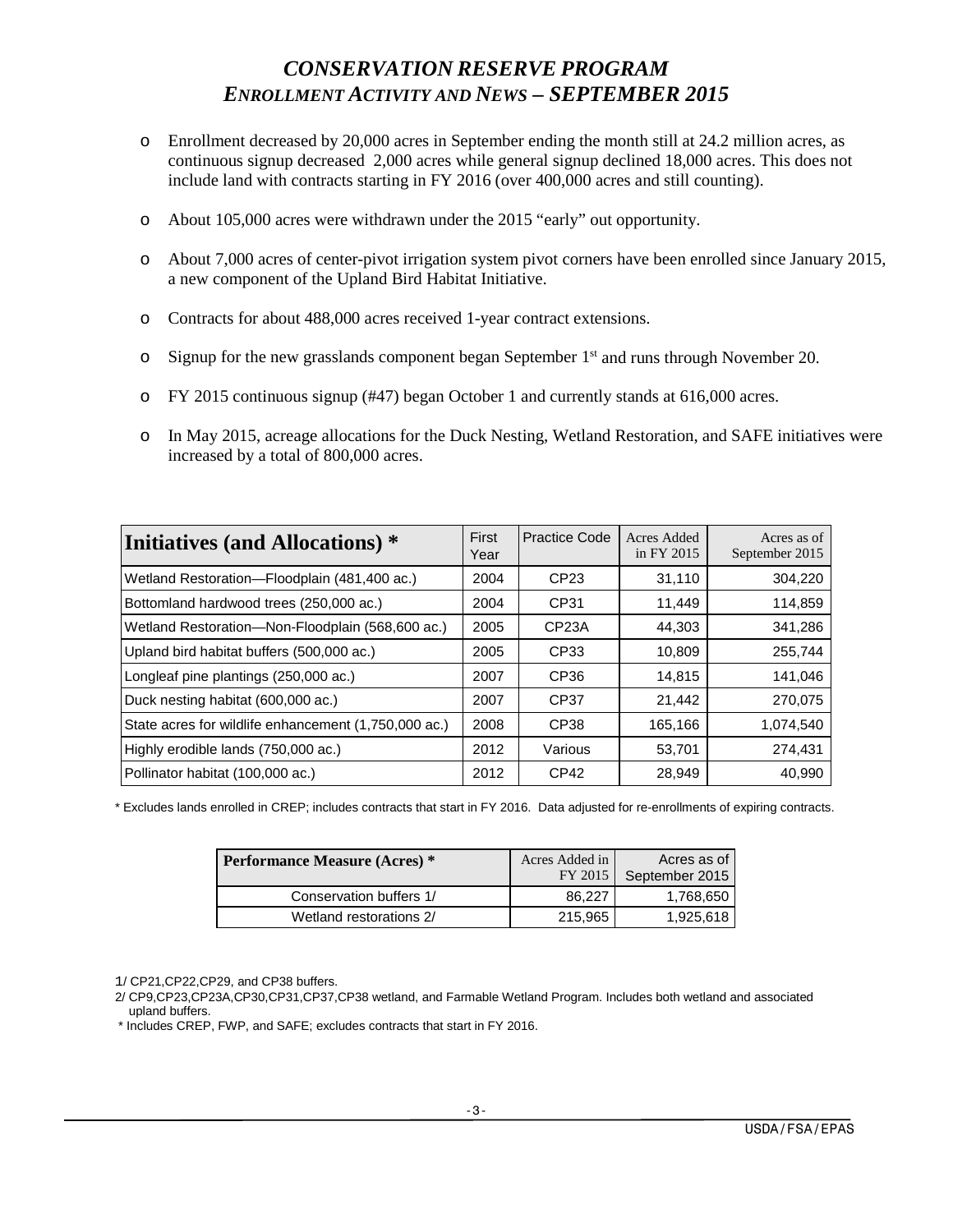# CONSERVATION RESERVE PROGRAM INITIATIVES CUMULATIVE ACRES AS OF SEPTEMBER 2015\*

|                      | FLOOD-   | NON-                                                             | BOTTOM-          | <b>UPLAND</b>                                                    |             |                |                |            |            |
|----------------------|----------|------------------------------------------------------------------|------------------|------------------------------------------------------------------|-------------|----------------|----------------|------------|------------|
| <b>STATE</b>         | PLAIN    | FLOOD-                                                           | LAND             | <b>BIRD</b>                                                      | LONG-       | <b>DUCK</b>    |                | HIGHLY     |            |
|                      | WETLANDS | PLAIN                                                            | <b>HARDWOODS</b> | HABITAT                                                          | LEAF        | NESTING        |                | ERODIBLE   | POLLINATOR |
|                      | (CP23)   | <b>WETLANDS</b>                                                  | (CP31)           | <b>BUFFERS</b>                                                   | <b>PINE</b> | <b>HABITAT</b> | SAFE           | LANDS      | HABITAT    |
|                      |          | (CP23A)                                                          |                  | (CP33)                                                           | (CP36)      | (CP37)         | (CP38)         | $(EI>=20)$ | (CP42)     |
| <b>ALABAMA</b>       | 5        | 0                                                                | 1,208            | 1,220                                                            | 13,561      | 0              | 2,283          | 355        | 0          |
| <b>ALASKA</b>        | 0        | 0                                                                | 0                | 0                                                                | 0           | 0              |                | 0          | 0          |
| <b>ARKANSAS</b>      | 30,309   | 13,893                                                           | 15,094           | 5,511                                                            | 0           | 0              | 15,411         | 0          | 0          |
| CALIFORNIA           | 0        | 0                                                                | 0                | 0                                                                | 0           | 0              |                | 0          | 0          |
| <b>COLORADO</b>      | 0        | 448                                                              | 0                | 409                                                              | 0           | 0              | 29,267         | 3,060      | 1,329      |
| CONNECTICUT          | 0        | 0                                                                | 0                | 0                                                                | 0           | 0              |                | 0          | 0          |
| <b>DELAWARE</b>      | 0        | 0                                                                | 0                | 0                                                                | 0           | 0              |                | 0          | 0          |
| FLORIDA              | 0        | 0                                                                | 0                | 0                                                                | 1,833       | 0              | 9              | 0          | 0          |
| GEORGIA              | 37       | 0                                                                | 25               | 2,221                                                            | 106,616     | 0              | 10,440         | 0          | 0          |
| <b>IDAHO</b>         | 0        | 25                                                               | 0                | 0                                                                | 0           | 0              | 109,233        | 9,681      | 929        |
| ILLINOIS             | 16,237   | 4,203                                                            | 4,568            | 66,852                                                           | 2           | 0              | 20,623         | 24,883     | 13,016     |
| INDIANA              | 2,126    | 2,866                                                            | 2,372            | 14,241                                                           | 0           | 0              | 28,842         | 3,322      | 842        |
| <b>IOWA</b>          | 99,070   | 7,109                                                            | 3,219            | 26,597                                                           | 0           | 2,552          | 103,868        | 70,726     | 19,623     |
| <b>KANSAS</b>        | 3,660    | 4,341                                                            | 215              | 40,746                                                           | 0           | 0              | 85,269         | 3,961      | 293        |
| <b>KENTUCKY</b>      | 119      | 10                                                               | 276              | 7,846                                                            | 0           | 0              | 11,031         | 2,814      | 157        |
| LOUISIANA            | 59,705   | 40,653                                                           | 36,705           | 382                                                              | 59          | 0              | 215            | 73         | 0          |
| MAINE                | 0        | 0                                                                | 0                | 0                                                                | 0           | 0              | 2,135          | 0          | 0          |
| MARYLAND             | 6        | 0                                                                | 0                | 758                                                              | 0           | 0              |                | 0          | 0          |
| <b>MASSACHUSETTS</b> | 0        | 0                                                                | 0                | 0                                                                | 0           | 0              |                | 0          | 0          |
| MICHIGAN             | 774      | 1,053                                                            | 11               | 853                                                              | 0           | 0              | 6,335          | 0          | 141        |
| MINNESOTA            | 30,395   | 142,121                                                          | 590              | 499                                                              | 0           | 13,524         | 53,493         | 1,341      | 446        |
| MISSISSIPPI          | 10,771   | 954                                                              | 45,159           | 2,082                                                            | 418         | 0              | 8,253          | 3,106      | 0          |
| MISSOURI             | 12,855   | 514                                                              | 1,445            | 29,755                                                           | 0           | 0              | 31,533         | 47,682     | 209        |
| <b>MONTANA</b>       | 558      | 174                                                              | 0                | 0                                                                | 0           | 1,455          | 35,385         | 9,212      | 107        |
| <b>NEBRASKA</b>      | 3,020    | 2,057                                                            | 9                | 6,338                                                            | 0           | 0              | 63,581         | 6,936      | 1,820      |
| NEW HAMPSHIRE        | 0        | 0                                                                | 0                | 0                                                                | 0           | 0              | $\blacksquare$ | 0          | 0          |
| NEW JERSEY           | 0        | 0                                                                | 0                | 0                                                                | 0           | 0              | 705            | 0          | 0          |
| NEW MEXICO           | 0        | 0                                                                | 0                | 0                                                                | 0           | 0              | 2,600          | 26,031     | 0          |
| NEW YORK             | 41       | 30                                                               | $\overline{2}$   | 0                                                                | 0           | 0              | 1,252          | 0          | 0          |
| NORTH CAROLINA       | 46       | 0                                                                | 36               | 8,607                                                            | 6,748       | 0              | 837            | 0          | 4          |
| NORTH DAKOTA         | 3,505    | 45,975                                                           | 0                | 0                                                                | 0           | 141,448        | 120,501        | 0          | 730        |
| OHIO                 | 530      | 355                                                              | 91               | 15,763                                                           | 0           | 0              | 17,950         | 456        | 407        |
| <b>OKLAHOMA</b>      | 293      | 1,611                                                            | 443              | 1,063                                                            | 0           | 0              | 7,070          | 0          | 0          |
| OREGON               | 0        | 115                                                              | 0                | 0                                                                | 0           | 0              | 1,046          | 822        | 0          |
| PENNSYLVANIA         | 0        | 0                                                                | 0                | 0                                                                | 0           | 0              |                | 0          | 0          |
| PUERTO RICO          | 0        | 0                                                                | 0                | 0                                                                | 0           | 0              |                | 0          | 0          |
| SOUTH CAROLINA       | 172      | 0                                                                | 8                | 5,441                                                            | 11,282      | 0              | 1,105          | 0          | 0          |
| SOUTH DAKOTA         | 27,661   | 71,648                                                           | 0                | 1,482                                                            | 0           | 111,097        | 113,159        | 0          | 255        |
| <b>TENNESSEE</b>     | 572      | 0                                                                | 3,002            | 5,181                                                            | 0           | 0              | 6,078          | 727        | 354        |
| <b>TEXAS</b>         | 917      | 538                                                              | 381              | 8,960                                                            | 0           | 0              | 89,039         | 42,172     | 71         |
| <b>UTAH</b>          | 0        | 0                                                                | 0                | 0                                                                | 0           | 0              |                | 0          | 110        |
| <b>VERMONT</b>       | 0        | 0                                                                | 0                | 0                                                                | 0           | 0              |                | 0          | 0          |
| VIRGINIA             | 0        | 0                                                                | 0                | 1,633                                                            | 527         | 0              | 393            | 57         | 0          |
| WASHINGTON           | 39       | 0                                                                | 0                | 1,014                                                            | 0           | 0              | 75,654         | 4,114      | 0          |
| WEST VIRGINIA        | 0        | 0                                                                | 0                | 0                                                                | 0           | 0              |                | 0          | 0          |
| WISCONSIN            | 798      | 592                                                              | 0                | 290                                                              | 0           | 0              | 10,258         | 12,899     | 145        |
| WYOMING              | 0        | 0                                                                | 0                | 0                                                                | 0           | 0              | 9,688          | 0          | 0          |
|                      | =======  | $\qquad \qquad \equiv \equiv \equiv \equiv \equiv \equiv \equiv$ | =======          | $\qquad \qquad \equiv \equiv \equiv \equiv \equiv \equiv \equiv$ | =======     | =======        | =======        | =======    | =======    |
|                      | 304,220  | 341,286                                                          | 114,859          | 255,744                                                          | 141,046     | 270,075        | 1074540        | 274,431    | 40,990     |

\* Excludes land enrolled in CREP; includes contracts that start in FY 2016, adjusted for re-enrollments of expiring contracts.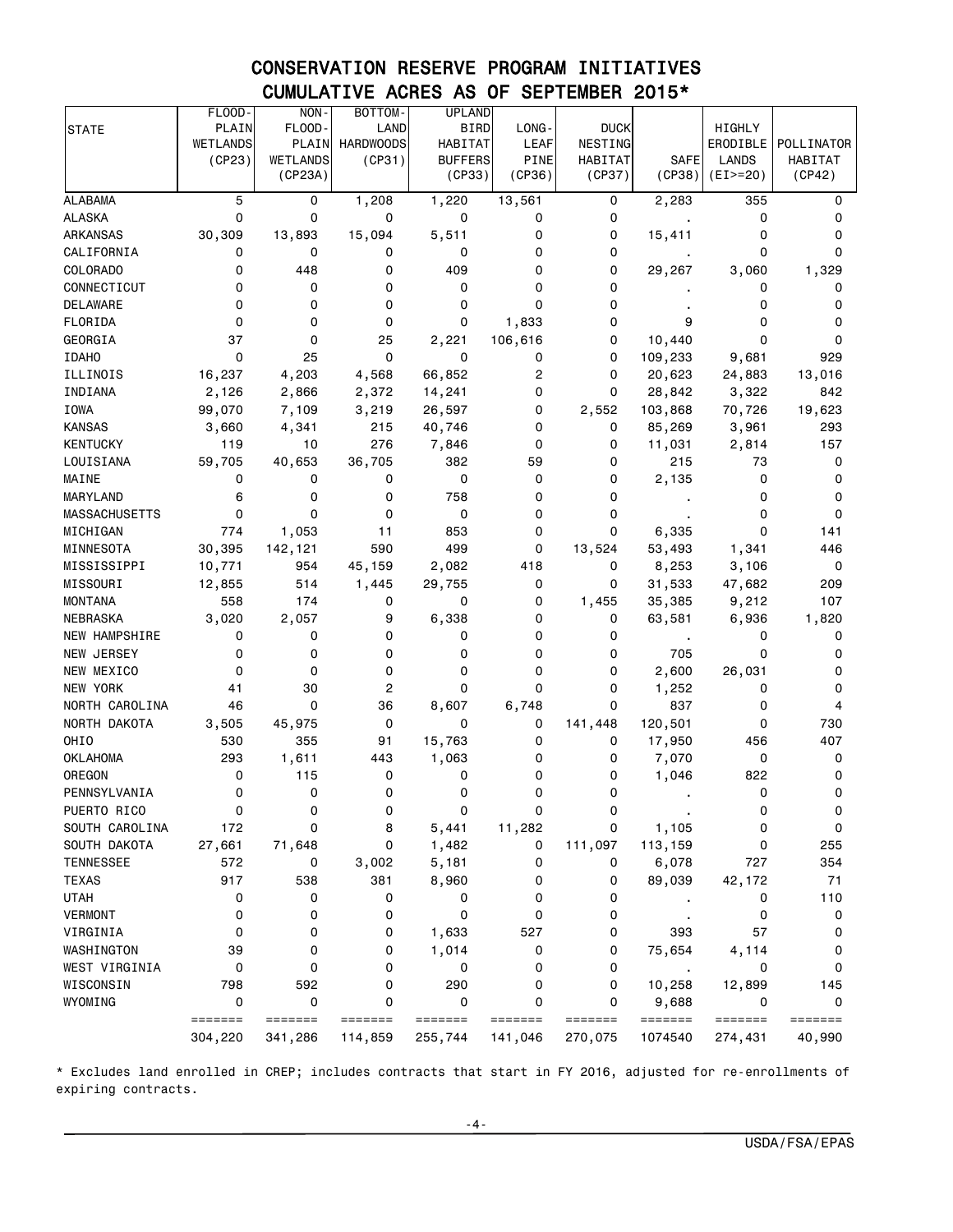**General Signup**. Producers with eligible lands compete nationally for acceptance based on an environmental benefits index (EBI) during specified enrollment periods. Producers may submit offers below soil-specific maximum rental rates and select wildlife-enhancing vegetative covers to increase EBI ranking.

**Continuous (Non-CREP) Sign-up**. Producers with eligible lands may enroll certain high priority conservation practices, such as filter strips, riparian buffers, and wetlands at any time during the year without competition. In addition to annual soil rental payment and cost-share assistance, many practices are eligible for additional annual and one-time up-front financial incentives. Lands enrolled under various initiatives are included in this category.

**Conservation Reserve Enhancement Program (CREP)**. Under CREP agreements, Federal/State partnerships, implement projects designed to address specific environmental objectives through targeted CRP enrollments. Sign-up is held on a continuous basis, general sign-up practices may be included, and additional financial incentives are generally provided. Currently, there are 47 agreements in 34 States.

**Farmable Wetland Program (FWP).** Producers enroll small non-flood plain wetlands, and new practices added by the 2008 Farm Bill, under modified continuous sign-up provisions.

**Grasslands**. Enrollments are to support grazing operations and to preserve and restore grasslands. No cropping history is required.

The accompanying tables are based on contract data developed and maintained in CRP data files by USDA Service Centers through the **end of September 2015** and are based on the physical location of the CRP contracted land. Some adjustments have been made to correct miscoded data in the active contract files.

| Current Enrollment by Sign-up and Initial Contract Year |
|---------------------------------------------------------|
|                                                         |
|                                                         |
| Current Enrollment by State and Sign-up Type            |
|                                                         |
|                                                         |
|                                                         |
|                                                         |
|                                                         |
|                                                         |
|                                                         |
|                                                         |
|                                                         |
|                                                         |
|                                                         |
|                                                         |
|                                                         |
|                                                         |

#### NOTE: \*\* Data suppressed from States with fewer than 3 contracts \*\*

Unless otherwise noted, data do not include contracts starting in FY 2016.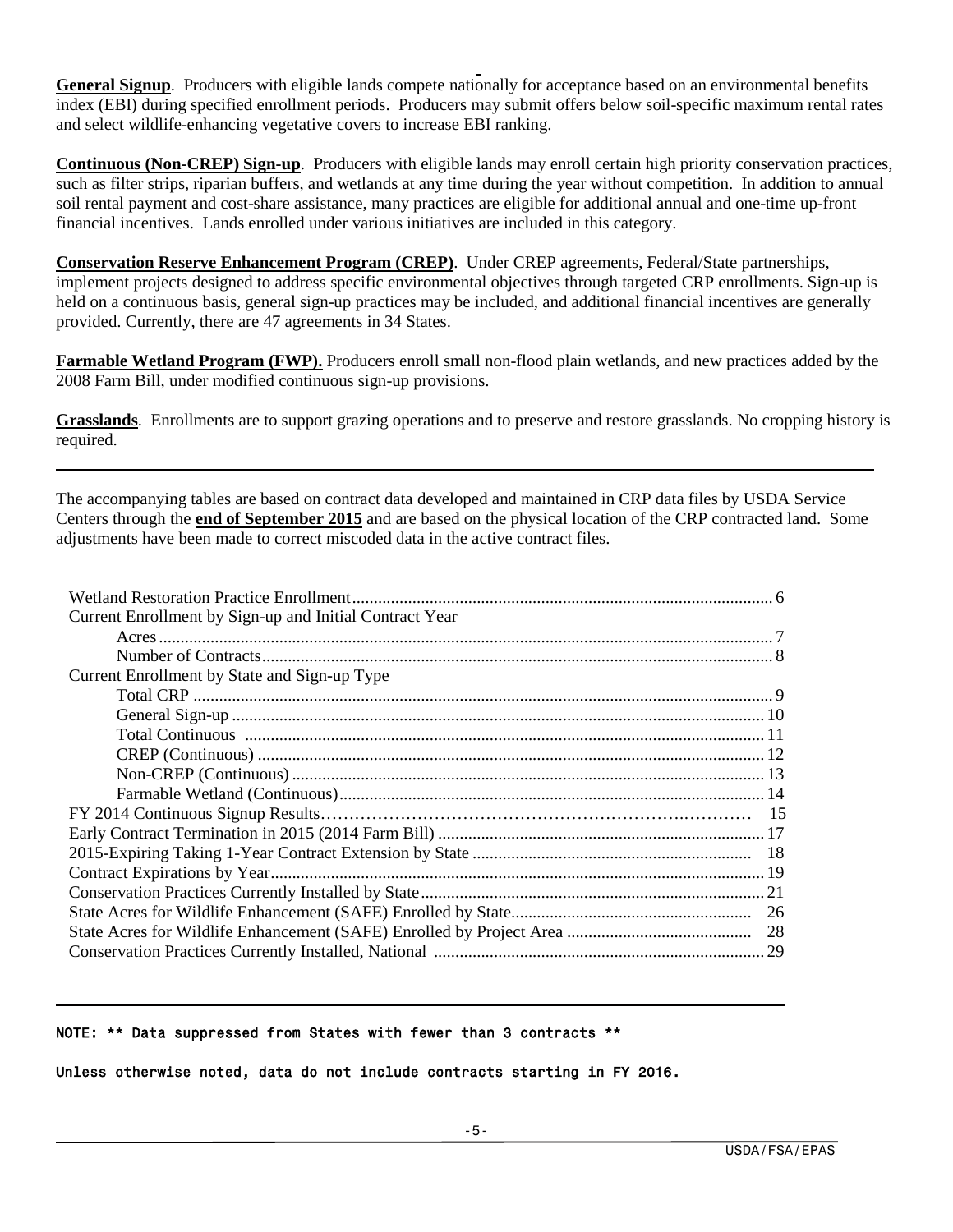# CONSERVATION RESERVE PROGRAM WETLAND PRACTICES 1/ CUMULATIVE ACRES AS OF SEPTEMBER 2015

|                      |                 | FLOOD-    | NON-              |                 | <b>BOTTOMLAND</b> | <b>DUCK</b> |              |              |
|----------------------|-----------------|-----------|-------------------|-----------------|-------------------|-------------|--------------|--------------|
|                      | GENERAL 2/      | PLAIN.    | <b>FLOODPLAIN</b> | <b>FARMABLE</b> | <b>HARDWOODS</b>  | NESTING     | <b>OTHER</b> |              |
| <b>STATE</b>         | (CP23)          | (CP23)    | (CP23A)           | WETLAND 3/      | (CP31)            | (CP37)      | WETLAND 4/   | <b>TOTAL</b> |
| <b>ALABAMA</b>       | 0               | 5         | 0                 | 37              | 1,208             | 0           | 104          | 1,355        |
| <b>ALASKA</b>        | 0               | 0         | 0                 | 0               | 0                 | 0           | 422          | 422          |
| ARKANSAS             | 3,015           | 29,898    | 13,905            | 2,191           | 15,438            | 0           | 7,851        | 72,298       |
| CALIFORNIA           | 569             | 0         | 0                 | 0               | 0                 | 0           | 40           | 609          |
| COLORADO             | 331             | 0         | 448               | 602             | 0                 | 0           | 56           | 1,437        |
| CONNECTICUT          | 0               | 0         | 0                 | 0               | 0                 | 0           | 0            | 0            |
| DELAWARE             | 243             | 84        | 0                 | 0               | 0                 | 0           | 221          | 548          |
| FLORIDA              | 0               | 0         | 0                 | 0               | 0                 | 0           | 0            | 0            |
| GEORGIA              | 380             | 37        | 0                 | 0               | 25                | 0           | 23           | 464          |
| HAWAII               | 0               | 0         | 0                 | 0               | 0                 | 0           | 0            | 0            |
| <b>IDAHO</b>         | 482             | 0         | 25                | 6               | 0                 | 0           | 185          | 698          |
| ILLINOIS             | 15,621          | 22,666    | 4,187             | 888             | 4,492             | 0           | 5,290        | 53,143       |
| INDIANA              | 1,678           | 2,349     | 4,304             | 990             | 5,775             | 0           | 1,714        | 16,810       |
| IOWA                 | 6,274           | 99,126    | 6,739             | 78,783          | 3,208             | 2,476       | 13,558       | 210,165      |
| <b>KANSAS</b>        | 625             | 3,660     | 4,341             | 1,965           | 215               | 0           | 1,051        | 11,857       |
| <b>KENTUCKY</b>      | 5               | 119       | 10                | 0               | 276               | 0           | 1,967        | 2,376        |
| LOUISIANA            | 2,156           | 59,553    | 40,392            | 3,324           | 48,602            | 0           | 593          | 154,620      |
| MAINE                | 0               | 0         | 0                 | 0               | 0                 | 0           | 12           | 12           |
| MARYLAND             | 1,260           | 1,285     | 124               | 5               | 0                 | 0           | 1,301        | 3,976        |
| <b>MASSACHUSETTS</b> | 0               | 0         | 0                 | 0               | 0                 | 0           | 0            | 0            |
| MICHIGAN             | 10,199          | 2,842     | 9,466             | 77              | 11                | $\mathbf 0$ | 2,156        | 24,751       |
| MINNESOTA            | 98,026          | 30,952    | 138,686           | 52,499          | 596               | 12,740      | 7,741        | 341,240      |
| MISSISSIPPI          | 1,040           | 10,757    | 954               | 11,012          | 45,159            | 0           | 668          | 69,591       |
| MISSOURI             | 556             | 12,903    | 514               | 215             | 1,471             | 0           | 3,863        | 19,522       |
| <b>MONTANA</b>       | 1,192           | 558       | 174               | 373             | 0                 | 1,455       | 138          | 3,890        |
| NEBRASKA             | 541             | 3,250     | 2,088             | 4,048           | 9                 | 0           | 423          | 10,358       |
| NEW HAMPSHIRE        | 0               | 0         | 0                 | 0               | 0                 | 0           | 0            | $\Omega$     |
| <b>NEW JERSEY</b>    | 0               | 0         | 0                 | 0               | 0                 | 0           | 4            | 4            |
| NEW MEXICO           | 0               | 0         | 0                 | 0               | 0                 | 0           | 0            | 0            |
| NEW YORK             | 3               | 60        | 31                | 0               | 2                 | 0           | 1,121        | 1,218        |
| NORTH CAROLINA       | 1,409           | 1,126     | 0                 | 58              | 42                | 0           | 350          | 2,985        |
| NORTH DAKOTA         | 153,244         | 3,380     | 45,347            | 107,201         | 0                 | 138,064     | 1,945        | 449,181      |
| OHIO                 | 2,320           | 3,390     | 5,569             | 276             | 95                | 0           | 767          | 12,417       |
| <b>OKLAHOMA</b>      | 147             | 293       | 1,611             | 169             | 443               | 0           | 87           | 2,749        |
| OREGON               | 50              | 77        | 115               | 0               | 0                 | 0           | 659          | 903          |
| PENNSYLVANIA         | 288             | 658       | 0                 | 0               | 0                 | 0           | 500          | 1,446        |
| PUERTO RICO          | 0               | 0         | 0                 | 0               | 0                 | 0           | 0            | 0            |
| SOUTH CAROLINA       | 0               | 172       | 0                 | 0               | 8                 | 0           | 121          | 301          |
|                      |                 |           |                   |                 | 0                 |             |              | 434,269      |
| SOUTH DAKOTA         | 36,900          | 36,216    | 94,910            | 95,634          |                   | 145,781     | 24,826       |              |
| <b>TENNESSEE</b>     | 43              | 572       | 0                 | 0<br>0          | 3,002             | 0           | 162          | 3,779        |
| <b>TEXAS</b>         | 5,802           | 917       | 434               |                 | 381               | 0           | 95           | 7,629        |
| <b>UTAH</b>          | 0               | 0         | 0                 | 0               | 0                 | 0           | 0            | 0            |
| <b>VERMONT</b>       | 0               | 0         | 0                 | 0               | 0                 | 0           | 3            | 3            |
| VIRGINIA             | 143             | 36        | 0                 | 0               | 0                 | 0           | 90           | 268          |
| WASHINGTON           | 211             | 50        | 5                 | 11              | o                 | 0           | 242          | 518          |
| WEST VIRGINIA        | 0               | 0         | 0                 | 0               | 0                 | 0           | 0            | 0            |
| WISCONSIN            | 2,622           | 2,095     | 1,008             | 71              | 0                 | 0           | 1,974        | 7,770        |
| WYOMING              | 0<br>========== | ========= | 0<br>=========    | 0<br>=======    | 0                 | 0           | =======      | =========    |
|                      | 347,373         | 329,087   | 375,389           | 360,435         | 130,457           | 300,516     | 82,324       | 1,925,581    |

1/ Includes wetland and adjacent upland buffer acres and land enrolled in CREPs.

2/ Includes general signup and CREP before 2003, when CP23 was converted to continuous signup.

3/ CP27, CP28, CP39, CP40, CP41.

4/ CP9, CP30, and CP38 (SAFE) wetland.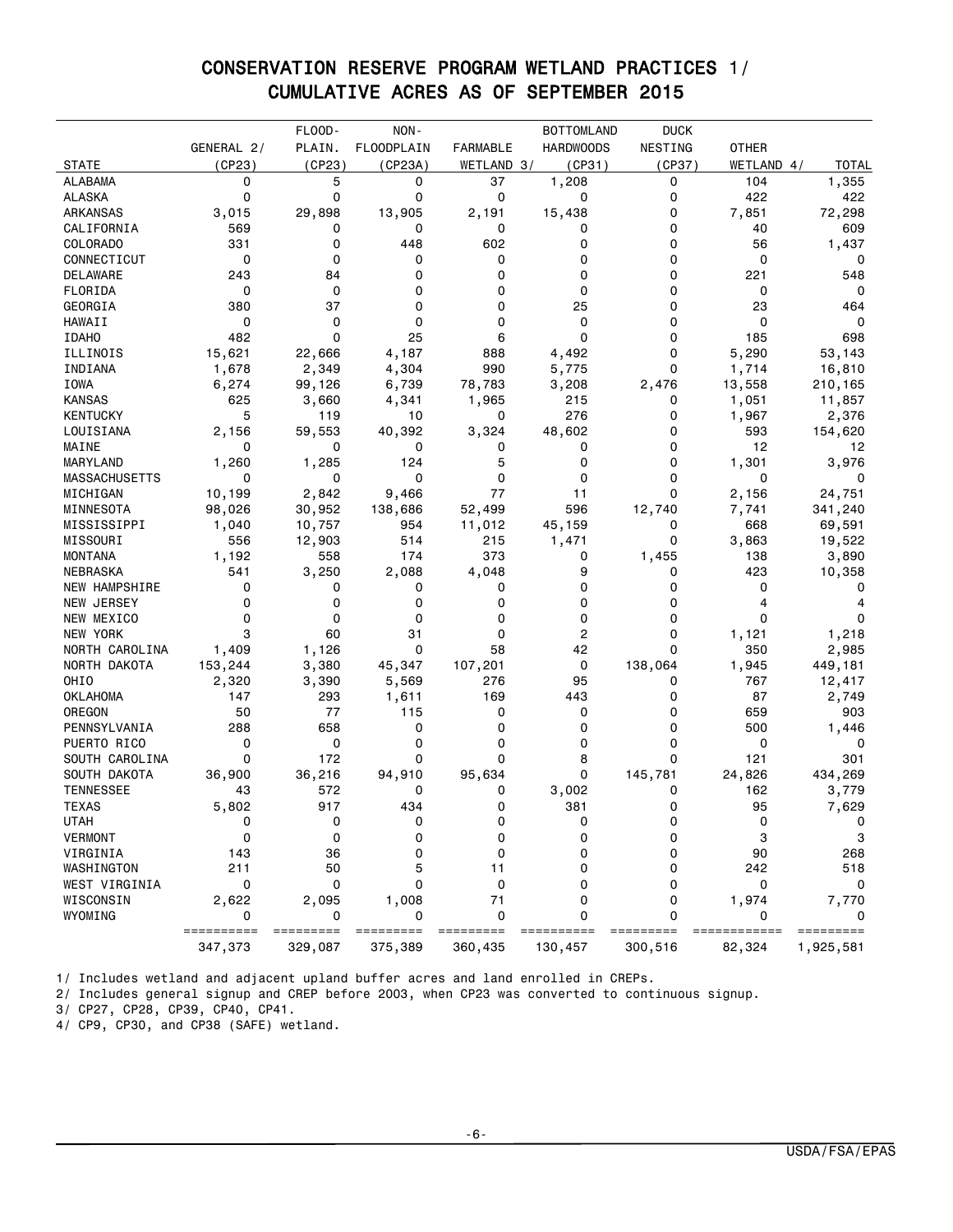#### CRP ENROLLMENT AS OF SEPTEMBER 2015 BY SIGN-UP AND INITIAL CONTRACT YEAR 1/

| <b>ACRE<sup>c</sup></b> |
|-------------------------|
|                         |
|                         |

|            | <b>BEFORE</b> |         |                                         |         |         |                                                 |                |                |                |         |                    |
|------------|---------------|---------|-----------------------------------------|---------|---------|-------------------------------------------------|----------------|----------------|----------------|---------|--------------------|
| SIGNUP     | 2007          | 2007    | 2008                                    | 2009    | 2010    | 2011                                            | 2012           | 2013           | 2014           | 2015    | <b>TOTAL</b>       |
| 20         | 684,473       | 51      | $\Omega$                                | U       | 0       | O                                               |                |                | U              | 0       | 684,525            |
| 21/22      | 123,253       |         |                                         |         |         |                                                 |                |                |                | 0       | 123,253            |
| 23         | 319,575       |         |                                         |         |         |                                                 |                |                |                |         | 319,575            |
| 24         | 309,796       |         |                                         |         |         |                                                 |                |                |                |         | 309,796            |
| 25/27      | 314,340       |         |                                         |         |         |                                                 |                |                |                |         | 314,340            |
| 26         | 444,617       |         |                                         |         |         |                                                 |                |                |                |         | 444,617            |
| 28         | 186,175       |         |                                         |         |         |                                                 |                |                |                |         | 186,175            |
| 29         | 962,159       | 56,734  |                                         |         |         |                                                 |                |                |                |         | 1,018,894          |
| 30         | 374,519       | 0       |                                         |         |         |                                                 |                |                |                |         | 374,519            |
| 31         | 188,703       | 140,622 |                                         |         |         |                                                 |                |                |                | O       | 329,325            |
| 32         | 155           |         | 0, 2, 193, 127                          | 820,955 | 524,947 | 237,832                                         |                |                |                |         | 3,777,016          |
| 33         | 0             | 802,696 | 78                                      |         |         |                                                 |                |                |                |         | 802,774            |
| 35         | 0             | 150,186 | 347,559                                 |         |         |                                                 |                |                |                |         | 497,745            |
| 36         | 22            | 0       | 202,227                                 | 171,583 |         |                                                 |                |                |                |         | 373,831            |
| 37         | 22            |         |                                         | 223,851 | 224,883 |                                                 |                | 90             |                |         | 448,846            |
| 38         |               |         |                                         | 0       | 216,778 | 382,156                                         |                |                |                |         | 598,936            |
| 39         |               |         |                                         |         |         | 0, 3, 698, 232                                  |                |                |                |         | 3,698,232          |
| 40         |               |         |                                         |         | 0       | 171,294                                         | 309,221        |                |                |         | 480,515            |
|            |               |         |                                         |         |         |                                                 | 0, 2, 505, 320 |                |                |         | 2,505,320          |
| 42         |               |         |                                         |         |         | 0                                               | 117,152        | 492,984        |                |         | 610,136            |
| 43         |               |         |                                         |         |         |                                                 |                | 0, 3, 487, 785 |                |         | 3,487,785          |
| 44         |               |         |                                         |         |         |                                                 | 34             | 23,082         | 509,035        | 0       | 532,151            |
| 45         |               |         |                                         |         |         |                                                 |                |                | 0, 1, 556, 733 |         | 0, 1, 556, 733     |
| 46         |               |         |                                         |         |         |                                                 |                |                | 3,211          | 527,532 | 530,743            |
| 47         |               |         |                                         |         |         |                                                 |                |                | 0              | 174,671 | 174,671            |
| <b>ALL</b> |               |         | 3,907,813 1,150,290 2,742,991 1,216,389 |         |         | 966,608 4,489,514 2,931,726 4,003,941 2,068,979 |                |                |                |         | 702,203 24,180,455 |

1/ For CRP, contract year is the same as fiscal year, which begins October 1.

General Sign-up Numbers: 1-13, 15, 16, 18, 20, 26, 29, 33, 39, 41, 43, and 45.

Continuous Sign-up Numbers: 14, 17, 19, 21-25, 27, 28, 30, 31, 35, 36, 37, 38, 40, 42, 44, 46, and 47.

Sign-up number 32 reflects re-enrollment of 2007-2010 expired general sign-up contracts under 2006's early re-enrollment offer (REX). Sign-up number 34 is reserved for Emergency Forestry CRP.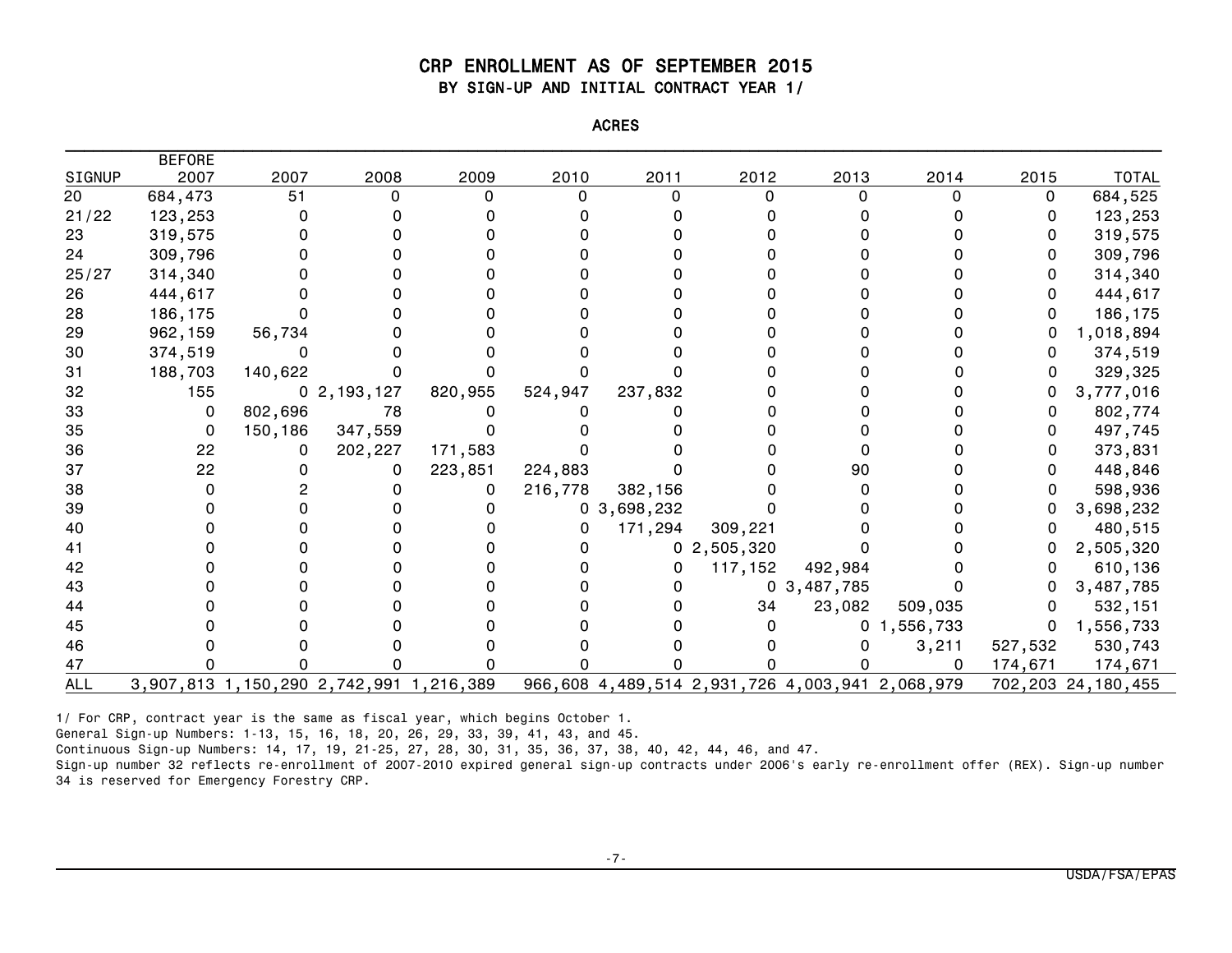#### CRP ENROLLMENT AS OF SEPTEMBER 2015 BY SIGN-UP AND INITIAL CONTRACT YEAR 1/

| NUMBER OF CONTRACTS |
|---------------------|
|                     |
|                     |

|               | <b>BEFORE</b> |        |        |        |        |          |        |        |        |          |              |
|---------------|---------------|--------|--------|--------|--------|----------|--------|--------|--------|----------|--------------|
| <b>SIGNUP</b> | 2007          | 2007   | 2008   | 2009   | 2010   | 2011     | 2012   | 2013   | 2014   | 2015     | <b>TOTAL</b> |
| 20            | 13,143        |        |        | U      | n      | $\Omega$ |        |        |        | $\Omega$ | 13,144       |
| 21/22         | 10,420        |        |        |        |        |          |        |        |        | 0        | 10,420       |
| 23            | 28,579        |        |        |        |        |          |        |        |        | 0        | 28,579       |
| 24            | 25,548        |        |        |        |        |          |        |        |        |          | 25,548       |
| 25/27         | 22,189        |        |        |        |        |          |        |        |        |          | 22,189       |
| 26            | 9,535         |        |        |        |        |          |        |        |        |          | 9,535        |
| 28            | 15,540        |        |        |        |        |          |        |        |        |          | 15,540       |
| 29            | 17,698        | 482    |        |        |        |          |        |        |        |          | 18,180       |
| 30            | 32,225        | 0      |        |        |        |          |        |        |        | 0        | 32,225       |
| 31            | 19,584        | 10,262 |        |        |        |          |        |        |        |          | 29,846       |
| 32            |               | 0      | 27,445 | 13,007 | 8,004  | 5,000    |        |        |        |          | 53,460       |
| 33            |               | 15,422 |        |        |        |          |        |        |        | 0        | 15,424       |
| 35            |               | 13,560 | 20,384 |        |        |          |        |        |        | 0        | 33,944       |
| 36            |               |        | 15,453 | 11,949 |        |          |        |        |        |          | 27,404       |
| 37            |               |        |        | 15,673 | 13,902 |          |        |        |        | 0        | 29,577       |
| 38            |               |        |        | 0      | 13,637 | 18,977   |        |        |        | 0        | 32,615       |
| 39            |               |        |        |        | 0      | 40,175   |        |        |        |          | 40,175       |
| 40            |               |        |        |        | 0      | 10,380   | 20,449 |        |        | 0        | 30,829       |
| 41            |               |        |        |        |        | 0        | 26,927 |        |        | 0        | 26,927       |
| 42            |               |        |        |        |        | 0        | 7,199  | 27,529 |        |          | 34,728       |
| 43            |               |        |        |        |        |          |        | 38,350 |        | 0        | 38,350       |
| 44            |               |        |        |        |        |          |        | 948    | 28,427 | 0        | 29,376       |
| 45            |               |        |        |        |        |          |        |        | 22,849 | 0        | 22,849       |
| 46            |               |        |        |        |        |          |        |        | 213    | 26,226   | 26,439       |
| 47            |               |        |        |        |        |          |        |        | 0      | 8,533    | 8,533        |
| <b>ALL</b>    | 194,470       | 39,728 | 63,284 | 40,629 | 35,543 | 74,532   | 54,576 | 66,828 | 51,489 | 34,759   | 655,838      |

1/ For CRP, contract year is the same as fiscal year, which begins October 1.

General Sign-up Numbers: 1-13, 15, 16, 18, 20, 26, 29, 33, 39, 41, 43, and 45.

Continuous Sign-up Numbers: 14, 17, 19, 21-25, 27, 28, 30, 31, 35, 36, 37, 38, 40, 42, 44, 46, and 47.

Sign-up number 32 reflects re-enrollment of 2007-2010 expired general sign-up contracts under 2006's early re-enrollment offer (REX). Sign-up number 34 is reserved for Emergency Forestry CRP.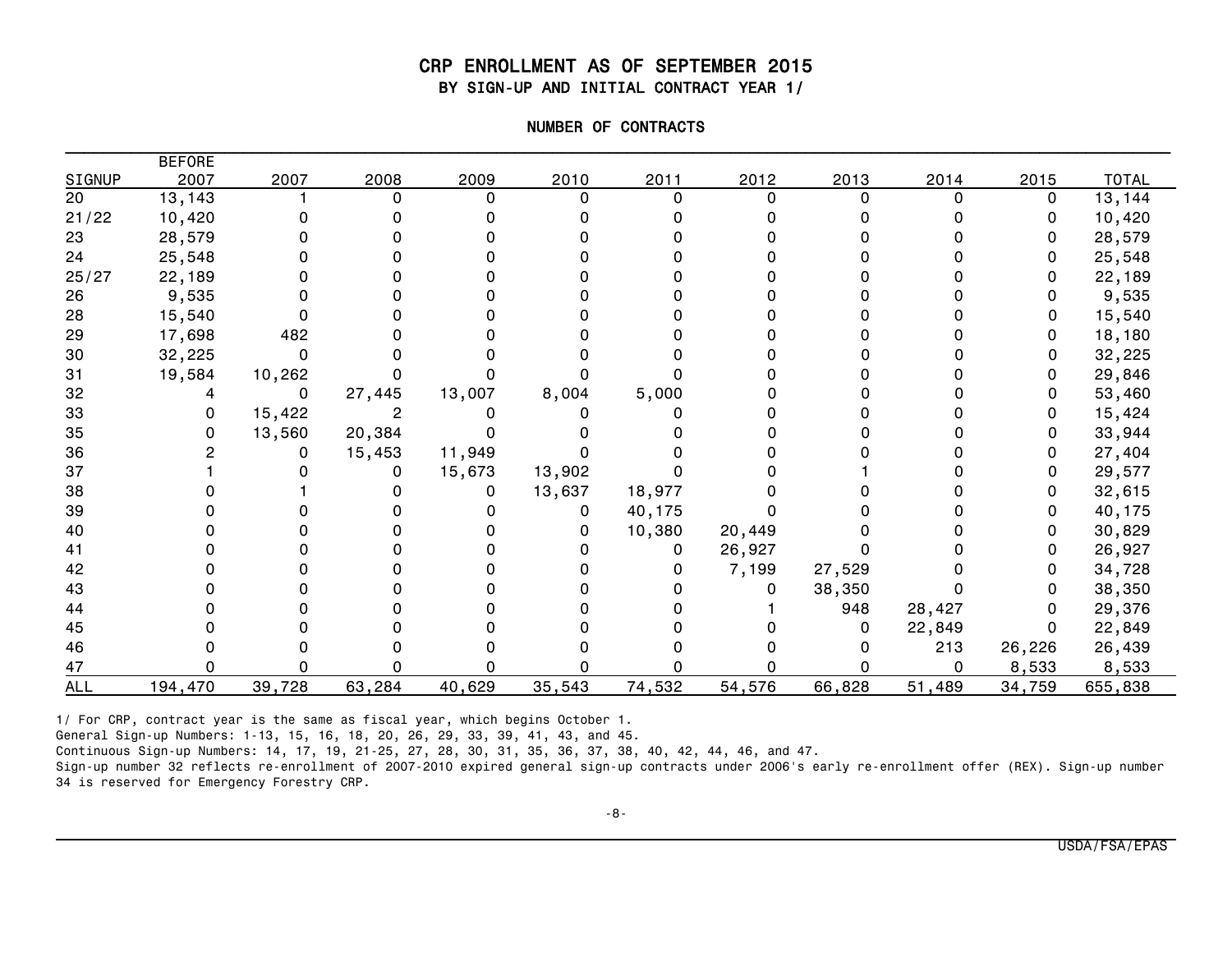#### CRP ENROLLMENT BY STATE AS OF SEPTEMBER 2015 -----------TOTAL CRP (ALL SIGN-UPS)---------

|                      | NUMBER OF | NUMBER OF    |              | ANNUAL RENTAL PAYMENTS 2/ |           |
|----------------------|-----------|--------------|--------------|---------------------------|-----------|
| STATE 1/             | CONTRACTS | <b>FARMS</b> | <b>ACRES</b> | ( \$1,000)                | (\$/ACRE) |
| U.S.                 | 655,838   | 368,213      | 24, 180, 455 | 1,614,882                 | 66.78     |
| <b>ALABAMA</b>       | 6,725     | 4,854        | 277,893      | 12,764                    | 45.93     |
| <b>ALASKA</b>        | 37        | 28           | 17,518       | 619                       | 35.32     |
| ARKANSAS             | 5,739     | 3,215        | 233,873      | 16,243                    | 69.45     |
| CALIFORNIA           | 297       | 225          | 81,456       | 3,615                     | 44.38     |
| <b>COLORADO</b>      | 10,865    | 5,575        | 1,912,279    | 66,699                    | 34.88     |
| CONNECTICUT          | 5         | 5            | 49           | 3                         | 70.77     |
| DELAWARE             | 566       | 304          | 6,026        | 709                       | 117.63    |
| FLORIDA              | 899       | 732          | 36,097       | 1,674                     | 46.37     |
| GEORGIA              | 7,978     | 5,419        | 260,276      | 14,546                    | 55.89     |
| HAWAII               | 19        | 15           | 1,000        | 50                        | 49.64     |
| <b>IDAHO</b>         | 4,261     | 2,411        | 583,474      | 30,384                    | 52.08     |
| ILLINOIS             | 78,058    | 43,121       | 894,787      | 135,920                   | 151.90    |
| INDIANA              | 35,451    | 19,852       | 231,995      | 32,669                    | 140.82    |
| IOWA                 | 100,847   | 51,155       | 1,484,376    | 243,580                   | 164.10    |
| <b>KANSAS</b>        | 40,404    | 23,340       | 2,181,943    | 91,905                    | 42.12     |
| <b>KENTUCKY</b>      | 14,351    | 7,626        | 262,397      | 35,884                    | 136.75    |
| LOUISIANA            | 4,785     | 3,087        | 295,053      | 23,374                    | 79.22     |
| MAINE                | 340       | 240          | 8,303        | 385                       | 46.31     |
| MARYLAND             | 5,915     | 3,279        | 67,279       | 10,921                    | 162.32    |
| <b>MASSACHUSETTS</b> | 3         | 3            | 10           | $\overline{2}$            | 207.20    |
| MICHIGAN             | 12,740    | 7,158        | 166,563      | 17,882                    | 107.36    |
| MINNESOTA            | 55,600    | 29,741       | 1,150,883    | 102,444                   | 89.01     |
| MISSISSIPPI          | 17,844    | 11,205       | 743,020      | 44,802                    | 60.30     |
| MISSOURI             | 31,157    | 18,211       | 1,010,979    | 102,010                   | 100.90    |
| <b>MONTANA</b>       | 8,650     | 3,828        | 1,499,179    | 44,668                    | 29.79     |
| NEBRASKA             | 22,756    | 13,266       | 784,695      | 56,075                    | 71.46     |
| NEW HAMPSHIRE        | 3         | 3            | 13           | 1.                        | 69.04     |
| NEW JERSEY           | 318       | 209          | 2,045        | 175                       | 85.81     |
| NEW MEXICO           | 1,993     | 1,279        | 430,670      | 16,092                    | 37.37     |
| NEW YORK             | 2,529     | 1,825        | 42,786       | 3,327                     | 77.76     |
| NORTH CAROLINA       | 6,594     | 4,307        | 89,343       | 6,516                     | 72.94     |
| NORTH DAKOTA         | 24,238    | 12,519       | 1,523,711    | 67,678                    | 44.42     |
| OHIO                 | 36,210    | 20,214       | 267,222      | 37,968                    | 142.08    |
| <b>OKLAHOMA</b>      | 6,422     | 4,335        | 735,710      | 25,296                    | 34.38     |
| OREGON               | 4,376     | 2,333        | 541,411      | 32,525                    | 60.07     |
| PENNSYLVANIA         | 9,926     | 6,567        | 164,509      | 18,765                    | 114.07    |
| PUERTO RICO          | 15        | 15           | 807          | 54                        | 66.86     |
| SOUTH CAROLINA       | 4,840     | 2,698        | 95,143       | 3,824                     | 40.19     |
| SOUTH DAKOTA         | 29,722    | 13,795       | 926,106      | 72,120                    | 77.87     |
| <b>TENNESSEE</b>     | 5,822     | 3,870        | 142,833      | 12,180                    | 85.27     |
| TEXAS                | 19,769    | 14,472       | 3,040,376    | 111,761                   | 36.76     |
| UTAH                 | 853       | 535          | 176,202      | 5,905                     | 33.51     |
| VERMONT              | 414       | 299          | 2,871        | 297                       | 103.34    |
| VIRGINIA             | 5,442     | 4,156        | 54,532       | 3,434                     | 62.97     |
| WASHINGTON           | 11,723    | 5,232        | 1,310,467    | 76,254                    | 58.19     |
| WEST VIRGINIA        | 511       | 418          | 6,502        | 511                       | 78.61     |
| WISCONSIN            | 17,021    | 10,696       | 244,017      | 25,283                    | 103.61    |
| WYOMING              | 803       | 539          | 191,605      | 5,086                     | 26.55     |

1/ State in which land is located.

2/ Approximate payments scheduled to be made October 2015.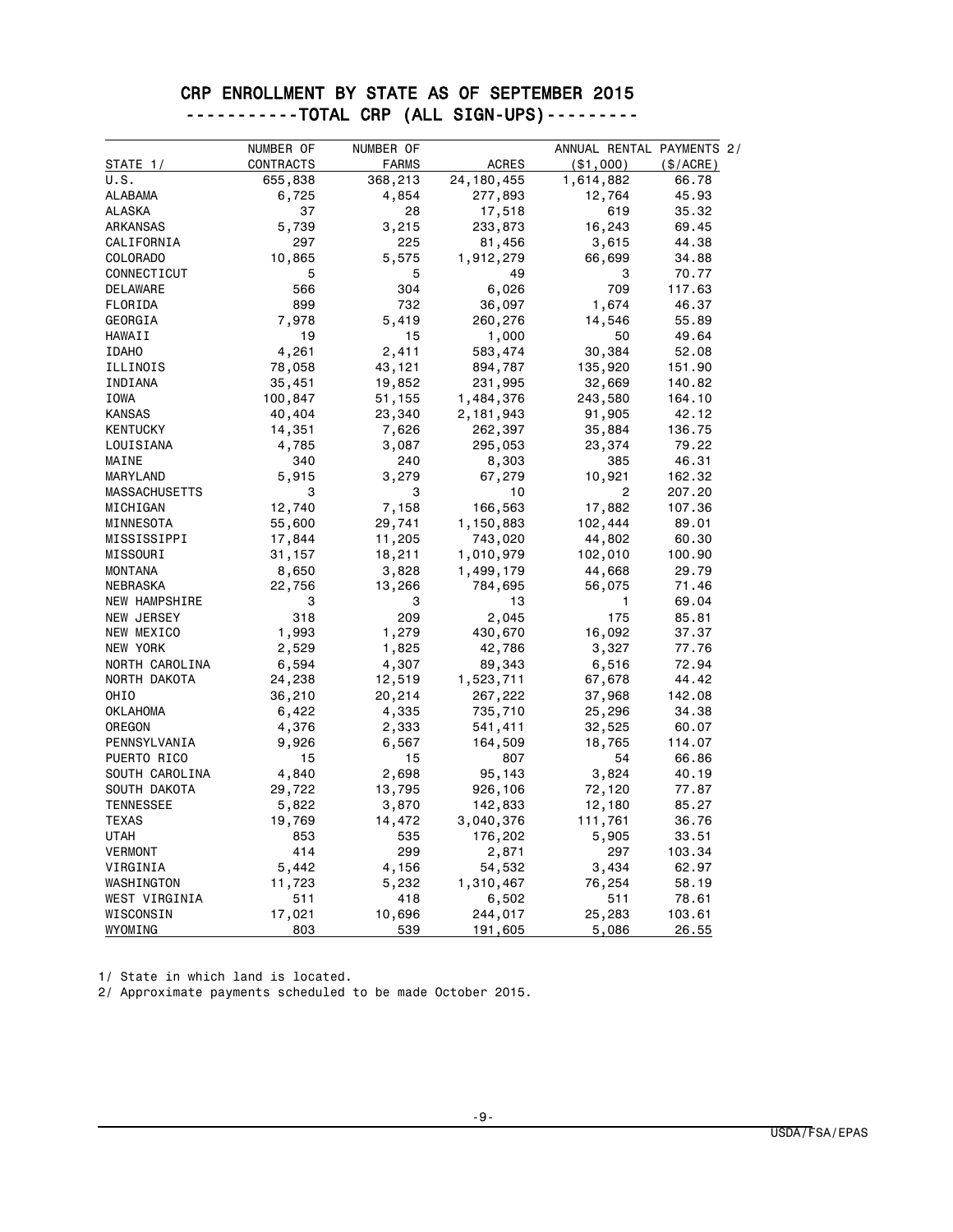# CRP ENROLLMENT BY STATE AS OF SEPTEMBER 2015

|                      | NUMBER OF      | NUMBER OF    | <b>ACRES</b> | ANNUAL RENTAL PAYMENTS 2/ |                |
|----------------------|----------------|--------------|--------------|---------------------------|----------------|
| STATE 1/             | CONTRACTS      | <b>FARMS</b> |              | (\$1,000)<br>922,936      | $(\$/ACRE)$    |
| U.S.                 | 238,044        | 164,226      | 17,975,894   |                           | 51.34          |
| ALABAMA              | 5,032          | 3,735        | 225,620      | 10,114                    | 44.83          |
| ALASKA               | 31             | 23           | 16,951       | 581                       | 34.28          |
| <b>ARKANSAS</b>      | 1,458          | 1,047        | 79,689       | 4,706                     | 59.05          |
| CALIFORNIA           | 236            | 172          | 78,788       | 3,386                     | 42.98          |
| COLORADO             | 9,532          | 5,050        | 1,843,439    | 61,853                    | 33.55          |
| CONNECTICUT          | 4              | 4            | 47           | 3                         | 70.88          |
| DELAWARE             | 23             | 19           | 325          | 26                        | 80.69          |
| FLORIDA              | 842            | 692          | 34,190       | 1,561                     | 45.66          |
| GEORGIA              | 4,142          | 2,913        | 140,064      | 7,163                     | 51.14          |
| HAWAII               | 0              | 0            | 0            | 0                         | $\blacksquare$ |
| <b>IDAHO</b>         | 3,208          | 1,884        | 440,575      | 22,019                    | 49.98          |
| ILLINOIS             | 18,566         | 13,351       | 401,643      | 45,288                    | 112.76         |
| INDIANA              | 4,788          | 3,801        | 93,450       | 9,579                     | 102.51         |
| IOWA                 | 25,149         | 18,068       | 776,213      | 102,245                   | 131.72         |
| <b>KANSAS</b>        | 25,373         | 16,776       | 1,981,070    | 80,409                    | 40.59          |
| <b>KENTUCKY</b>      | 3,187          | 2,335        | 104,237      | 10,315                    | 98.95          |
| LOUISIANA            | 1,616          | 1,240        | 99,054       | 5,225                     | 52.74          |
| MAINE                | 183            | 133          | 5,979        | 224                       | 37.53          |
| MARYLAND             | 224            | 188          | 4,503        | 352                       | 78.11          |
| <b>MASSACHUSETTS</b> | 0              | 0            | 0            | 0                         | $\blacksquare$ |
| MICHIGAN             | 2,758          | 2,259        | 69,702       | 5,517                     | 79.15          |
| MINNESOTA            | 16,546         | 11,836       | 596,268      | 41,014                    | 68.78          |
| MISSISSIPPI          | 8,964          | 6,685        | 482,830      | 24,773                    | 51.31          |
| MISSOURI             | 16,438         | 11,513       | 788,091      | 77,733                    | 98.64          |
| <b>MONTANA</b>       | 7,196          | 3,310        | 1,344,025    | 39,568                    | 29.44          |
| <b>NEBRASKA</b>      | 9,166          | 6,373        | 580,979      | 33,875                    | 58.31          |
| <b>NEW HAMPSHIRE</b> | 0              | 0            | 0            | 0                         |                |
| <b>NEW JERSEY</b>    | 23             | 21           | 550          | 23                        | 42.37          |
|                      |                |              |              |                           |                |
| NEW MEXICO           | 1,793          | 1,169        | 396,758      | 14,875                    | 37.49          |
| NEW YORK             | 753            | 583          | 20,155       | 889                       | 44.12          |
| NORTH CAROLINA       | 2,245          | 1,742        | 41,953       | 2,134                     | 50.86          |
| NORTH DAKOTA         | 10,455         | 6,680        | 990,317      | 35,431                    | 35.78          |
| OHIO                 | 4,086          | 3,356        | 85,702       | 7,407                     | 86.43          |
| <b>OKLAHOMA</b>      | 5,998          | 4,078        | 720,400      | 24,645                    | 34.21          |
| OREGON               | 2,391          | 1,365        | 486,562      | 28,044                    | 57.64          |
| PENNSYLVANIA         | 337            | 289          | 9,218        | 455                       | 49.35          |
| PUERTO RICO          | 10             | 10           | 341          | 26                        | 76.23          |
| SOUTH CAROLINA       | 1,940          | 1,384        | 59,988       | 2,083                     | 34.73          |
| SOUTH DAKOTA         | 4,314          | 2,861        | 338,034      | 16,902                    | 50.00          |
| <b>TENNESSEE</b>     | 3,367          | 2,621        | 113,252      | 9,383                     | 82.85          |
| TEXAS                | 17,727         | 13,108       | 2,858,337    | 104,417                   | 36.53          |
| <b>UTAH</b>          | 825            | 515          | 175,761      | 5,884                     | 33.48          |
| <b>VERMONT</b>       | $\overline{c}$ | 2            | 52           | 4                         | 73.17          |
| VIRGINIA             | 1,017          | 834          | 22,275       | 950                       | 42.66          |
| WASHINGTON           | 7,099          | 3,520        | 1,127,690    | 62,447                    | 55.38          |
| WEST VIRGINIA        | 8              | 7            | 325          | 13                        | 40.53          |
| WISCONSIN            | 8,370          | 6,263        | 164,784      | 14,832                    | 90.01          |
| WYOMING              | 621            | 410          | 175,561      | 4,558                     | 25.96          |

---------------GENERAL SIGN-UP--------------

1/ State in which land is located.

2/ Payments scheduled to be made October 2015.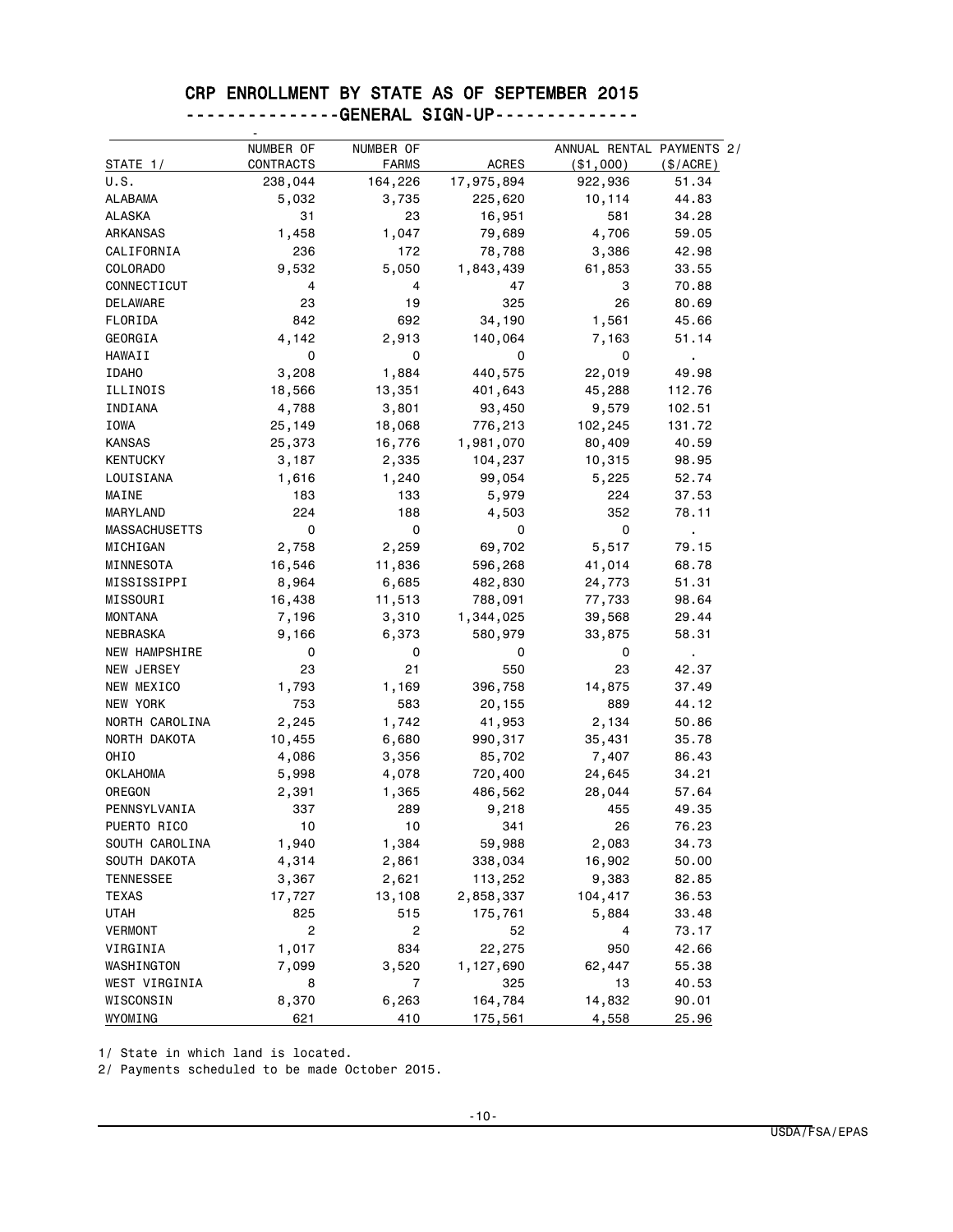#### CRP ENROLLMENT BY STATE AS OF SEPTEMBER 2015 ------------- TOTAL CONTINUOUS 1/ ----------

|                      | NUMBER OF | NUMBER OF    |              | ANNUAL RENTAL PAYMENTS 3/ |             |
|----------------------|-----------|--------------|--------------|---------------------------|-------------|
| STATE 2/             | CONTRACTS | <b>FARMS</b> | <b>ACRES</b> | ( \$1,000)                | $(\$/ACRE)$ |
| U.S.                 | 417,794   | 242,720      | 6,204,561    | 691,945                   | 111.52      |
| <b>ALABAMA</b>       | 1,693     | 1,309        | 52,272       | 2,650                     | 50.69       |
| <b>ALASKA</b>        | 6         | 5            | 567          | 38                        | 66.41       |
| ARKANSAS             | 4,281     | 2,508        | 154,184      | 11,537                    | 74.82       |
| CALIFORNIA           | 61        | 58           | 2,668        | 229                       | 85.81       |
| <b>COLORADO</b>      | 1,333     | 795          | 68,840       | 4,846                     | 70.40       |
| CONNECTICUT          | 1         | 1            | 1            | 0                         | 67.00       |
| DELAWARE             | 543       | 295          | 5,701        | 683                       | 119.74      |
| FLORIDA              | 57        | 45           | 1,907        | 113                       | 59.02       |
| GEORGIA              | 3,836     | 2,754        | 120,212      | 7,382                     | 61.41       |
| HAWAII               | 19        | 15           | 1,000        | 50                        | 49.64       |
| <b>IDAHO</b>         | 1,053     | 733          | 142,899      | 8,365                     | 58.54       |
| ILLINOIS             | 59,492    | 34,778       | 493,144      | 90,632                    | 183.78      |
| INDIANA              | 30,663    | 17,374       | 138,545      | 23,090                    | 166.66      |
| <b>IOWA</b>          | 75,698    | 41,368       | 708,163      | 141,336                   | 199.58      |
| <b>KANSAS</b>        | 15,031    | 9,125        | 200,872      | 11,496                    | 57.23       |
| <b>KENTUCKY</b>      | 11,164    | 5,991        | 158,160      | 25,569                    | 161.66      |
| LOUISIANA            | 3,169     | 2,144        | 195,999      | 18,149                    | 92.60       |
| MAINE                | 157       | 125          | 2,324        | 160                       | 68.90       |
| MARYLAND             | 5,691     | 3,211        | 62,776       | 10,569                    | 168.37      |
| <b>MASSACHUSETTS</b> | 3         | 3            | 10           | 2                         | 207.20      |
| MICHIGAN             | 9,982     | 5,393        | 96,861       | 12,364                    | 127.65      |
| MINNESOTA            | 39,054    | 22,534       | 554,614      | 61,430                    | 110.76      |
| MISSISSIPPI          | 8,880     | 5,947        | 260,190      | 20,029                    | 76.98       |
| MISSOURI             | 14,719    | 9,226        | 222,887      | 24,277                    | 108.92      |
| <b>MONTANA</b>       | 1,454     | 728          | 155,154      | 5,099                     | 32.87       |
| NEBRASKA             | 13,590    | 8,599        | 203,716      | 22,200                    | 108.98      |
| NEW HAMPSHIRE        | 3         | 3            | 13           | 1                         | 69.04       |
| NEW JERSEY           | 295       | 189          | 1,495        | 152                       | 101.78      |
| NEW MEXICO           | 200       | 136          | 33,911       | 1,217                     | 35.89       |
| NEW YORK             | 1,776     | 1,290        | 22,631       | 2,438                     | 107.71      |
| NORTH CAROLINA       | 4,349     | 2,679        | 47,390       | 4,382                     | 92.48       |
| NORTH DAKOTA         | 13,783    | 7,539        | 533,394      | 32,247                    | 60.46       |
| OHI <sub>0</sub>     | 32,124    | 18,199       | 181,520      | 30,561                    | 168.36      |
| <b>OKLAHOMA</b>      | 424       | 347          | 15,310       | 652                       | 42.56       |
| OREGON               | 1,985     | 1,225        | 54,849       | 4,481                     | 81.69       |
| PENNSYLVANIA         | 9,589     | 6,378        | 155,290      | 18,310                    | 117.91      |
| PUERTO RICO          | 5         | 5            | 466          | 28                        | 60.00       |
| SOUTH CAROLINA       | 2,900     | 1,542        | 35,155       | 1,741                     | 49.52       |
| SOUTH DAKOTA         | 25,408    | 12,502       | 588,071      | 55,218                    | 93.90       |
| <b>TENNESSEE</b>     | 2,455     | 1,669        | 29,581       | 2,797                     | 94.55       |
| <b>TEXAS</b>         | 2,042     | 1,586        | 182,039      | 7,344                     | 40.34       |
| UTAH                 | 28        | 25           | 441          | 20                        | 45.52       |
| <b>VERMONT</b>       | 412       | 297          | 2,819        | 293                       | 103.90      |
| VIRGINIA             | 4,425     | 3,396        | 32,257       | 2,484                     | 77.00       |
| WASHINGTON           | 4,624     | 2,584        | 182,777      | 13,807                    | 75.54       |
| WEST VIRGINIA        | 503       | 413          | 6,177        | 498                       | 80.61       |
| WISCONSIN            | 8,651     | 5,512        | 79,233       | 10,451                    | 131.90      |
| WYOMING              | 182       | 139          | 16,044       | 528                       | 32.90       |

1/ Includes Farmable Wetland enrollment.

2/ State in which land is located.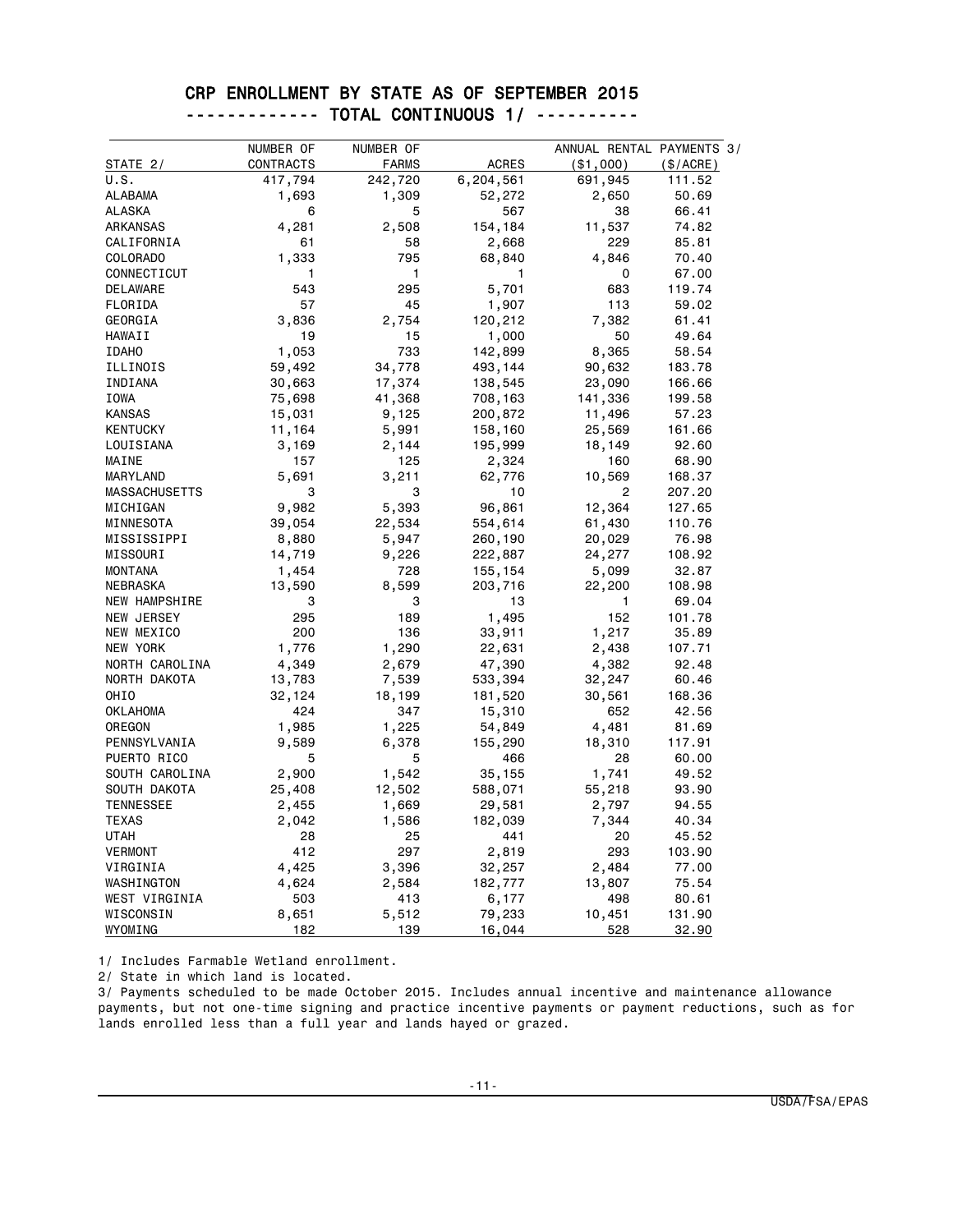#### CRP ENROLLMENT BY STATE AS OF SEPTEMBER 2015

-------------------CREP ONLY----------------

|                      | NUMBER OF  | NUMBER OF    |              | ANNUAL RENTAL PAYMENTS 2/ |                |
|----------------------|------------|--------------|--------------|---------------------------|----------------|
| <b>STATE_1/</b>      | CONTRACTS  | <b>FARMS</b> | <b>ACRES</b> | ( \$1,000)                | (\$/ACRE)      |
| U.S.                 | 72,068     | 47,792       | 1,221,646    | 172,244                   | 140.99         |
| <b>ALABAMA</b>       | 0          | 0            | 0            | 0                         | ï              |
| <b>ALASKA</b>        | 0          | 0            | 0            | 0                         |                |
| <b>ARKANSAS</b>      | 234        | 164          | 6,941        | 705                       | 101.52         |
| CALIFORNIA           | 11         | 11           | 1,290        | 142                       | 110.09         |
| COLORADO             | 189        | 130          | 26,981       | 3,204                     | 118.75         |
| CONNECTICUT          | 0          | 0            | 0            | 0                         | $\blacksquare$ |
| <b>DELAWARE</b>      | 519        | 288          | 5,616        | 675                       | 120.12         |
| FLORIDA              | 0          | 0            | 0            | 0                         |                |
| GEORGIA              | 0          | 0            | 0            | 0                         |                |
| HAWAII               | 18         | 14           | 982          | 48                        | 48.81          |
| <b>IDAHO</b>         | 156        | 105          | 16,528       | 2,194                     | 132.76         |
| ILLINOIS             | 7,281      | 5,139        | 129,265      | 27,387                    | 211.87         |
| INDIANA              | 1,032      | 770          | 9,336        | 2,043                     | 218.87         |
| IOWA                 | 111        | 103          | 3,035        | 806                       | 265.45         |
| <b>KANSAS</b>        | 89         | 62           | 15,921       | 1,871                     | 117.50         |
| <b>KENTUCKY</b>      | 3,070      | 1,568        | 98,463       | 18,237                    | 185.22         |
| LOUISIANA            | 722        | 531          | 48,570       | 3,849                     | 79.24          |
| MAINE                | 0          | 0            | 0            | 0                         |                |
| MARYLAND             | 5,253      | 3,091        | 60,739       | 10,368                    | 170.70         |
| <b>MASSACHUSETTS</b> | 0          | 0            | 0            | 0                         |                |
| MICHIGAN             | 6,676      | 3,588        | 75,600       | 10,058                    | 133.04         |
| MINNESOTA            | 2,754      | 2,270        | 82,765       | 9,574                     | 115.68         |
| MISSISSIPPI          | 0          | 0            | 0            | 0                         | $\blacksquare$ |
| MISSOURI             | 1,075      | 786          | 36,411       | 3,520                     | 96.68          |
| <b>MONTANA</b>       | 108        | 48           | 10,014       | 740                       | 73.86          |
| <b>NEBRASKA</b>      | 2,497      | 1,882        | 63,981       | 7,306                     | 114.19         |
| NEW HAMPSHIRE        | 0          | 0            | 0            | 0                         |                |
| NEW JERSEY           | 220        | 146          | 762          | 106                       | 139.18         |
| NEW MEXICO           | 0          | 0            | 0            | 0                         |                |
| NEW YORK             | 1,143      | 833          | 13,920       | 1,975                     | 141.89         |
| NORTH CAROLINA       | 1,850      | 1,296        | 24,290       | 2,741                     | 112.84         |
| NORTH DAKOTA         | 82         | 61           | 1,616        | 57                        | 35.54          |
| OHIO                 | 14,492     | 9,280        | 116,917      | 22,655                    | 193.77         |
| OKLAHOMA             | 72         | 61           | 670          | 42                        | 63.01          |
| OREGON               | 1,677      | 1,075        | 42,531       | 3,732                     | 87.74          |
| PENNSYLVANIA         | 9,388      | 6,235        | 154,741      | 18,280                    | 118.14         |
| PUERTO RICO          | 0          | 0            | 0            | 0                         | $\blacksquare$ |
| SOUTH CAROLINA       | 0          | 0            | 0            | 0                         |                |
| SOUTH DAKOTA         | 1,004      | 609          | 79,962       | 8,569                     | 107.17         |
| <b>TENNESSEE</b>     | 0          | 0            | 0            | 0                         |                |
| <b>TEXAS</b>         | 0          | 0            | 0            | 0                         |                |
| <b>UTAH</b>          | 0          | 0            | 0            | 0                         |                |
| <b>VERMONT</b>       | 377        | 278          | 2,609        | 281                       | 107.86         |
|                      |            |              |              |                           |                |
| VIRGINIA             | 3,790      | 3,019        | 28,155       | 2,257                     | 80.15          |
| WASHINGTON           | 1,100      | 894          | 13,963       | 2,719                     | 194.74         |
| WEST VIRGINIA        | 483        | 396          | 6,015        | 490                       | 81.43          |
| WISCONSIN<br>WYOMING | 4,595<br>0 | 3,059<br>0   | 43,057<br>0  | 5,612<br>0                | 130.33         |

1/ State in which land is located.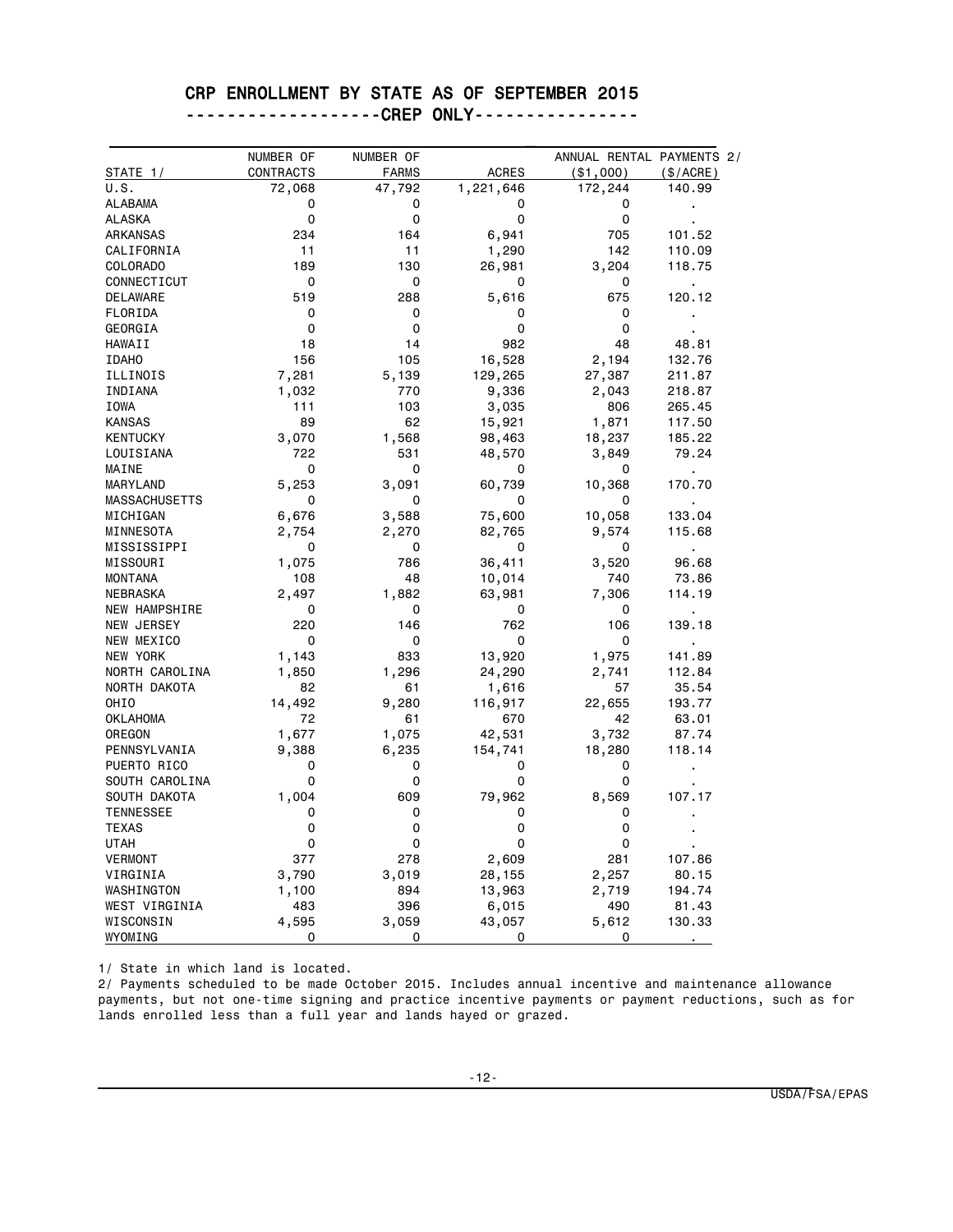#### CRP ENROLLMENT BY STATE AS OF SEPTEMBER 2015 ------------ CONTINUOUS NON-CREP 1/----------

|                      | NUMBER OF | NUMBER OF    |              | ANNUAL RENTAL PAYMENTS 3/ |             |
|----------------------|-----------|--------------|--------------|---------------------------|-------------|
| STATE 2/             | CONTRACTS | <b>FARMS</b> | <b>ACRES</b> | ( \$1,000)                | $(\$/ACRE)$ |
| U.S.                 | 329,599   | 197,098      | 4,622,755    | 478,192                   | 103.44      |
| <b>ALABAMA</b>       | 1,690     | 1,306        | 52,259       | 2,649                     | 50.70       |
| <b>ALASKA</b>        | 6         | 5            | 567          | 38                        | 66.41       |
| <b>ARKANSAS</b>      | 4,028     | 2,371        | 145,052      | 10,646                    | 73.39       |
| CALIFORNIA           | 50        | 48           | 1,378        | 87                        | 63.09       |
| COLORADO             | 1,143     | 671          | 41,702       | 1,634                     | 39.18       |
| CONNECTICUT          | 1         | 1            | 1            | 0                         | 67.00       |
| DELAWARE             | 24        | 19           | 85           | 8                         | 94.59       |
| FLORIDA              | 57        | 45           | 1,907        | 113                       | 59.02       |
| GEORGIA              | 3,836     | 2,754        | 120,212      | 7,382                     | 61.41       |
| HAWAII               | 1         | 1            | 19           | 2                         | 93.40       |
| <b>IDAHO</b>         | 896       | 631          | 126,366      | 6,171                     | 48.83       |
| ILLINOIS             | 52,137    | 31,238       | 362,977      | 63,049                    | 173.70      |
| INDIANA              | 29,525    | 16,856       | 128,217      | 20,903                    | 163.03      |
| <b>IOWA</b>          | 70,578    | 39,307       | 626,156      | 126,082                   | 201.36      |
| <b>KANSAS</b>        | 14,830    | 9,004        | 182,987      | 9,521                     | 52.03       |
| <b>KENTUCKY</b>      | 8,094     | 4,450        | 59,697       | 7,332                     | 122.82      |
| LOUISIANA            | 2,405     | 1,653        | 144,105      | 13,976                    | 96.99       |
| MAINE                | 157       | 125          | 2,324        | 160                       | 68.90       |
| MARYLAND             | 437       | 324          | 2,031        | 200                       | 98.60       |
| <b>MASSACHUSETTS</b> | 3         | 3            | 10           | 2                         | 207.20      |
| MICHIGAN             | 3,296     | 2,213        | 21,184       | 2,298                     | 108.48      |
| MINNESOTA            | 32,880    | 19,874       | 419,328      | 45,606                    | 108.76      |
| MISSISSIPPI          | 8,793     | 5,881        | 249,178      | 18,962                    | 76.10       |
| MISSOURI             | 13,640    | 8,615        | 186,261      | 20,733                    | 111.31      |
| <b>MONTANA</b>       | 1,320     | 677          | 144,674      | 4,343                     | 30.02       |
| <b>NEBRASKA</b>      | 10,651    | 6,978        | 135,775      | 14,522                    | 106.96      |
| NEW HAMPSHIRE        | 3         | 3            | 13           | 1                         | 69.04       |
| NEW JERSEY           | 75        | 57           | 733          | 46                        | 62.92       |
| NEW MEXICO           | 200       | 136          | 33,911       | 1,217                     | 35.89       |
| NEW YORK             | 633       | 491          | 8,711        | 463                       | 53.11       |
| NORTH CAROLINA       | 2,497     | 1,592        | 23,042       | 1,636                     | 70.99       |
| NORTH DAKOTA         | 11,230    | 6,632        | 424,577      | 23,757                    | 55.95       |
| OHIO                 | 17,585    | 11,388       | 64,327       | 7,867                     | 122.30      |
| OKLAHOMA             | 349       | 283          | 14,470       | 599                       | 41.38       |
| OREGON               | 308       | 198          | 12,317       | 749                       | 60.82       |
| PENNSYLVANIA         | 201       | 182          | 550          | 30                        | 54.15       |
| PUERTO RICO          | 5         | 5            | 466          | 28                        | 60.00       |
| SOUTH CAROLINA       | 2,900     | 1,542        | 35,155       | 1,741                     | 49.52       |
| SOUTH DAKOTA         | 20,169    | 10,797       | 412,514      | 36,792                    | 89.19       |
| <b>TENNESSEE</b>     | 2,455     | 1,669        | 29,581       | 2,797                     | 94.55       |
| <b>TEXAS</b>         | 2,042     | 1,586        | 182,039      | 7,344                     | 40.34       |
| UTAH                 | 28        | 25           | 441          | 20                        | 45.52       |
| VERMONT              | 35        | 35           | 210          | 11                        | 54.68       |
| VIRGINIA             | 635       | 498          | 4,102        | 227                       | 55.36       |
| WASHINGTON           | 3,522     | 1,776        | 168,803      | 11,087                    | 65.68       |
| WEST VIRGINIA        | 20        | 18           | 162          | 8                         | 50.08       |
| WISCONSIN            | 4,046     | 2,995        | 36,106       | 4,826                     | 133.67      |
| WYOMING              | 182       | 139          | 16,044       | 528                       | 32.90       |

1/ Farmable Wetland Program enrollment not included.

2/ State in which land is located.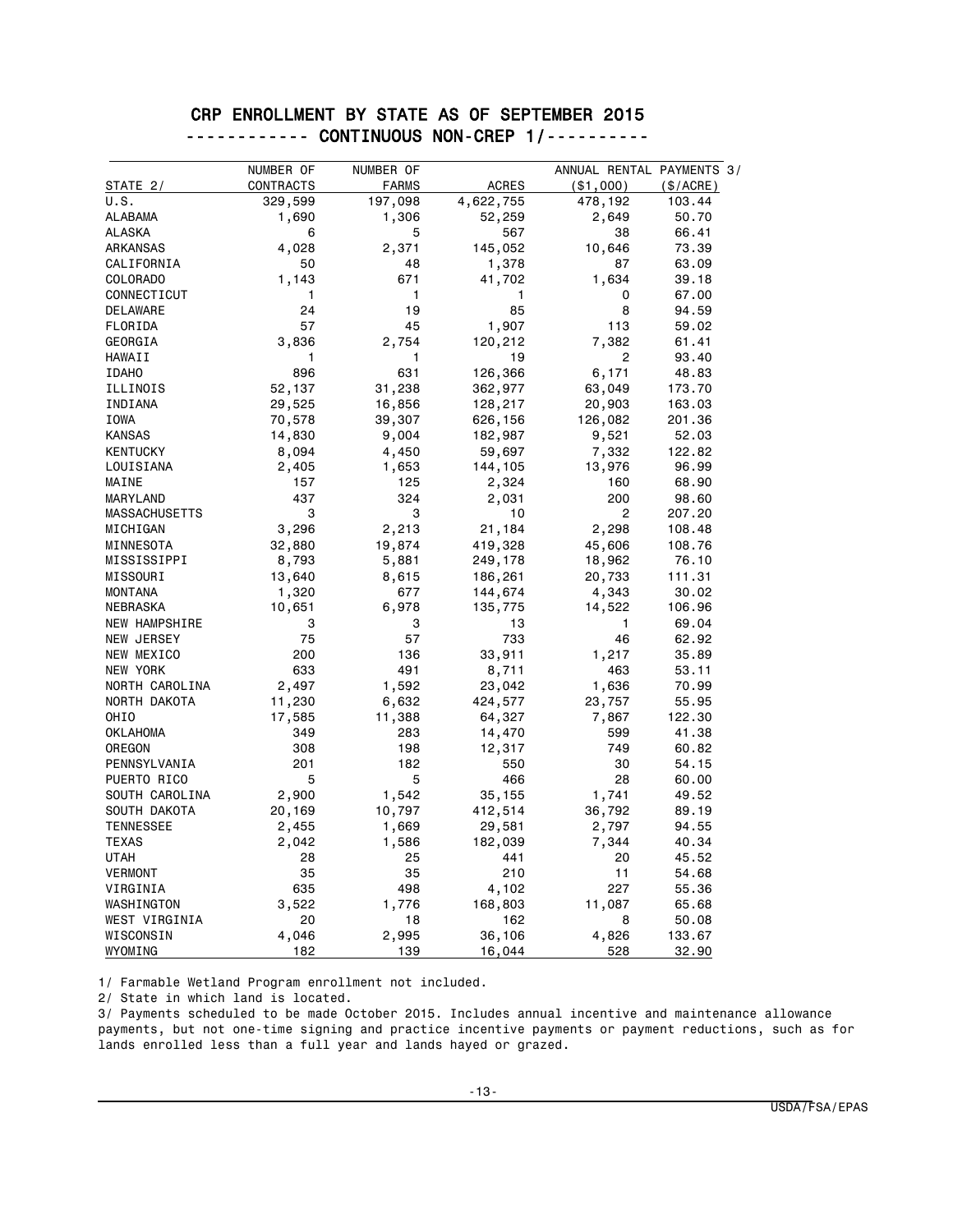#### CRP ENROLLMENT BY STATE AS OF SEPTEMBER 2015 -----------FARMABLE WETLAND PROGRAM----------

| STATE 1/                           | NUMBER OF<br>CONTRACTS | NUMBER OF<br><b>FARMS</b> | <b>ACRES</b>   | ANNUAL RENTAL PAYMENTS 2/<br>( \$1,000) | (\$/ACRE)               |
|------------------------------------|------------------------|---------------------------|----------------|-----------------------------------------|-------------------------|
| U.S.                               | 16,127                 | 12,404                    | 359,778        | 41,510                                  | 115.38                  |
| <b>ALABAMA</b>                     | 3                      | 3                         | 14             | 1                                       | 36.59                   |
| <b>ALASKA</b>                      | 0                      | 0                         | 0              | 0                                       | ł.                      |
| ARKANSAS                           | 19                     | 13                        | 2,191          | 186                                     | 85.03                   |
| CALIFORNIA                         | $\Omega$               | 0                         | 0              | 0                                       |                         |
| <b>COLORADO</b>                    | 1                      | 1                         | 157            | 8                                       | 52.45                   |
| CONNECTICUT                        | 0                      | 0                         | 0              | 0                                       |                         |
| <b>DELAWARE</b>                    | 0                      | 0                         | 0              | 0                                       |                         |
| FLORIDA                            | 0                      | 0                         | 0              | 0                                       |                         |
| GEORGIA                            | 0                      | 0                         | 0              | 0                                       |                         |
| <b>HAWAII</b>                      | $\mathbf 0$            | 0                         | 0              | 0                                       |                         |
| <b>IDAHO</b>                       | 1                      | 1                         | 6              | 0                                       | 78.55                   |
| ILLINOIS                           | 74                     | 68                        | 888            | 196                                     | 220.52                  |
| INDIANA                            | 106                    | 97                        | 990            | 143                                     | 144.90                  |
| <b>IOWA</b>                        | 5,009                  | 4,007                     | 78,783         | 14,448                                  | 183.39                  |
| <b>KANSAS</b>                      | 112                    | 104                       | 1,965          | 105                                     | 53.53                   |
| <b>KENTUCKY</b>                    | $\mathbf 0$            | 0                         | 0              | 0                                       |                         |
| LOUISIANA                          | 42                     | 31                        | 3,324          | 324                                     | ×,<br>97.52             |
| MAINE                              | $\mathbf 0$            | 0                         | 0              | 0                                       |                         |
| MARYLAND                           | 1                      | 1                         | 5              | 0                                       | $\blacksquare$<br>97.00 |
| <b>MASSACHUSETTS</b>               | $\mathbf 0$            | $\mathbf 0$               | 0              | 0                                       |                         |
| MICHIGAN                           | 10                     | 10                        | 77             | 8                                       | 108.32                  |
| MINNESOTA                          | 3,420                  | 2,880                     | 52,499         | 6,251                                   | 119.06                  |
| MISSISSIPPI                        | 87                     | 76                        |                |                                         | 96.93                   |
| MISSOURI                           | 4                      | 3                         | 11,012<br>215  | 1,067<br>23                             | 108.73                  |
| <b>MONTANA</b>                     | 26                     | 8                         | 373            | 17                                      | 45.29                   |
| <b>NEBRASKA</b>                    | 442                    | 385                       |                | 372                                     | 93.93                   |
| <b>NEW HAMPSHIRE</b>               | 0                      | 0                         | 3,960<br>0     | 0                                       |                         |
| <b>NEW JERSEY</b>                  | 0                      | 0                         | 0              | 0                                       |                         |
| NEW MEXICO                         | 0                      | 0                         | 0              | 0                                       |                         |
| <b>NEW YORK</b>                    | 0                      | $\mathbf 0$               | $\Omega$       | 0                                       |                         |
| NORTH CAROLINA                     | 2                      | 1                         | 58             | 6                                       | 99.53                   |
| NORTH DAKOTA                       |                        |                           |                |                                         | 78.67                   |
| OHIO                               | 2,471<br>47            | 1,638<br>48               | 107,201<br>276 | 8,433<br>38                             | 139.02                  |
| <b>OKLAHOMA</b>                    | 3                      | 3                         | 169            | 11                                      | 62.99                   |
| OREGON                             | 0                      | 0                         | 0              | 0                                       |                         |
| PENNSYLVANIA                       | 0                      | 0                         | 0              | 0                                       |                         |
| PUERTO RICO                        | 0                      | 0                         | 0              | 0                                       |                         |
| SOUTH CAROLINA                     | 0                      | 0                         | 0              | 0                                       |                         |
| SOUTH DAKOTA                       | 4,235                  | 3,014                     | 95,535         | 9,857                                   | 103.18                  |
| <b>TENNESSEE</b>                   | 0                      | 0                         | 0              | 0                                       |                         |
| <b>TEXAS</b>                       | 0                      | 0                         | 0              | 0                                       |                         |
| <b>UTAH</b>                        | 0                      | 0                         | 0              | 0                                       |                         |
| <b>VERMONT</b>                     | 0                      | 0                         | $\Omega$       | 0                                       |                         |
| VIRGINIA                           | 0                      | 0                         | 0              | 0                                       |                         |
|                                    | 2                      | 2                         |                | 1                                       | 110.54                  |
| WASHINGTON<br><b>WEST VIRGINIA</b> | 0                      | 0                         | 11             |                                         |                         |
| WISCONSIN                          | 10                     | 10                        | 0<br>71        | 0<br>13                                 | 180.61                  |
|                                    | 0                      | 0                         | 0              | 0                                       |                         |
| WYOMING                            |                        |                           |                |                                         |                         |

1/ State in which land is located.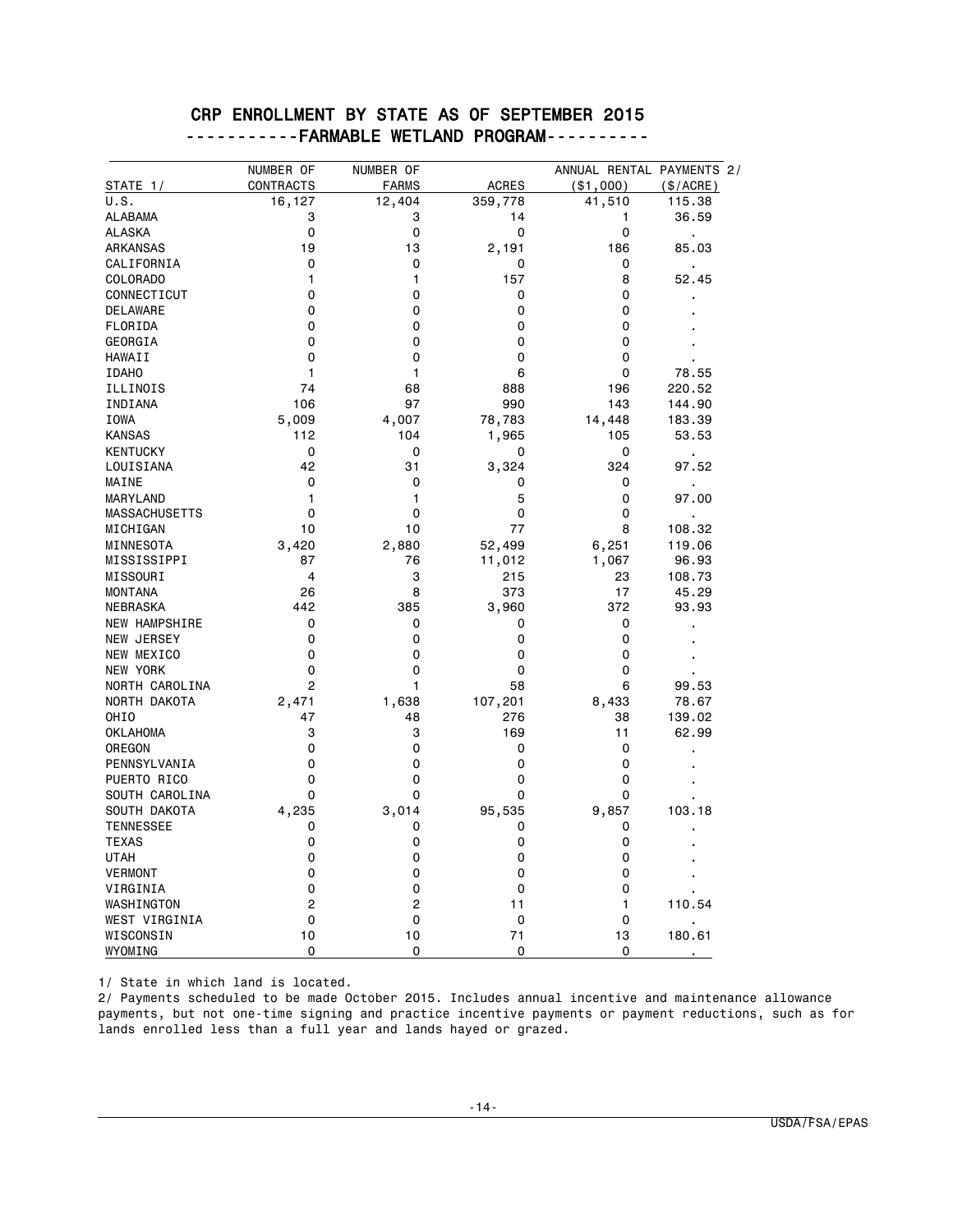|                  | Wetland      | Buffers 3/  | Grass          | Upland Bird    | Pollinator |
|------------------|--------------|-------------|----------------|----------------|------------|
| STATE 1/         | Restorations |             | Waterways      | Habitat        | Habitat    |
|                  | 2/           |             |                | <b>Buffers</b> |            |
| <b>ALABAMA</b>   | 10           | 2,371       | 0              | 206            | 0          |
| <b>ARKANSAS</b>  | 3,139        | 328         | 0              | 121            | 0          |
| COLORADO         | 0            | 0           | $\overline{7}$ | 122            | 117        |
| <b>DELAWARE</b>  | 21           | 49          | 0              | 0              | 0          |
| FLORIDA          | 0            | 0           | 0              | 0              | 0          |
| GEORGIA          | $\mathbf 0$  | 9           | 0              | 122            | 0          |
| HAWAII           | 0            | 225         | 0              | 0              | 0          |
| <b>IDAHO</b>     | $\mathbf 0$  | 432         | $\Omega$       | $\mathbf 0$    | 300        |
| ILLINOIS         | 3,413        | 13,978      | 1,323          | 7,542          | 9,451      |
| INDIANA          | 1,476        | 4,266       | 1,114          | 1,828          | 354        |
| IOWA             | 22,776       | 23,910      | 2,958          | 2,062          | 18,531     |
| <b>KANSAS</b>    | 266          | 935         | 329            | 3,720          | 50         |
| <b>KENTUCKY</b>  | 121          | 1,664       | 365            | 865            | 71         |
| LOUISIANA        | 21,764       | 55          | 0              | 0              | 0          |
| MAINE            | 0            | 8           | $\overline{c}$ | 0              | 0          |
| MARYLAND         | 346          | 2,645       | 22             | 158            | 0          |
| MICHIGAN         | 557          | 1,280       | 30             | 79             | 17         |
| MINNESOTA        | 29,669       | 9,119       | 132            | 4              | 327        |
| MISSISSIPPI      | 4,899        | 12,091      | 20             | 532            | 0          |
| MISSOURI         | 1,283        | 3,937       | 162            | 2,040          | 151        |
| <b>MONTANA</b>   | 241          | 19          | 0              | 0              | 54         |
| <b>NEBRASKA</b>  | 349          | 757         | 46             | 575            | 465        |
| NEW JERSEY       | 0            | 33          | 12             | 0              | 0          |
| NEW MEXICO       | 0            | $\mathbf 0$ | $\mathbf 0$    | 0              | 0          |
| NEW YORK         | 5            | 97          | 5              | 0              | 0          |
| NORTH CAROLINA   | 31           | 28          | 21             | 200            | 0          |
| NORTH DAKOTA     | 24,417       | 640         | 0              | 0              | 656        |
| OHIO             | 397          | 2,817       | 463            | 468            | 146        |
| <b>OKLAHOMA</b>  | 161          | 100         | 0              | 157            | 0          |
| OREGON           | 269          | 1,440       | 0              | 0              | 0          |
| PENNSYLVANIA     | 52           | 660         | 4              | 26             | 0          |
| SOUTH CAROLINA   | $\Omega$     | 96          | 0              | 85             | 0          |
| SOUTH DAKOTA     | 29,938       | 588         | 54             | 151            | 171        |
| <b>TENNESSEE</b> | 0            | 673         | 27             | 490            | 154        |
| <b>TEXAS</b>     | 202          | 275         | 61             | 6,601          | 0          |
| <b>VERMONT</b>   | $\mathbf 0$  | 156         | 0              | 0              | 0          |
| VIRGINIA         | 37           | 2,916       | 14             | 75             | 17         |
| WASHINGTON       | 13           | 2,076       | 0              | 614            | 0          |
| WEST VIRGINIA    | 0            | 100         | 0              | 0              | 0          |
| WISCONSIN        | 240          | 1,340       | 77             | 0              | 58         |
| WYOMING          | 0            | 218         | 0              | 0              | 0          |
|                  | ==========   | ==========  | ==========     | ==========     | ========== |
|                  | 146,093      | 92,331      | 7,249          | 28,842         | 31,092     |

### FY 2015 CONTINUOUS SIGNUP (#47) RESULTS ACRES AS OF SEPTEMBER 2015

1/ State in which land is located.

2/ CP9,CP23,CP23A,CP30,CP31,CP37, and Farmable Wetland Program. Includes both wetland and associated upland buffers.

3/ CP21,CP22,CP29.

Note: Includes contracts not yet started.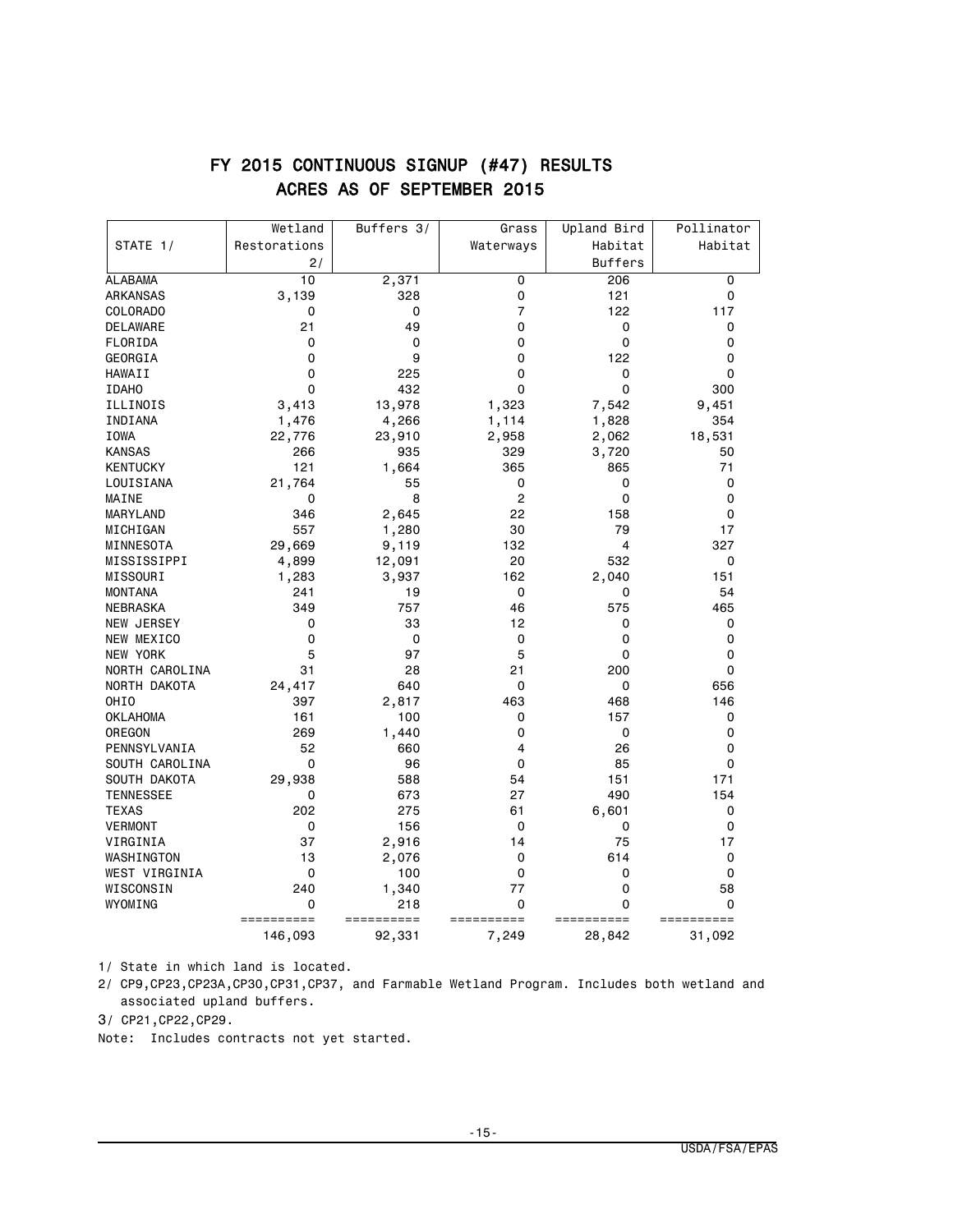|                           | Wind         |                |                 |                 |                                 | Conservation | Highly          |
|---------------------------|--------------|----------------|-----------------|-----------------|---------------------------------|--------------|-----------------|
|                           | Erosion      |                | Other           |                 |                                 | Reserve      | Erodible        |
| State $1/$                | Practices    | <b>SAFE</b>    | Practices       | Total           |                                 | Enhancement  | Lands           |
|                           | 2/           |                |                 |                 |                                 | Program 3/   | Init. $3/$      |
| <b>ALABAMA</b>            | 0            | $\blacksquare$ | 300             | 3,315           |                                 |              | 300             |
| ARKANSAS                  | 0            | 974            | 0               | 4,563           |                                 |              |                 |
| COLORADO                  | 21           | 1,776          | 1,150           | 3,193           | 541                             |              | 610             |
| <b>DELAWARE</b>           | 0            |                | 65              | 135             | 67                              |              |                 |
| FLORIDA                   | 0            |                | 0               | 145             |                                 |              |                 |
| GEORGIA                   | 0            | 1,189          | 0               | 13,801          |                                 |              |                 |
| HAWAII                    | 0            |                | 0               | 225             | 225                             |              |                 |
| <b>IDAHO</b>              | $\mathbf{1}$ | 8,013          | 3,699           | 12,445          |                                 |              | 3,699           |
| ILLINOIS                  | 123          | 1,330          | 13,025          | 50,185          | 1,433                           |              | 11,844          |
| INDIANA                   | 68           | 5,816          | 747             | 15,668          | 348                             |              | 728             |
| IOWA                      | 1,094        | 46,490         | 23,867          | 141,688         | 220                             |              | 22,653          |
| <b>KANSAS</b>             | 145          | 14,575         | 737             | 20,757          | 265                             |              | 163             |
| <b>KENTUCKY</b>           | 0            | 1,210          | 2,005           | 6,300           | 232                             |              | 1,843           |
| LOUISIANA                 | 0            |                | 0               | 21,819          |                                 |              |                 |
| MAINE                     | 0            |                | 0               | 10              |                                 |              |                 |
| MARYLAND                  | 0            |                | 839             | 4,010           | 3,827                           |              |                 |
| MICHIGAN                  | 46           | 445            | 510             | 2,964           | 1,870                           |              |                 |
| MINNESOTA                 | 790          | 9,259          | 1,373           | 50,673          |                                 |              | 1,017           |
| MISSISSIPPI               | 0            | 170            |                 | 23,113          | 292                             |              |                 |
| MISSOURI                  | 0            | 7,667          | 5,402<br>15,159 | 30,398          |                                 |              | 5,402<br>15,151 |
| <b>MONTANA</b>            | 4            | 3,236          | 1,599           | 5,154           | $\overline{\phantom{a}}$<br>485 |              | 636             |
| NEBRASKA                  | 986          | 18,100         | 1,793           | 23,072          |                                 |              | 1,570           |
| NEW JERSEY                | 0            | 48             | - 0             | 93              | $\cdot$<br>45                   |              |                 |
| NEW MEXICO                | 0            |                | 2,815           | 2,815           |                                 |              | 2,815           |
| <b>NEW YORK</b>           | 0            |                | 29              | 137             | $\cdot$<br>99                   |              |                 |
|                           | 0            | 9              | 65              | 611             | 66                              |              |                 |
| NORTH CAROLINA            |              |                |                 |                 |                                 |              |                 |
| NORTH DAKOTA              | 415          | 41,358         | 4,697<br>451    | 72,181<br>6,819 |                                 |              | 164             |
| OHIO                      | 150<br>0     | 1,927          | - 0             |                 | 3,135<br>63                     |              |                 |
| <b>OKLAHOMA</b><br>OREGON | 0            | 1,760          | - 0             | 2,179           | 1,628                           |              |                 |
| PENNSYLVANIA              | 0            |                |                 | 1,709           |                                 |              |                 |
| SOUTH CAROLINA            | 0            |                | 2,881<br>- 0    | 3,623<br>351    | 3,622                           |              |                 |
|                           |              |                | 625             | 58,726          |                                 |              |                 |
| SOUTH DAKOTA              | 2,485        | 24,714         |                 |                 |                                 |              |                 |
| <b>TENNESSEE</b>          | 0            | 346            | 1,831           | 3,522           |                                 |              | 1,831           |
| <b>TEXAS</b>              | 0            | 4,825          | 579             | 12,543          |                                 |              | 579             |
| <b>VERMONT</b>            | 0            |                | $-0$            | 156             | 156                             |              |                 |
| VIRGINIA                  | 0            |                | $-0$            | 3,059           | 2,757                           |              |                 |
| WASHINGTON                | 0            | 3,767          | 265             | 6,736           | 783                             |              | 171             |
| WEST VIRGINIA             | 0            |                | - 0             | 100             | 95                              |              |                 |
| WISCONSIN                 | 13           | 554            | 4,052           | 6,335           | 559                             |              | 4,013           |
| WYOMING                   | 14           |                | $\Omega$        | 231             |                                 |              |                 |
|                           | 6,353        |                | 90,562          | 615,562         | 22,814                          |              |                 |
|                           |              | 199,557        |                 |                 |                                 |              | 75,189          |

# FY 2015 CONTINUOUS SIGNUP (#47) RESULTS, CONTINUED ACRES AS OF SEPTEMBER 2015

1/ State in which land is located.

2/ CP5, CP16, and CP17.

3/ Includes various practices, whose acreages are also counted elsewhere in the table. Note: Includes contracts not yet started.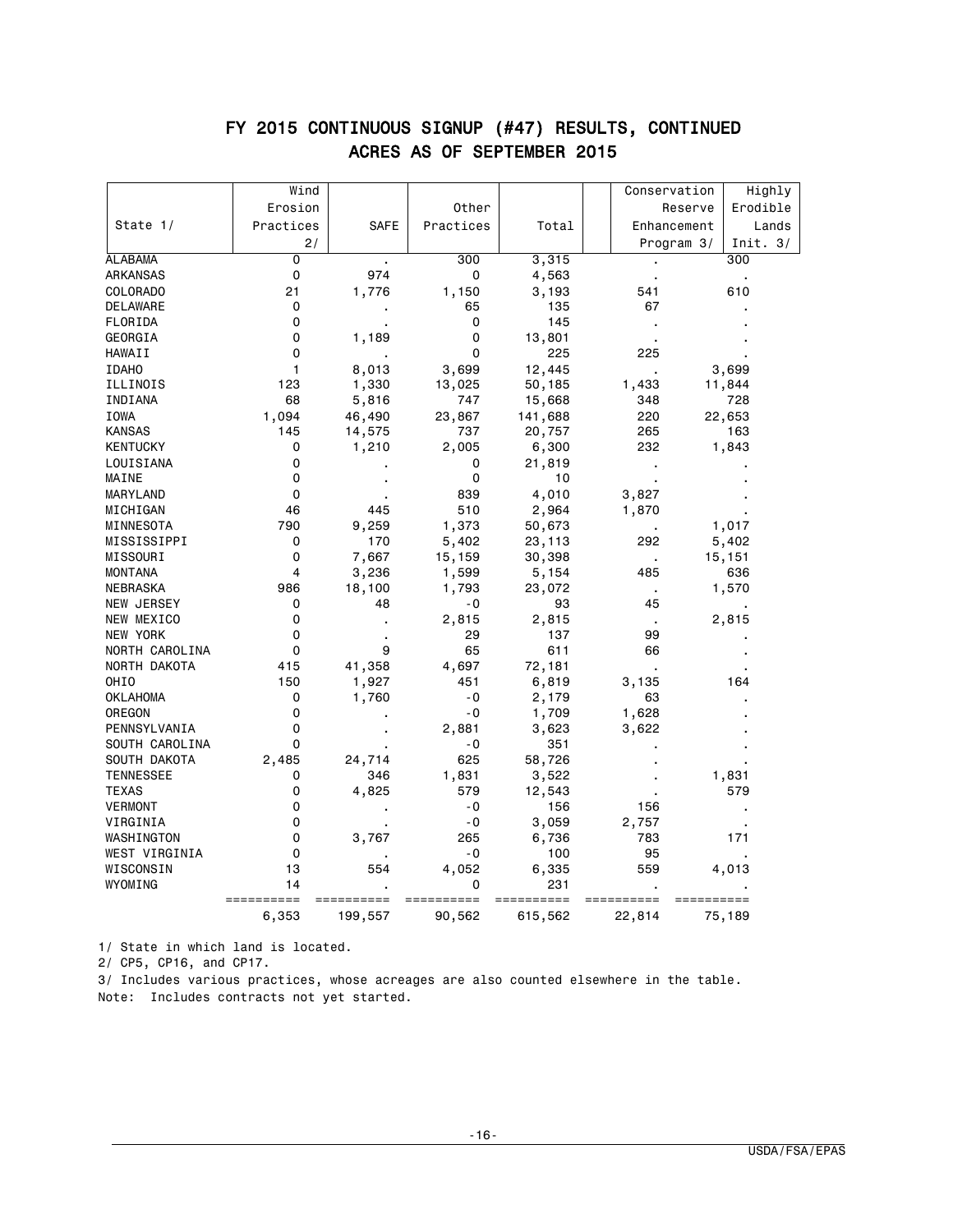| <b>Summary of CRP Contracts Accepting Early Out Offer</b> |           |                        |  |  |  |  |  |  |  |
|-----------------------------------------------------------|-----------|------------------------|--|--|--|--|--|--|--|
| Data as of 9/9/15                                         |           |                        |  |  |  |  |  |  |  |
|                                                           |           |                        |  |  |  |  |  |  |  |
| <b>State</b>                                              |           | <b>Acres Contracts</b> |  |  |  |  |  |  |  |
| Alabama                                                   | 20        | 1                      |  |  |  |  |  |  |  |
| Colorado                                                  | 1,790     | 8                      |  |  |  |  |  |  |  |
| Florida                                                   | 432       | 8                      |  |  |  |  |  |  |  |
| Georgia                                                   | 58        | $\mathbf{1}$           |  |  |  |  |  |  |  |
| Idaho                                                     | 1,656     | 11                     |  |  |  |  |  |  |  |
| Illinois                                                  | 2,500     | 73                     |  |  |  |  |  |  |  |
| Indiana                                                   | 700       | 39                     |  |  |  |  |  |  |  |
| lowa                                                      | 3,194     | 86                     |  |  |  |  |  |  |  |
| Kansas                                                    | 7,060     | 98                     |  |  |  |  |  |  |  |
| Kentucky                                                  | 424       | 10                     |  |  |  |  |  |  |  |
| Michigan                                                  | 3,108     | 87                     |  |  |  |  |  |  |  |
| Minnesota                                                 | 9,112     | 196                    |  |  |  |  |  |  |  |
| Mississippi                                               | 265       | 5                      |  |  |  |  |  |  |  |
| Missouri                                                  | 2,209     | 43                     |  |  |  |  |  |  |  |
| Montana                                                   | 31,508    | 157                    |  |  |  |  |  |  |  |
| Nebraska                                                  | 6,990     | 132                    |  |  |  |  |  |  |  |
| New Jersey                                                | 36        | 1                      |  |  |  |  |  |  |  |
| <b>New York</b>                                           | 871       | 32                     |  |  |  |  |  |  |  |
| North Carolina                                            | 166       | 5                      |  |  |  |  |  |  |  |
| North Dakota                                              | 7,146     | 82                     |  |  |  |  |  |  |  |
| Ohio                                                      | 5,017     | 140                    |  |  |  |  |  |  |  |
| Oklahoma                                                  | 2,864     | 34                     |  |  |  |  |  |  |  |
| Oregon                                                    | 182       | 4                      |  |  |  |  |  |  |  |
| Pennsylvania                                              | 332       | 17                     |  |  |  |  |  |  |  |
| South Carolina                                            | 419       | 6                      |  |  |  |  |  |  |  |
| South Dakota                                              | 1,671     | 30                     |  |  |  |  |  |  |  |
| Tennessee                                                 | 78        | 3                      |  |  |  |  |  |  |  |
| Texas                                                     | 6,999     | 43                     |  |  |  |  |  |  |  |
| Virginia                                                  | 199       | 6                      |  |  |  |  |  |  |  |
| Washington                                                | 7,064     | 32                     |  |  |  |  |  |  |  |
| Wisconsin                                                 | 805       | 49                     |  |  |  |  |  |  |  |
| Total                                                     | 104,876.3 | 1,439                  |  |  |  |  |  |  |  |

Practices eligible for early contract termination: New and existing grass plantings (CP1, CP2, CP10) New and existing tree plantings (CP3, CP11)

Also, only land with erodibility index of 15 or lower, that is not adjacent to water (<120 feet), and that had been under contract for at least 5 years was eligible.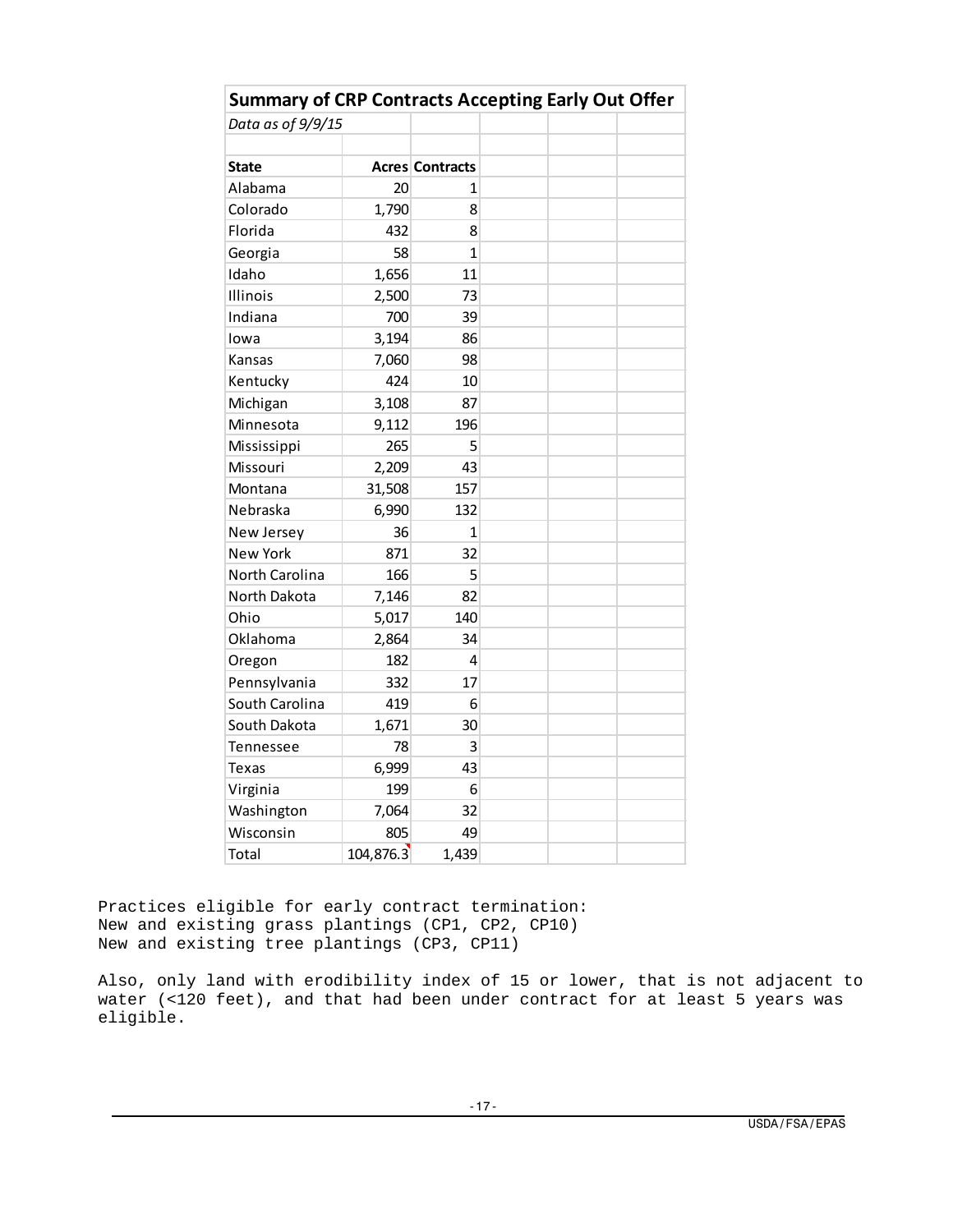# FY 2015 CRP 1-Year Extensions

#### **As of: Monday, October 19, 2015**

| <b>State</b>          | <b>Acres Eligible</b><br>for Extension | Acres<br>Extended | Percent<br>Extended | Number<br>Extended | Average<br><b>Rental Rate</b> |
|-----------------------|----------------------------------------|-------------------|---------------------|--------------------|-------------------------------|
| ALABAMA               | 7,578                                  | 6,411.1           | 84.6%               | 155                | \$47.85                       |
| ARKANSAS              | 4,323                                  | 2,852.4           | 66.0%               | 58                 | \$51.75                       |
| CALIFORNIA            | 2,609                                  | 1,560.8           | 59.8%               | $\,8\,$            | \$27.62                       |
| <b>COLORADO</b>       | 98,963                                 | 63,751.9          | 64.4%               | 425                | \$35.08                       |
| <b>FLORIDA</b>        | 1,339                                  | 698.0             | 52.1%               | 15                 | \$40.92                       |
| <b>GEORGIA</b>        | 4,164                                  | 2,372.0           | 57.0%               | 56                 | \$45.23                       |
| <b>IDAHO</b>          | 17,087                                 | 6,234.2           | 36.5%               | 61                 | \$45.16                       |
| <b>ILLINOIS</b>       | 29,739                                 | 10,741.4          | 36.1%               | 584                | \$86.66                       |
| <b>INDIANA</b>        | 8,812                                  | 3,314.0           | 37.6%               | 171                | \$76.88                       |
| <b>IOWA</b>           | 32,125                                 | 4,203.7           | 13.1%               | 198                | \$98.28                       |
| <b>KANSAS</b>         | 82,803                                 | 49,430.5          | 59.7%               | 849                | \$42.74                       |
| <b>KENTUCKY</b>       | 9,319                                  | 3,629.0           | 38.9%               | 124                | \$70.33                       |
| LOUISIANA             | 4,908                                  | 2,650.3           | 54.0%               | 57                 | \$43.61                       |
| <b>MAINE</b>          | 442                                    | 140.5             | 31.8%               | 5                  | \$36.36                       |
| <b>MARYLAND</b>       | 203                                    | 57.8              | 28.5%               | $\sqrt{4}$         | \$69.25                       |
| <b>MICHIGAN</b>       | 10,912                                 | 5,575.9           | 51.1%               | 229                | \$60.68                       |
| <b>MINNESOTA</b>      | 11,186                                 | 3,623.4           | 32.4%               | 191                | \$70.24                       |
| <b>MISSISSIPPI</b>    | 26,901                                 | 18,445.4          | 68.6%               | 316                | \$42.91                       |
| <b>MISSOURI</b>       | 35,265                                 | 19,874.0          | 56.4%               | 455                | \$68.78                       |
| <b>MONTANA</b>        | 69,453                                 | 36,289.5          | 52.3%               | 205                | \$34.04                       |
| NEBRASKA              | 35,492                                 | 15,384.7          | 43.3%               | 380                | \$60.40                       |
| <b>NEW JERSEY</b>     | 59                                     | 51.0              | 86.4%               | $\overline{2}$     | \$43.50                       |
| <b>NEW MEXICO</b>     | 1,743                                  | 1,652.9           | 94.8%               | 8                  | \$31.46                       |
| <b>NEW YORK</b>       | 2,042                                  | 572.1             | 28.0%               | 27                 | \$43.04                       |
| <b>NORTH CAROLINA</b> | 2,110                                  | 1,312.7           | 62.2%               | 79                 | \$50.05                       |
| NORTH DAKOTA          | 20,950                                 | 6,750.6           | 32.2%               | 106                | \$34.32                       |
| OHIO                  | 9,025                                  | 3,058.3           | 33.9%               | 175                | \$75.51                       |
| OKLAHOMA              | 23,314                                 | 16,898.5          | 72.5%               | 196                | \$38.30                       |
| OREGON                | 41,235                                 | 39,805.1          | 96.5%               | 171                | \$51.16                       |
| PENNSYLVANIA          | 772                                    | 164.0             | 21.2%               | 3                  | \$64.93                       |
| SOUTH CAROLINA        | 1,039                                  | 720.8             | 69.4%               | 22                 | \$33.26                       |
| <b>SOUTH DAKOTA</b>   | 21,350                                 | 3,496.9           | 16.4%               | 63                 | \$41.70                       |
| TENNESSEE             | 8,518                                  | 3,939.6           | 46.3%               | 111                | \$63.58                       |
| <b>TEXAS</b>          | 99,085                                 | 67,944.1          | 68.6%               | 542                | \$37.77                       |
| <b>UTAH</b>           | 2,708                                  | 2,159.8           | 79.8%               | 14                 | \$32.54                       |
| <b>VIRGINIA</b>       | 2,567                                  | 2,062.1           | 80.3%               | 92                 | \$42.12                       |
| <b>WASHINGTON</b>     | 96,881                                 | 74,306.0          | 76.7%               | 592                | \$54.59                       |
| <b>WISCONSIN</b>      | 16,504                                 | 6,274.5           | 38.0%               | 325                | \$63.59                       |
| <b>WYOMING</b>        | 2,364                                  | 0.0               | 0.0%                | $\mathbf{0}$       |                               |
| Totals:               | 845,889                                | 488,409.5         | 57.7%               | 7,074              | \$51.48                       |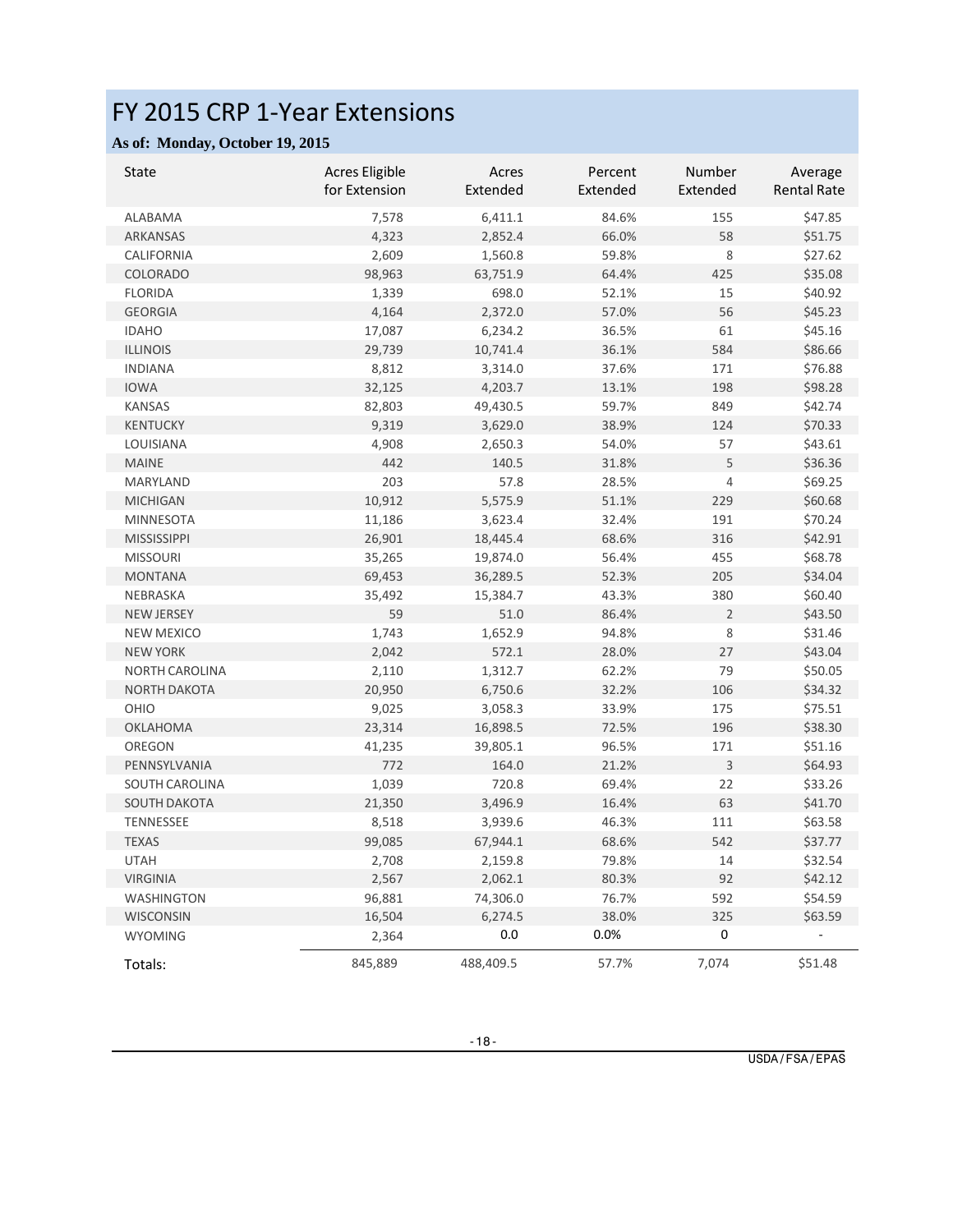# LAND THAT EXITED THE CRP, BY YEAR OF CONTRACT EXPIRATION 1/

(AND COULD BE RETURNED TO PRODUCTION THE FOLLOWING YEAR)

| <b>STATE</b>         | 2008      | 2009      | 2010           | 2011      | 2012      | 2013      | 2014      |
|----------------------|-----------|-----------|----------------|-----------|-----------|-----------|-----------|
| ALABAMA              | 13,165    | 30,655    | 26,198         | 41,457    | 32,616    | 12,901    | 28,855    |
| ALASKA               | 18        | 678       | 6,786          | 0         | 990       | 0         | 459       |
| ARIZONA              | 0         | 0         | 0              | 0         | 0         | 0         | 0         |
| <b>ARKANSAS</b>      | 2,472     | 6,780     | 11,458         | 5,380     | 17,367    | 6,777     | 5,691     |
| CALIFORNIA           | 5,357     | 2,322     | 5,132          | 14,296    | 9,397     | 7,373     | 1,543     |
| <b>COLORADO</b>      | 20,172    | 401,261   | 135,946        | 78,286    | 158,441   | 84,673    | 67,757    |
| CONNECTICUT          | 0         | 37        | 13             | 13        | 58        | 10        | 10        |
| DELAWARE             | 349       | 573       | 120            | 13        | 286       | 180       | 149       |
| FLORIDA              | 2,636     | 3,474     | 5,574          | 3,359     | 3,998     | 2,669     | 5,919     |
| GEORGIA              | 5,607     | 21,943    | 14,245         | 9,815     | 9,799     | 5,139     | 47,929    |
| HAWAII               | 0         | 0         | 0              | 0         | 0         | 0         | 0         |
| <b>IDAHO</b>         | 14,022    | 41,001    | 91,899         | 57,540    | 49,334    | 23,371    | 18,169    |
| ILLINOIS             | 35,463    | 29,706    | 31,371         | 29,721    | 49,254    | 84,128    | 50,093    |
| INDIANA              | 15,094    | 9,067     | 9,138          | 13,664    | 19,003    | 26,922    | 10,506    |
| IOWA                 | 131,040   | 100,874   | 79,179         | 18,374    | 118,708   | 89,765    | 42,718    |
| KANSAS               | 36,936    | 322,160   | 240,374        | 214,535   | 181,272   | 90,350    | 81,210    |
| KENTUCKY             | 15,497    | 11,733    | 35,184         | 28,288    | 28,632    | 22,520    | 13,928    |
| LOUISIANA            | 1,010     | 5,326     | 5,865          | 4,633     | 14,070    | 6,721     | 13,306    |
| MAINE                | 1,234     | 1,106     | 2,980          | 4,521     | 4,381     | 261       | 74        |
| MARYLAND             | 3,980     | 3,700     | 2,076          | 2,031     | 6,816     | 5,432     | 3,272     |
| <b>MASSACHUSETTS</b> | 14        | 11        | 0              | 5         | 0         | 0         | 0         |
| MICHIGAN             | 20,760    | 11,185    | 9,810          | 5,690     | 12,358    | 31,812    | 6,020     |
| MINNESOTA            | 96,931    | 64,473    | 36,256         | 88,953    | 169,654   | 80,018    | 153,767   |
| MISSISSIPPI          | 12,476    | 30,963    | 34,444         | 41,002    | 55,204    | 19,477    | 17,024    |
| MISSOURI             | 44,252    | 32,188    | 74,000         | 122,618   | 162,316   | 97,163    | 33,370    |
| MONTANA              | 88,645    | 137,232   | 267,552        | 368,529   | 530,070   | 271,668   | 217,736   |
| NEBRASKA             | 43,658    | 118,384   | 91,403         | 81,192    | 107,811   | 58,508    | 56,935    |
| <b>NEW HAMPSHIRE</b> | 18        | 0         | $\overline{c}$ | 45        | 0         | 0         | 0         |
| NEW JERSEY           | 94        | 31        | 209            | 313       | 140       | 150       | 95        |
| NEW MEXICO           | 3,035     | 28,859    | 94,104         | 155,781   | 70,868    | 5,121     | 4,831     |
| NEW YORK             | 6,244     | 2,039     | 1,724          | 1,913     | 2,827     | 3,011     | 824       |
| NORTH CAROLINA       | 4,302     | 6,571     | 8,226          | 6,847     | 5,632     | 4,343     | 11,553    |
| NORTH DAKOTA         | 131,202   | 171,933   | 141,457        | 270,328   | 631,874   | 175,866   | 115,923   |
| OHIO                 | 11,227    | 8,665     | 10,946         | 8,511     | 17,809    | 39,906    | 8,166     |
| OKLAHOMA             | 23,437    | 102,190   | 72,638         | 67,510    | 49,158    | 26,343    | 13,275    |
| OREGON               | 4,396     | 14,031    | 14,266         | 42,200    | 9,881     | 8,342     | 7,871     |
| PENNSYLVANIA         | 9,367     | 4,601     | 1,667          | 20,906    | 21,650    | 10,212    | 9,467     |
| PUERTO RICO          | 264       | 0         | 20             | 0         | 150       | 0         | 436       |
| SOUTH CAROLINA       | 5,035     | 17,823    | 17,301         | 10,082    | 21,665    | 9,238     | 16,803    |
| SOUTH DAKOTA         | 90,551    | 175,168   | 83,572         | 65,646    | 152,402   | 57,466    | 34,201    |
| <b>TENNESSEE</b>     | 9,437     | 8,849     | 17,799         | 14,452    | 12,858    | 27,775    | 4,777     |
| TEXAS                | 87,703    | 556,974   | 264,272        | 344,560   | 220,086   | 137,408   | 143,853   |
| UTAH                 | 10,179    | 49,917    | 19,163         | 102       | 15,334    | 518       | 269       |
| VERMONT              | 5         | 30        | 0              | 58        | 16        | 0         | 47        |
| VIRGINIA             | 2,114     | 2,497     | 1,196          | 3,147     | 2,495     | 2,204     | 1,617     |
| WASHINGTON           | 21,778    | 70,930    | 46,698         | 7,591     | 91,781    | 95,903    | 81,801    |
| WEST VIRGINIA        | 46        | 130       | 0              | 182       | 103       | 171       | 25        |
| WISCONSIN            | 65,216    | 30,864    | 37,703         | 26,918    | 48,924    | 53,012    | 17,919    |
| WYOMING              | 3,592     | 62,620    | 38,693         | 20,904    | 29,459    | 3,965     | 5,007     |
|                      | ========= | ========= | =========      | ========= | ========= | ========= | ========= |
|                      | 1,100,030 | 2,701,554 | 2,088,805      | 2,301,911 | 3,146,947 | 1,690,806 | 1,355,201 |

1/ Includes general and continuous sign-up acreage. Note: Contracts expire at the end of the fiscal year, September 30. Also note: Acreages have been revised from those in earlier summaries.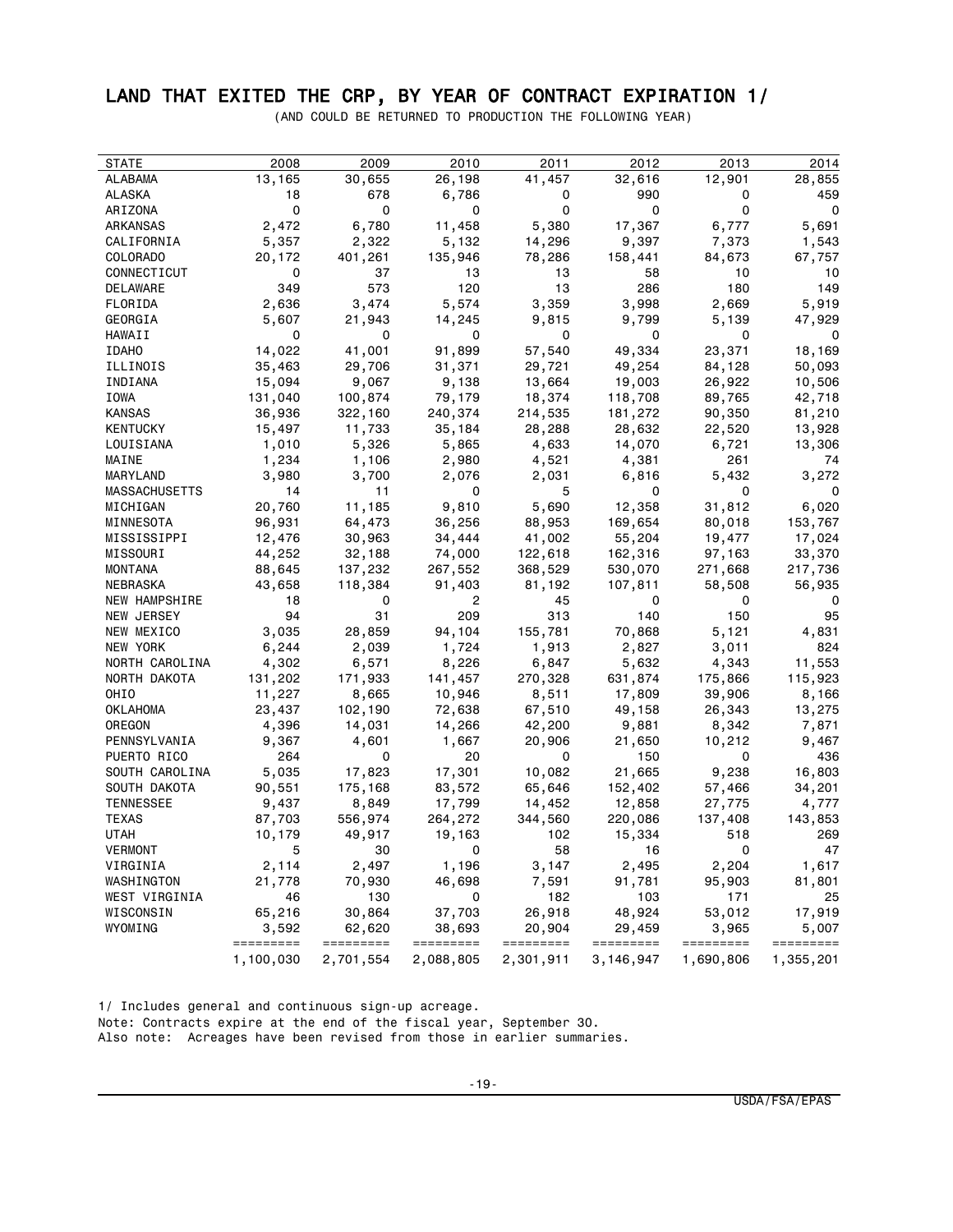### CRP CONTRACT EXPIRATIONS BY YEAR 1/ ACRES AS OF SEPTEMBER 2015

| <b>STATE</b>     | 2015                    | 2016    | 2017                                    | 2018         | 2019    | 2020    | 2021                                  | 2022+                |
|------------------|-------------------------|---------|-----------------------------------------|--------------|---------|---------|---------------------------------------|----------------------|
| ALABAMA          | 24,622                  | 20,114  | 32,141                                  | 15,351       | 4,858   | 49,235  | 45,697                                | 89,051               |
| ALASKA           | 95                      | 0       | 14,719                                  | 0            | 2,146   | 342     | 33                                    | 184                  |
| ARKANSAS         | 15,303                  | 14,766  | 16,414                                  | 26,225       | 14,726  | 26,750  | 21,953                                | 101,602              |
| CALIFORNIA       | 2,414                   | 5,332   | 33,838                                  | 129          | 254     | 11,080  | 8,596                                 | 19,814               |
| COLORADO         | 57,899                  | 147,282 | 29,216                                  | 46,406       | 31,042  | 651,796 | 299,736                               | 650,326              |
| CONNECTICUT      | 0                       | 0       | 20                                      | 24           | 3       | 0       | 1                                     | 0                    |
| DELAWARE         | 1,553                   | 1,615   | 511                                     | 404          | 267     | 346     | 337                                   | 1,111                |
| FLORIDA          | 4,350                   | 1,378   | 5,149                                   | 2,497        | 402     | 5,913   | 4,563                                 | 11,889               |
| GEORGIA          | 39,607                  | 5,777   | 14,574                                  | 22,619       | 3,527   | 21,217  | 26,974                                | 137,402              |
| HAWAII           | 0                       | 19      | 0                                       | 0            | 0       | 0       | 0                                     | 982                  |
| <b>IDAHO</b>     | 23,181                  | 19,452  | 72,032                                  | 9,690        | 14,127  | 101,719 | 117,283                               | 233,185              |
| ILLINOIS         | 110,972                 | 93,794  | 96,758                                  | 67,697       | 46,855  | 92,552  | 68,855                                | 356,843              |
| INDIANA          | 24,907                  | 22,063  | 29,753                                  | 16,924       | 17,886  | 22,927  | 19,129                                | 90,328               |
| IOWA             | 109,917                 | 99,193  | 215,207                                 | 158,965      | 135,864 | 207,838 | 90,665                                | 566,827              |
| KANSAS           | 86,203                  | 142,336 | 137,984                                 | 106,695      | 50,594  | 506,157 | 370,878                               | 797,505              |
| KENTUCKY         | 23,362                  | 17,796  | 24,645                                  | 37,106       | 14,286  | 22,376  | 13,544                                | 115,043              |
| LOUISIANA        | 26,936                  | 6,027   | 8,673                                   | 31,432       | 8,151   | 49,768  | 26,607                                | 159,010              |
| MAINE            | 307                     | 202     | 2,037                                   | 123          | 3       | 1,307   | 1,087                                 | 3,238                |
| MARYLAND         | 8,809                   | 9,954   | 12,892                                  | 6,090        | 3,662   | 4,203   | 3,377                                 | 21,690               |
| MASSACHUSETTS    | 0                       | 0       | 0                                       | 0            | 10      | 0       | 0                                     | - 0                  |
| MICHIGAN         | 17,199                  | 41,622  | 18,251                                  | 10,950       | 7,879   | 18,032  | 9,720                                 | 44,551               |
| MINNESOTA        | 98,441                  | 92,154  | 98,399                                  | 203,912      | 95,679  | 83,873  | 63,511                                | 453,251              |
| MISSISSIPPI      | 53,910                  | 58,288  | 123,678                                 | 56,506       | 30,004  | 90,702  | 79,753                                | 272,983              |
| MISSOURI         | 63,486                  | 84,819  | 130,998                                 | 46,339       | 19,506  | 125,336 | 134,560                               | 429,863              |
| MONTANA          | 101,987                 | 70,784  | 393,370                                 | 111,528      | 112,782 | 208,210 | 139,632                               | 365,113              |
| NEBRASKA         | 51,892                  | 62,659  | 63,962                                  | 47,705       | 30,275  | 179,833 | 97,332                                | 268,202              |
| NEW HAMPSHIRE    | $\overline{\mathbf{0}}$ | 8       | 0                                       | $\mathbf{1}$ | 0       | 4       | $\mathbf 0$                           | $\mathbf 0$          |
| NEW JERSEY       | 21                      | 132     | 398                                     | 136          | 147     | 253     | 170                                   | 790                  |
| NEW MEXICO       | 594                     | 4,016   | 122,190                                 | 8,362        | 1,738   | 13,641  | 114,131                               | 165,999              |
| NEW YORK         | 5,065                   | 5,711   | 10,479                                  | 4,426        | 3,858   | 4,300   | 2,428                                 | 6,574                |
| NORTH CAROLINA   | 14,085                  | 10,638  | 8,422                                   | 9,082        | 4,729   | 14,252  | 9,887                                 | 18,730               |
| NORTH DAKOTA     | 55,264                  | 44,515  | 331,680                                 | 21,839       | 51,231  | 186,384 | 135,556                               | 731,672              |
| OHIO             | 23,671                  | 21,558  | 35,663                                  | 15,841       | 15,681  | 43,216  | 27,103                                | 88,986               |
| OKLAHOMA         | 14,158                  | 42,340  | 68,084                                  | 18,017       | 9,048   | 209,043 | 153,924                               | 223,213              |
| OREGON           | 20,493                  | 69,637  | 79,855                                  | 12,983       | 10,015  | 84,597  | 85,560                                | 179,356              |
| PENNSYLVANIA     | 15,014                  | 9,422   | 17,970                                  | 23,127       | 26,521  | 16,567  | 12,957                                | 45,996               |
| PUERTO RICO      | 0                       | 0       | 167                                     | 560          | 20      | 0       | 0                                     | 60                   |
| SOUTH CAROLINA   | 18,541                  | 3,733   | 15,378                                  | 2,633        | 2,119   | 15,991  | 7,317                                 | 29,674               |
| SOUTH DAKOTA     | 41,739                  | 58,815  | 46,433                                  | 51,330       | 57,359  | 172,203 | 113,853                               | 421,135              |
| <b>TENNESSEE</b> | 12,555                  | 12,775  | 13,150                                  | 5,446        | 4,720   | 26,909  | 21,542                                | 48,674               |
| TEXAS            | 97,347                  | 123,263 | 135,302                                 | 100,861      | 85,375  | 778,279 |                                       | 555, 322 1, 171, 930 |
| UTAH             | 605                     | 5,292   | 3,361                                   | 34           | 0       | 105,151 | 28,704                                | 33,054               |
| VERMONT          | 133                     | 586     | 207                                     | 157          | 155     | 101     | 284                                   | 1,349                |
| VIRGINIA         | 6,543                   | 10,311  | 9,558                                   | 5,556        | 2,179   | 4,268   | 4,120                                 | 14,701               |
| WASHINGTON       | 108,901                 | 171,342 | 10,480                                  | 161,740      | 45,939  | 198,328 | 95,507                                | 523,642              |
| WEST VIRGINIA    | 83                      | 355     | 752                                     | 672          | 383     | 764     | 855                                   | 2,709                |
| WISCONSIN        | 26,884                  | 22,712  | 44,110                                  | 28,140       | 8,703   | 29,709  | 18,713                                | 70,414               |
| WYOMING          | 3,061                   | 932     | 1,504                                   | 2,726        | 2,315   | 88,137  | 33,248                                | 59,913               |
|                  |                         |         | 1,412,111 1,635,516 2,530,362 1,498,987 |              |         |         | 977,022 4,473,608 3,065,147 9,028,594 |                      |

1/ Includes general and continuous sign-up acreage. Note: Contracts expire at the end of the fiscal year, September 30.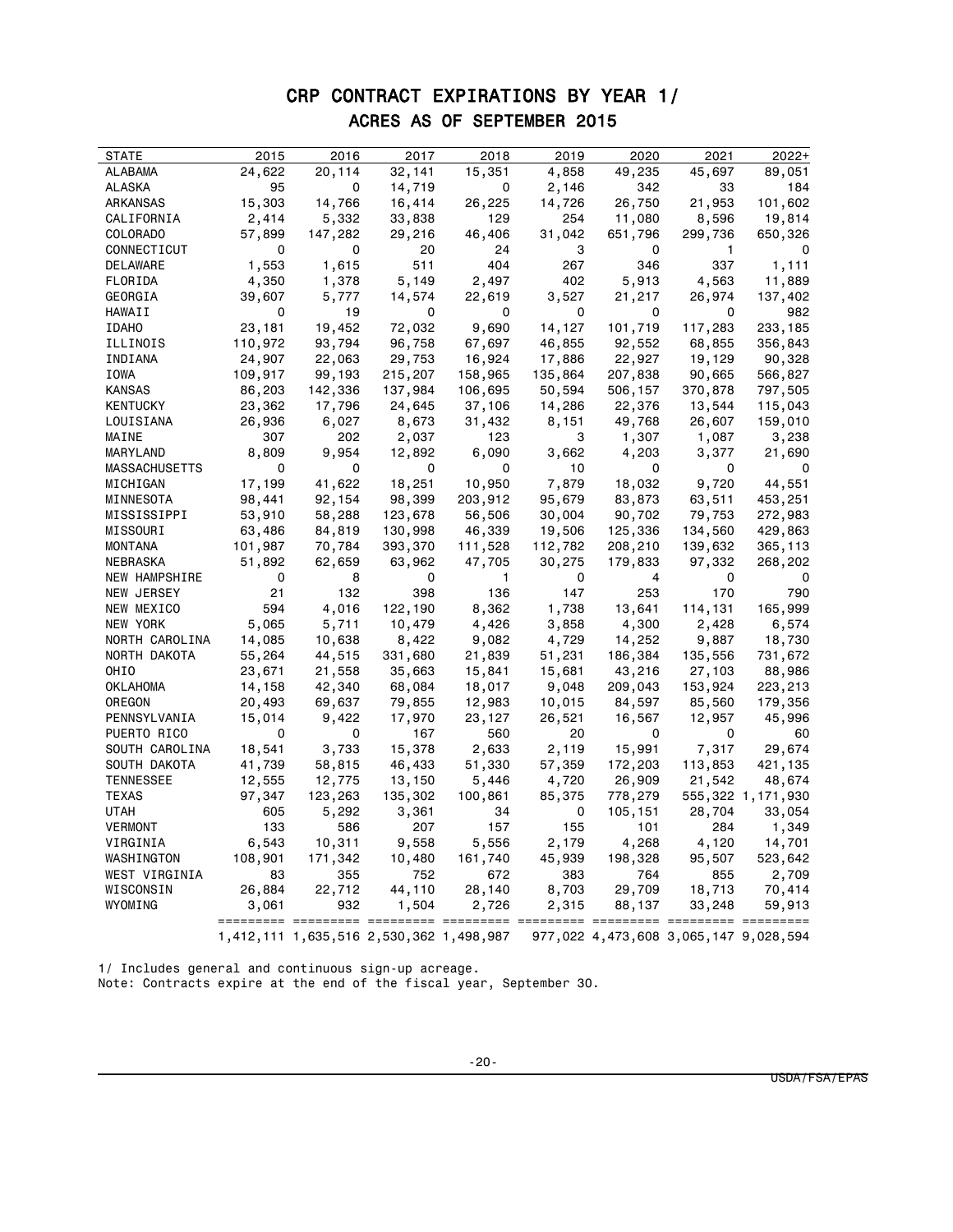#### STATE GRASS PLANTINGS TREE PLANTINGS WILDLIFE HABITAT (CP4D) 2/ WILDLIFE CORRIDORS (CP4B) FIELD WINDBREAKS (CP5) INTROD. (CP1) NATIVE (CP2) SOFTWOODS (CP3) LONGLEAF PINE (CP3A) 1/ HARDWOODS (CP3A) ALABAMA 14,094 3,674 104,782 16,033 16,002 7,028 452 0 ALASKA 2,033 0 0 0 0 0 0 0 ARKANSAS 4,171 4,365 16,828 0 30,470 2,342 55 0 CALIFORNIA 21,025 253 5 0 50 9,851 0 0 COLORADO 70,255 862,517 28 0 1 433,999 0 1,369 CONNECTICUT 20 24 0 0 0 0 0 0 0 DELAWARE 15 23 0 0 3,392 991 0 0 FLORIDA 85 108 14,636 2,615 3,053 1,081 0 0 GEORGIA 754 177 51,364 21,560 37,553 2,723 4 0 HAWAII 0 0 0 0 13 0 0 0 IDAHO 209,246 44,167 6,477 0 30 81,424 33 262 ILLINOIS 176,714 53,291 1,203 0 46,862 109,880 68 2,404 INDIANA 23,430 16,952 344 0 17,643 8,029 293 1,978 IOWA 191,942 130,773 549 0 15,265 131,183 272 6,457 KANSAS 12,948 730,679 17 0 433 316,450 475 1,802 KENTUCKY 38,032 26,095 218 0 4,350 294 37 0 LOUISIANA 851 1,474 21,682 6,705 53,323 32,713 0 0 MAINE 2 ,921 0 128 0 1 38 0 0 MARYLAND 8,650 2,435 501 0 485 1,562 3 0 MASSACHUSETTS 0 0 0 0 0 0 0 0 MICHIGAN 26,222 20,593 3,629 0 2,869 12,373 276 2,471 MINNESOTA 72,551 59,302 8,682 0 18,705 167,326 148 8,924 MISSISSIPPI 20,589 2,844 198,850 14,532 46,251 4,577 88 0 MISSOURI 467,670 165,854 503 0 14,380 3,142 2 82 MONTANA 436,369 353,402 40 0 5 12,536 107 186 NEBRASKA 28,609 299,708 181 0 483 41,495 30 33,202 NEW HAMPSHIRE 0 0 0 0 0 0 0 0 NEW JERSEY 303 124 51 0 48 0 0 7 NEW MEXICO 43,912 286,589 0 0 0 0 140 0 0 NEW YORK 6,790 757 408 0 487 505 25 7 NORTH CAROLINA 1,071 465 17,726 6,345 7,127 945 10 23 NORTH DAKOTA 174,992 29,714 83 0 373 297,979 0 4,500 OHIO 15,151 52,641 1,729 0 6,778 13,171 87 3,480 OKLAHOMA 114,004 347,486 43 0 243 767 3 30 OREGON 211,569 104,154 2,166 0 53 10,346 331 4 PENNSYLVANIA 85,048 29,394 123 0 1,019 4,337 6 0 PUERTO RICO 0 0 0 0 16 20 0 0 SOUTH CAROLINA 889 182 23,754 2,819 7,830 1,547 0 36 SOUTH DAKOTA 55,365 86,747 34 0 14 56,487 0 24,680 TENNESSEE 31,509 25,181 20,255 0 5,608 3,537 97 0 TEXAS 262,854 1,840,442 1,455 0 10 19,973 751 41 UTAH 72,615 14,735 0 0 0 1,805 0 1 VERMONT 9 0 0 0 0 0 0 0 VIRGINIA 2,924 1,387 8,698 0 225 378 110 3 WASHINGTON 253,688 642,616 2,192 0 0 110,336 48 12 WEST VIRGINIA 208 0 6 0 16 0 0 0 WISCONSIN 38,064 29,576 7,380 0 28,322 3,988 170 149 WYOMING 98,499 2,351 1 0 0 1,384 0 223 ========== ========== ========== ========== ========== ========== ========== ========== 3,298,791 6,273,250 516,750

#### CONSERVATION PRACTICES INSTALLED ON CRP (ACRES) CUMULATIVE, AS OF SEPTEMBER 2015

1/ See also CP36 (p. 25).

2/ Seedings that meet multiple seasonal requirements for wildlife of local or regional concern.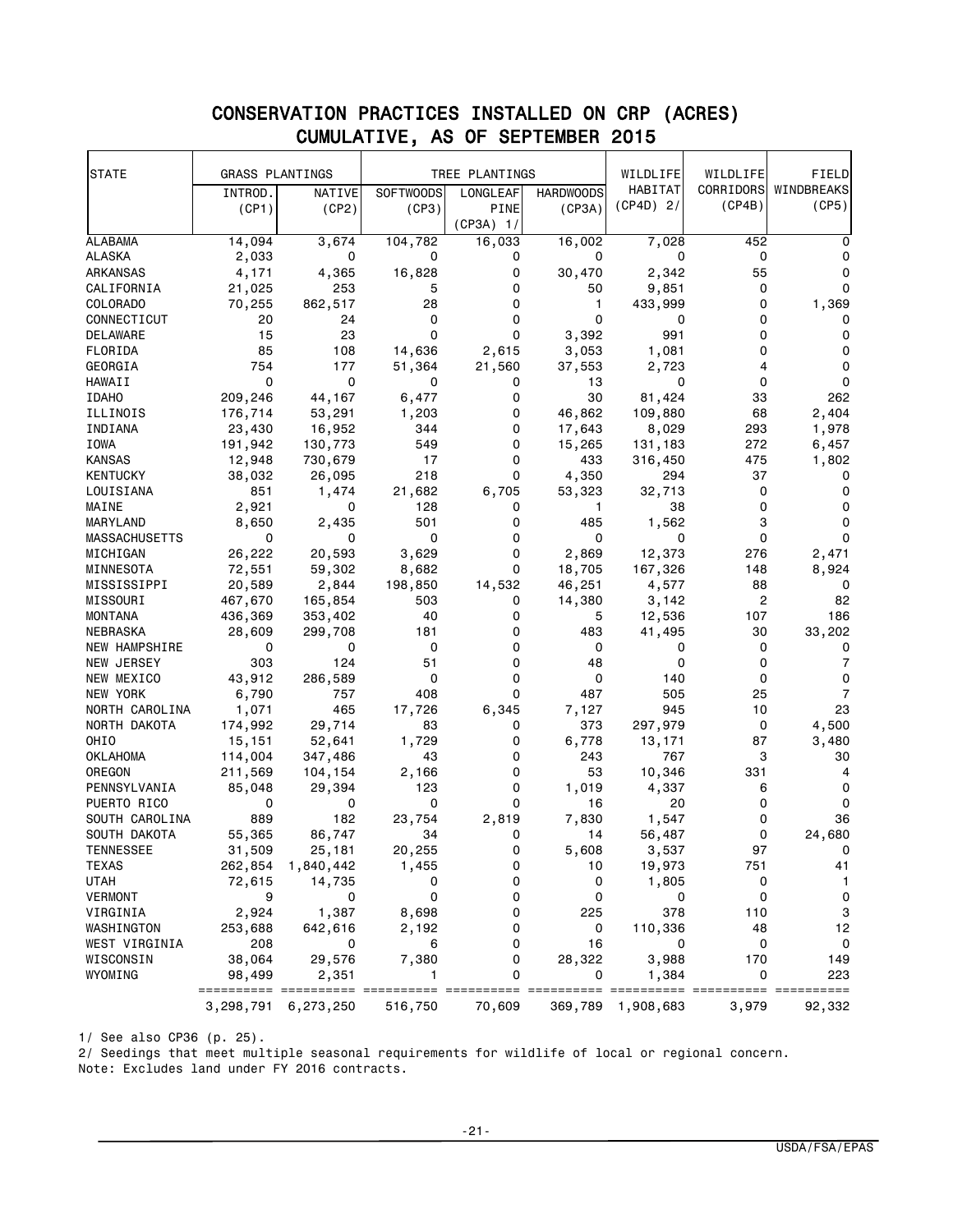# CONSERVATION PRACTICES INSTALLED ON CRP (ACRES) CUMULATIVE, AS OF SEPTEMBER 2015, CON'T

|                      | <b>DIVERSIONS</b>   |                 |                  |                  |             |                            |                |              |
|----------------------|---------------------|-----------------|------------------|------------------|-------------|----------------------------|----------------|--------------|
| <b>STATE</b>         | & EROSION           |                 | <b>SHALLOW</b>   |                  |             |                            | <b>CONTOUR</b> |              |
|                      | CONTROL             | <b>GRASS</b>    | <b>WATER FOR</b> | EXISTING         | EXISTING    | WILDLIFE                   | <b>GRASS</b>   | SHELTER-     |
|                      | STRUCT.             | WATERWAYS       | WILDLIFE         | <b>GRASS</b>     | TREES       | FOOD PLOTS                 | <b>STRIPS</b>  | <b>BELTS</b> |
|                      | (CP6&CP7)           | (CP8)           | (CP9)            | (CP10)           | (CP11)      | (CP12)                     | (CP15)         | (CP16)       |
| <b>ALABAMA</b>       | 0                   | 1               | 104              | 22, 283          | 40,016      | 1,076                      | 11             | 0            |
| <b>ALASKA</b>        | 0                   | 0               | 0                | 14,919           | 0           | 0                          | 0              | 0            |
| ARKANSAS             | 0                   | 5               | 557              | 4,726            | 12,609      | 403                        | 0              | 0            |
| CALIFORNIA           | 0                   | 0               | 40               | 45,989           | 303         | 6                          | 0              | 0            |
| COLORADO             | 0                   | 513             | 18               | 490,351          | 34          | 267                        | 12             | 4,396        |
| CONNECTICUT          | 0                   | 0               | 0                | 4                | 0           | 0                          | 0              | 0            |
| DELAWARE             | 0                   | 6               | 221              | 25               | $\mathbf 0$ | 8                          | 4              | 0            |
| FLORIDA              | 0                   | 0               | 0                | 182              | 12,371      | 57                         | 0              | 0            |
| GEORGIA              | 10                  | 35              | 23               | 1,171            | 24,297      | 771                        | 0              | 0            |
| HAWAII               | 0                   | 0               | 0                | 0                | 0           | 0                          | 0              | 0            |
| <b>IDAHO</b>         | 0                   | 3               | 23               | 116,304          | 1,106       | 232                        | 25             | 101          |
| ILLINOIS             | 19                  | 32,213          | 4,751            | 76,758           | 10,944      | 5,503                      | 957            | 145          |
| INDIANA              | 0                   | 18,984          | 978              | 18,943           | 5,552       | 657                        | 25             | 18           |
| IOWA                 | 10                  | 36,597          | 10,283           | 188,615          | 6,494       | 4,737                      | 12,514         | 2,248        |
| KANSAS               | 0                   | 8,403           | 1,051            | 206,847          | 223         | 3,371                      | 3,435          | 808          |
| <b>KENTUCKY</b>      | 0                   | 4,391           | 1,897            | 9,258            | 973         | 782                        | 42             | 0            |
| LOUISIANA            | 0                   | 5               | 442              | 1,455            | 13,627      | 1,040                      | 0              | 0            |
| MAINE                | 0                   | 57              | 0                | 2,623            | 274         | 0                          | 0              | 0            |
| MARYLAND             | 0                   | 252             | 1,153            | 1,731            | 310         | 37                         | 0              | 0            |
| <b>MASSACHUSETTS</b> | 0                   | 0               | 0                | 0                | 0           | 0                          | 0              | 0            |
| MICHIGAN             | 50                  | 606             | 1,860            | 15,865           | 2,558       | 1,157                      | 3              | 57           |
| MINNESOTA            | 70                  | 3,554           | 243              | 62,729           | 9,047       | 3,948                      | 759            | 3,949        |
| MISSISSIPPI          | 0                   | 58              | 539              | 32,093           | 161,684     | 2,697                      | 27             | 0            |
| MISSOURI             | 6                   | 1,980           | 1,857            | 138,810          | 6,341       | 3,575                      | 881            | 70           |
| MONTANA              | 0                   | 83              | 11               | 442,437          | 432         | 1,721                      | 0              | 248          |
| NEBRASKA             | 0                   | 1,307           | 187              | 97,412           | 845         | 860                        | 330            | 2,168        |
| <b>NEW HAMPSHIRE</b> | 0                   | 0               | 0                | 0                | 0           | 0                          | 0              | 0            |
| NEW JERSEY           | 0                   | 152             | 0                | 22               | 0           | 2                          | 0              | 0            |
| NEW MEXICO           | 0                   | 0               | 0                | 91,407           | 0           | 0                          | 0              | 0            |
| NEW YORK             | 0                   | 42              | 3                | 14,863           | 738         | 77                         | 3              | 0            |
| NORTH CAROLINA       | 0                   | 268             | 350              | 1,187            | 10,418      | 23                         | 0              | 5            |
| NORTH DAKOTA         | 0                   | 95              | 1                | 321,361          | 338         | 2,436                      | 0              | 5,093        |
| OHIO                 | 0                   | 11,115          | 557              | 25,393           | 2,608       | 468                        | 14             | 99           |
| OKLAHOMA             | 0                   | 163             | 79               | 232,206          | 173         | 1,006                      | 9              | 21           |
| OREGON               | 0                   | 27              | 0                | 123,558          | 518         | 121                        | 0              | 0            |
| PENNSYLVANIA         | 0                   | 341             | 33               | 14,043           | 296         | 1,155                      | 60             | 0            |
| PUERTO RICO          | 0                   | 0               | 0                | 188              | 117         | 0                          | 60             | 0            |
| SOUTH CAROLINA       | 0                   | 36              | 44               | 1,753            | 21,108      | 263                        | $\mathbf 0$    | $\mathbf 0$  |
| SOUTH DAKOTA         | 14                  | 1,328           | 41               | 88,373           | 210         | 4,033                      | 33             | 14,921       |
| TENNESSEE            | 0                   | 163             | 73               | 19,163           | 8,024       | 382                        | 17             | U            |
| <b>TEXAS</b>         | 0                   | 1,602           | 92               | 755,981          | 3,028       | 3,210                      | 104            | 5            |
| <b>UTAH</b>          | 0                   | 14              | 0                | 85,932           | 0           | 19                         | 40             | 0            |
| <b>VERMONT</b>       | 0                   | 16              | 0                | 45               | 0           | $\mathbf 0$                | 0              | 0            |
| VIRGINIA             | 0                   | 88              | 69               | 3,337            | 5,200       | 28                         | 4              | 0            |
| WASHINGTON           | 0                   | 376             | 51               | 117,292          | 781         | 583                        | 43,537         | 8            |
| WEST VIRGINIA        | 0                   | 0               | 0                | 164              | 0           | 0                          | 0              | 0            |
| WISCONSIN            | 1                   | 1,503           | 1,882            | 50,829           | 12,080      | 1,379                      | 568<br>0       | 27<br>55     |
| WYOMING              | 0<br>=======<br>=== | 0<br>========== | 0                | 73,273<br>===    | 12          | 22<br>==================== |                |              |
|                      | 179                 | 126,382         |                  | 29,516 4,011,898 | 375,689     | 48,113                     | 63,473         | 34,439       |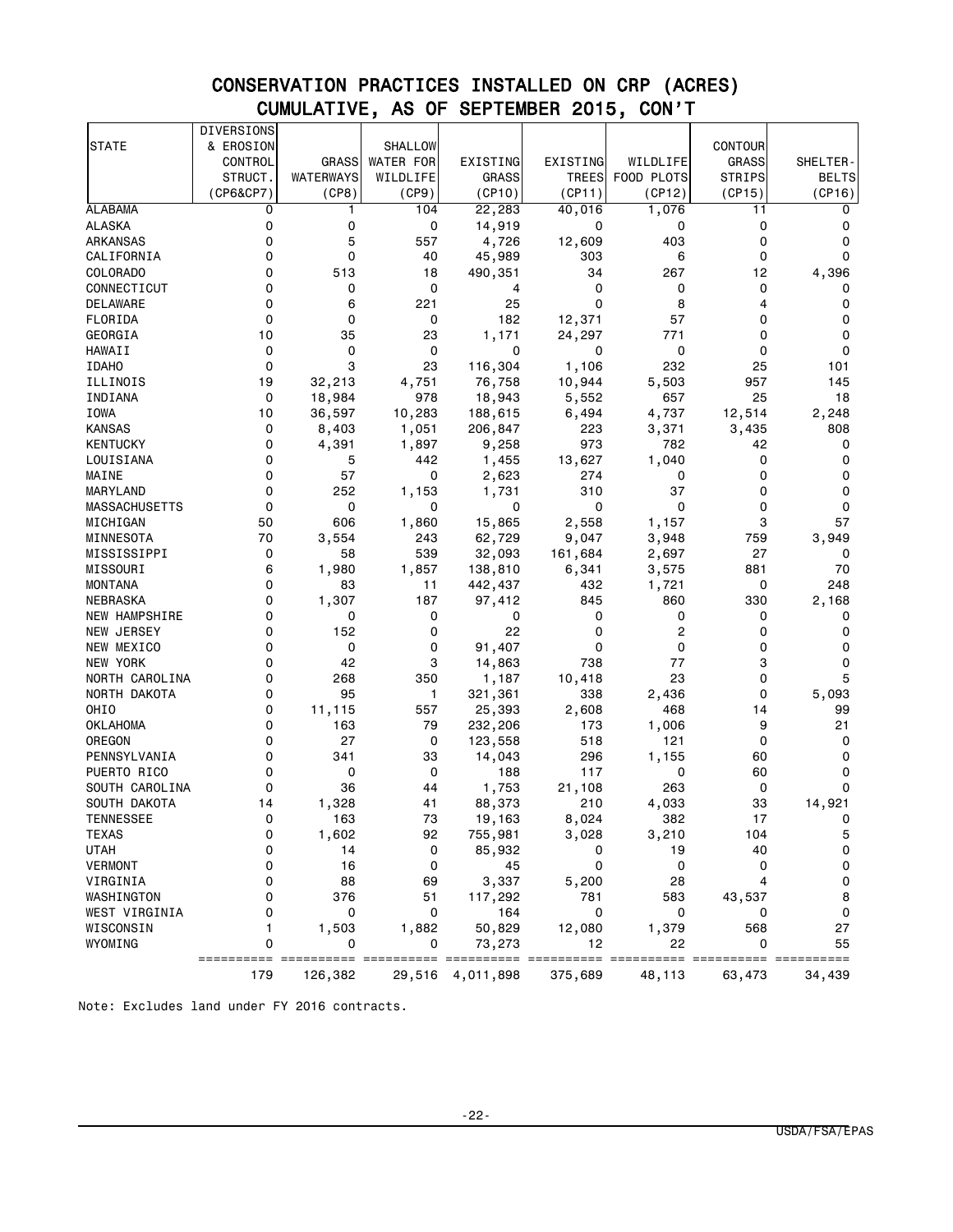### CONSERVATION PRACTICES INSTALLED ON CRP (ACRES) CUMULATIVE, AS OF SEPTEMBER 2015, CON'T

|                      |                     |            |                 |                                        |                      | WETLAND RESTORATION  |                        |                     |
|----------------------|---------------------|------------|-----------------|----------------------------------------|----------------------|----------------------|------------------------|---------------------|
| <b>STATE</b>         |                     | SALINITY   |                 | RIPARIAN                               | (CP23) 2/            | <b>FLOODPLAIN</b>    | NON-                   | <b>CROSS</b>        |
|                      | LIVING              | REDUCING   | FILTER-         | <b>BUFFERS</b>                         |                      | (CP23) 3/            | FLOODPLAIN             | WIND TRAP           |
|                      | <b>SNOW FENCES</b>  | VEGETATION | <b>STRIPS</b>   | 1/                                     |                      |                      | $(CP23A)$ 3/           | <b>STRIPS</b>       |
|                      | (CP17)              | (CP18)     | (CP21)          | (CP22)                                 |                      |                      |                        | (CP24)              |
| <b>ALABAMA</b>       | 0                   | 0          | 589             | 32,827                                 | 0                    | 5                    | 0                      | 3                   |
| ALASKA               | 0                   | 0          | 0               | 145                                    | 0                    | 0                    | $\mathbf 0$            | 0                   |
| ARKANSAS             | 0                   | 0          | 5,595           | 61,494                                 | 3,015                | 29,898               | 13,905                 | 0                   |
| CALIFORNIA           | 0                   | 0          | 0               | 1,268                                  | 569                  | 0                    | 0                      | 0                   |
| COLORADO             | 27                  | 7          | 79              | 676                                    | 331                  | 0                    | 448                    | 2                   |
| CONNECTICUT          | 0                   | 0          | 0               | 1                                      | 0                    | 0                    | 0                      | 0                   |
| DELAWARE             | 0                   | 0          | 909             | 102                                    | 243                  | 84                   | 0                      | 0                   |
| FLORIDA              | 0                   | 0          | 0               | 64                                     | 0                    | 0                    | 0                      | 0                   |
| GEORGIA              | $\mathbf 0$         | 0          | 362             | 1,114                                  | 380                  | 37                   | 0                      | 0                   |
| HAWAII               | 0                   | 0          | 0               | 987                                    | 0                    | 0                    | 0                      | 0                   |
| <b>IDAHO</b>         | 62                  | 0          | 780             | 5,518                                  | 482                  | 0                    | 25                     | 0                   |
| ILLINOIS             | 56                  | 4          | 114,709         | 107,432                                | 15,621               | 22,666               | 4,187                  | 0                   |
| INDIANA              | 1                   | 0          | 50,407          | 5,618                                  | 1,678                | 2,349                | 4,304                  | 0                   |
| IOWA                 | 656                 | 0          | 195,876         | 54,743                                 | 6,274                | 99,126               | 6,739                  | 0                   |
| <b>KANSAS</b>        | 67                  | 875        | 26,043          | 3,004                                  | 625                  | 3,660                | 4,341                  | 75                  |
| <b>KENTUCKY</b>      | 0                   | 0          | 23,063          | 23,123                                 | 5                    | 119                  | 10                     | 0                   |
| LOUISIANA            | 0                   | 0          | 484             | 5,396                                  | 2,156                | 59,553               | 40,392                 | 0                   |
| MAINE                | 0                   | 0          | 61              | 49                                     | 0                    | 0                    | 0                      | 0                   |
| MARYLAND             | 0                   | 0          | 29,484          | 15,669                                 | 1,260                | 1,285                | 124                    | 0                   |
| <b>MASSACHUSETTS</b> | 0                   | 0          | 10              | 0                                      | 0                    | 0                    | 0                      | 0                   |
| MICHIGAN             | 14                  | 0          | 42,240          | 3,154                                  | 10,199               | 2,842                | 9,466                  | 0                   |
| MINNESOTA            | 4,208               | 4,576      | 123,795         | 40,830                                 | 98,026               | 30,952               | 138,686                | 2                   |
| MISSISSIPPI          | 0                   | 0          | 6,914           | 170,783                                | 1,040                | 10,757               | 954                    | 0                   |
| MISSOURI             | 0                   | 0          | 32,305          | 28,706                                 | 556                  | 12,903               | 514                    | 0                   |
| <b>MONTANA</b>       | 41                  | 95,476     | 225             | 3,082                                  | 1,192                | 558                  | 174                    | 0                   |
| NEBRASKA             | 123                 | 503        | 16,273          | 2,551                                  | 541                  | 3,250                | 2,088                  | 0                   |
| NEW HAMPSHIRE        | 0                   | 0          | 0               | 13                                     | 0                    | 0                    | 0                      | 0                   |
| NEW JERSEY           | 0                   | 0          | 364             | 267                                    | 0                    | 0                    | 0                      | 0                   |
| NEW MEXICO           | 0                   | 0          | 0               | 5,280                                  | 0                    | 0                    | 0                      | 0                   |
| NEW YORK             | 0                   | 0          | 431             | 12,614                                 | 3                    | 60                   | 31                     | 0                   |
| NORTH CAROLINA       | 0                   | 0          | 1,940           | 22,597                                 | 1,409                | 1,126                | 0                      | 0                   |
| NORTH DAKOTA         | 661                 | 101,313    | 8,205           | 426                                    | 153,244              | 3,380                | 45,347                 | 10                  |
| OHIO                 | 0                   | 0          | 70,721          | 7,086                                  | 2,320                | 3,390                | 5,569                  | 0                   |
| OKLAHOMA             | 0                   | 1,862      | 648             | 1,835                                  | 147                  | 293                  | 1,611                  | 0                   |
| OREGON               | 0                   | 0          | 1,852           | 36,631                                 | 50                   | 77                   | 115                    | 0                   |
| PENNSYLVANIA         | 0                   | 0          | 1,337           | 24,649                                 | 288                  | 658                  | 0                      | 0                   |
| PUERTO RICO          | 0                   | 0          | 0               | 203                                    | 0                    | 0                    | 0                      | 0                   |
|                      | 0                   | 0          |                 |                                        | 0                    | 172                  | 0                      | 0                   |
| SOUTH CAROLINA       |                     |            | 1,994           | 14,755                                 |                      |                      |                        | 0                   |
| SOUTH DAKOTA         | 605                 | 14,853     | 8,962           | 5,720                                  | 36,900               | 36,216               | 94,910                 |                     |
| <b>TENNESSEE</b>     | 0                   | 0          | 7,302           | 6,231                                  | 43                   | 572                  | 0                      | 0                   |
| TEXAS                | 0                   | 436        | 1,233           | 29,830                                 | 5,802                | 917                  | 434                    | 8                   |
| <b>UTAH</b>          | 0                   | 0          | 38              | 102                                    | 0                    | 0                    | 0                      | 0                   |
| <b>VERMONT</b>       | 0                   | 0          | 215             | 2,584                                  | 0                    | 0                    | 0                      | 0                   |
| VIRGINIA             | 0                   | 0          | 4,269           | 24,400                                 | 143                  | 36                   | 0                      | 0                   |
| WASHINGTON           | 0                   | 24         | 35,666          | 23,614                                 | 211                  | 50                   | 5                      | $\mathsf{O}\xspace$ |
| WEST VIRGINIA        | 0                   | 0          | 562             | 5,546                                  | 0                    | 0                    | 0                      | 0                   |
| WISCONSIN            | 38                  | 0          | 21,332          | 13,661                                 | 2,622                | 2,095                | 1,008                  | 0                   |
| WYOMING              | 3                   | 0          | 0               | 4,650                                  | 0                    | 0                    | 0                      | 0<br>==========     |
|                      | ==========<br>6,564 | 219,930    | $==$<br>837,278 | $=$ $=$ $=$ $=$ $=$ $=$ $=$<br>811,055 | === =====<br>347,373 | == ======<br>329,087 | ==== ======<br>375,389 | 98                  |

1/ Includes cropland and marginal pasture.

2/ Acres enrolled under general sign-up and CREP through 2003.

3/ Acres enrolled under continuous CREP and non-CREP sign-up after 2003.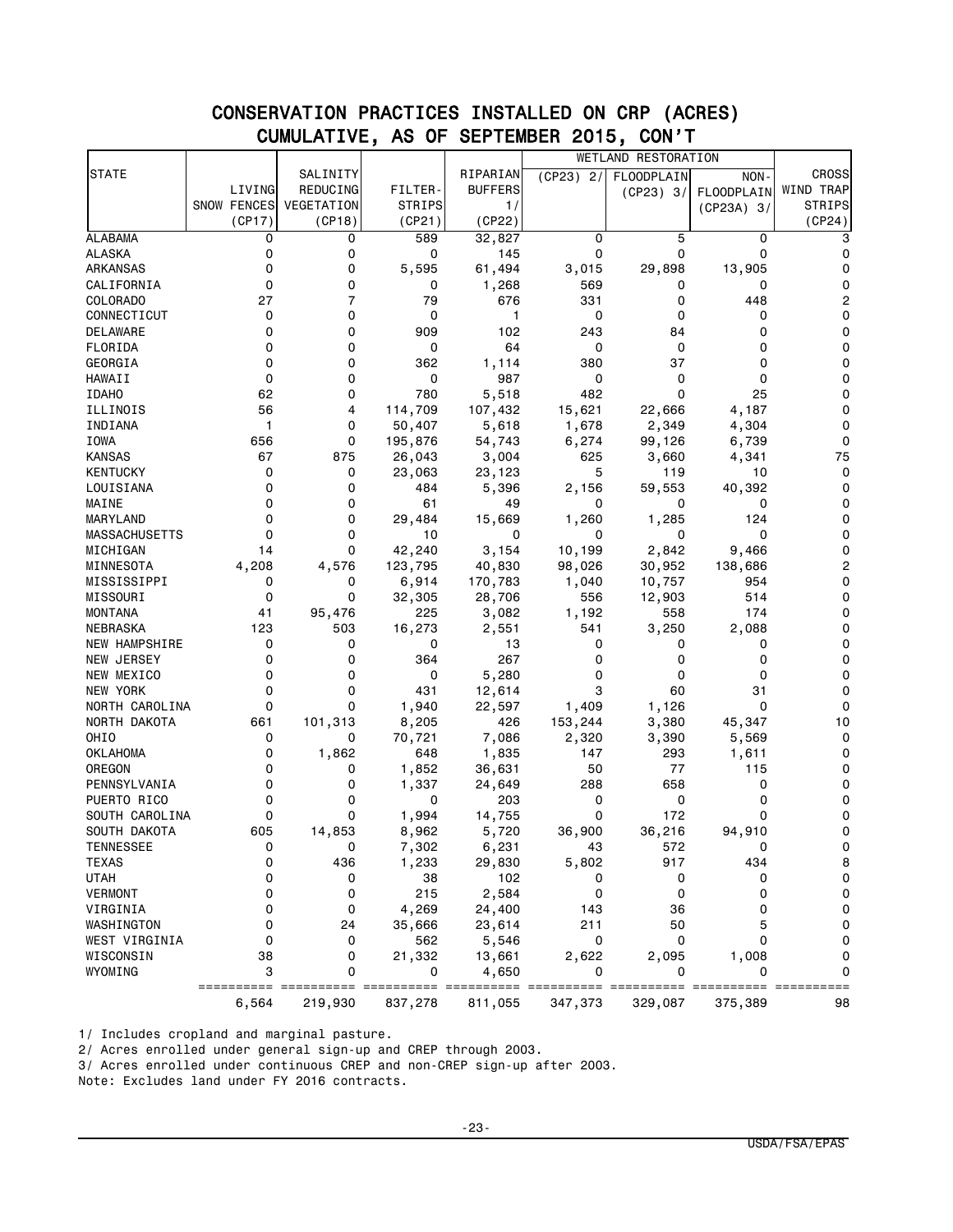# CONSERVATION PRACTICES INSTALLED ON CRP (ACRES) CUMULATIVE, AS OF SEPTEMBER 2015, CON'T

|                               | RARE AND  | FARMABLE WETLAND |                    | MARGINAL PASTURE |            |                   |                 | <b>UPLAND</b>  |
|-------------------------------|-----------|------------------|--------------------|------------------|------------|-------------------|-----------------|----------------|
| <b>STATE</b>                  | DECLINING | PROGRAM 1/       |                    | <b>BUFFERS</b>   |            | <b>BOTTOMLAND</b> | EXPIRED         | <b>BIRD</b>    |
|                               | HABITAT   | <b>WETLAND</b>   | <b>BUFFER</b>      | WILDLIFE         | WETLAND    | <b>HARDWOOD</b>   | <b>HARDWOOD</b> | HABITAT        |
|                               | (CP25)    | (CP27)           | (CP28)             | (CP29)           | (CP30)     | TREES             | <b>TREES</b>    | <b>BUFFERS</b> |
|                               |           |                  |                    |                  |            | (CP31)            | (CP32)          | (CP33)         |
| <b>ALABAMA</b>                | 422       | 0                | 0                  | 214              | 0          | 1,208             | 0               | 1,179          |
| ALASKA                        | 0         | 0                | 0                  | 0                | 422        | 0                 | 0               | 0              |
| ARKANSAS                      | 0         | 0                | 0                  | 509              | 3,389      | 15,438            | 980             | 5,511          |
| CALIFORNIA                    | 0         | 0                | 0                  | 115              | 0          | 0                 | 160             | 0              |
| COLORADO                      | 1,944     | 33               | 123                | 94               | 38         | 0                 | 0               | 405            |
| CONNECTICUT                   | 0         | 0                | 0                  | 0                | 0          | 0                 | $\mathbf 0$     | 0              |
| DELAWARE                      | 0         | 0                | 0                  | 0                | 0          | 0                 | 0               | 0              |
| FLORIDA                       | 0         | 0                | 0                  | 0                | 0          | 0                 | 0               | 0              |
| GEORGIA                       | $\Omega$  | 0                | 0                  | 28               | 0          | 25                | 0               | 2,221          |
| HAWAII                        | 0         | 0                | 0                  | 0                | 0          | 0                 | 0               | 0              |
| <b>IDAHO</b>                  | 79        | 4                | 2                  | 237              | 162        | 0                 | 0               | 0              |
| ILLINOIS                      | 2,435     | 319              | 552                | 266              | 24         | 4,492             | 636             | 66,077         |
| INDIANA                       | 2,316     | 342              | 629                | 67               | 51         | 5,775             | 518             | 14,160         |
| IOWA                          | 162,847   | 23,155           | 55,251             | 9,782            | 2,169      | 3,208             | 1,546           | 26,525         |
| <b>KANSAS</b>                 | 729,242   | 680              | 1,281              | 19               | 0          | 215               | 0               | 40,433         |
| KENTUCKY                      | 38,597    | 0                | 0                  | 71,764           | 5          | 276               | 234             | 7,733          |
| LOUISIANA                     | 0         | 0                | 0                  | 0                | 151        | 48,602            | 913             | 382            |
| MAINE                         | 0         | 0                | 0                  | 5                | 12         | 0                 | 0               | 0              |
| MARYLAND                      | 416       | 1                | 4                  | 1,009            | 149        | 0                 | $\mathbf 0$     | 737            |
| <b>MASSACHUSETTS</b>          | 0         | 0                | 0                  | 0                | 0          | 0                 | 0               | 0              |
| MICHIGAN                      | 199       | 25               | 52                 | 5                | 295        | 11                | 6               | 853            |
| MINNESOTA                     | 162,021   | 16,149           | 35,578             | 835              | 7,498      | 596               | 1,684           | 497            |
| MISSISSIPPI                   | 0         | 40               | 157                | 23               | 24         | 45,159            | 775             | 2,082          |
| MISSOURI                      | 56,266    | 4                | 5                  | 1,241            | 2,007      | 1,471             | 541             | 34,647         |
| <b>MONTANA</b>                | 109,749   | 194              | 179                | 98               | 0          | 0                 | 0               | 0              |
| NEBRASKA                      | 177,067   | 1,560            | 2,400              | 1,329            | 236        | 9                 | 0               | 6,256          |
| <b>NEW HAMPSHIRE</b>          | 0         | 0                | 0                  | 0                | 0          | 0                 | 0               | 0              |
| NEW JERSEY                    | 0         | 0                | 0                  | 0                | 0          | 0                 | $\mathbf 0$     | 0              |
| NEW MEXICO                    | 0         | 0                | $\mathbf 0$        | 0                | 0          | 0                 | $\Omega$        | 0              |
| NEW YORK                      | 0         | 0                | 0                  | 2,547            | 1,118      | 2                 | 0               | 0              |
| NORTH CAROLINA                | 0         | 0                | $\Omega$           | 54               | 0          | 42                | 0               | 8,607          |
| NORTH DAKOTA                  | 11,724    | 21,799           | 52,090             | 35               | $\Omega$   | 0                 | 0               | 0              |
| OHI <sub>0</sub>              | 6,594     | 72               | 165                | 2,859            | 131        | 95                | 39              | 15,750         |
| <b>OKLAHOMA</b>               | 24,101    | 47               | 122                | 6                | 9          | 443<br>0          | 80              | 1,063          |
| OREGON                        | 34,216    | 0<br>0           | 0                  | 13,565           | 659<br>467 | 0                 | 0               | 0              |
| PENNSYLVANIA                  | 0<br>0    | 0                | 0<br>0             | 1,229<br>203     | 0          | 0                 | 0<br>0          | 26<br>0        |
| PUERTO RICO<br>SOUTH CAROLINA | 0         | 0                | 0                  | 47               | 77         | 8                 | 0               |                |
|                               |           |                  |                    |                  | 24,164     | 0                 | 49              | 5,441<br>1,482 |
| SOUTH DAKOTA                  | 18,621    | 27,609<br>n      | 58,193<br>$\Omega$ | 5,174            |            |                   |                 |                |
| TENNESSEE<br><b>TEXAS</b>     | 0<br>52   | 0                | 0                  | 36<br>2,319      | 0<br>2     | 3,002<br>381      | 0               | 5,170          |
| <b>UTAH</b>                   | 0         |                  | 0                  | 26               | 0          | 0                 | 0               | 8,465          |
| <b>VERMONT</b>                | 0         | 0<br>0           | 0                  | 0                | 3          | 0                 | 0               | 0<br>0         |
| VIRGINIA                      | 0         | 0                | 0                  | 683              | 20         | 0                 | 0               |                |
| WASHINGTON                    | 1,166     | 2                | 8                  | 961              | 190        | 0                 | 0               | 1,633<br>1,014 |
| WEST VIRGINIA                 | 0         | 0                | 0                  | 0                | 0          | 0                 | $\mathbf 0$     | 0              |
| WISCONSIN                     | 14,417    | 29               | 41                 | 1,160            | 28         | 0                 | 945             | 290            |
| WYOMING                       | 0         | 0                | 0                  | 1,424            | 0          | 0                 | $\mathbf 0$     | 0              |
|                               |           |                  |                    |                  |            |                   |                 |                |
|                               | 1,554,490 | 92,066           | 206,832            | 119,972          | 43,499     | 130,457           | 9,107           | 258,639        |

1/ For more FWP see page 25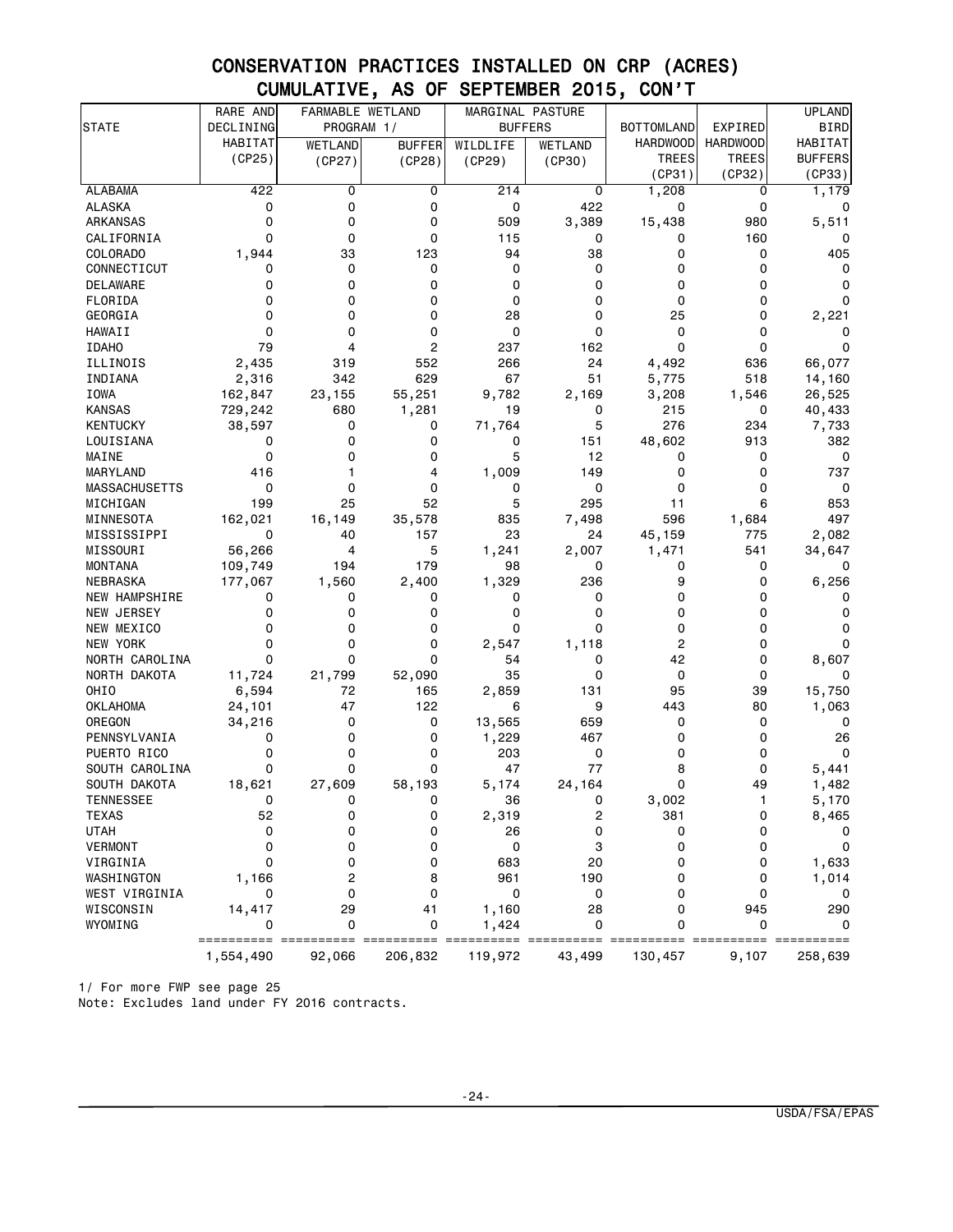# CONSERVATION PRACTICES INSTALLED ON CRP (ACRES) CUMULATIVE, AS OF SEPTEMBER 2015 CON'T

| <b>STATE</b>         | LONGLEAF    | <b>DUCK</b>    | <b>STATE</b><br>ACRES FOR | FARMABLE WETLAND PROGRAM |                 |                | POLLINATOR  | <b>TOTAL</b>      |
|----------------------|-------------|----------------|---------------------------|--------------------------|-----------------|----------------|-------------|-------------------|
|                      | <b>PINE</b> | NESTING        | WILDLIFE                  | <b>CONSTRUC-</b>         | AQUACUL-        | <b>FLOODED</b> | HABITAT 2/  |                   |
|                      | (CP36)      | <b>HABITAT</b> | <b>ENHANCEMENT</b>        | TED                      | <b>TURE</b>     | PRAIRIE        | (CP42)      |                   |
|                      |             | (CP37)         | (CP38)                    | <b>WETLANDS</b>          | <b>WETLANDS</b> | WETLANDS       |             |                   |
|                      |             |                |                           | $(CP39)$ 1/              | (CP40)          | $(CP41)$ 1/    |             |                   |
|                      |             |                |                           |                          |                 |                |             |                   |
| <b>ALABAMA</b>       | 13,550      | 0              | 2,283                     | 0                        | 37              | 0              | 21          | 277,893           |
| <b>ALASKA</b>        | 0           | 0              | 0                         | 0                        | $\mathbf 0$     | 0              | 0           | 17,518            |
| <b>ARKANSAS</b>      | 0           | 0              | 15,384                    | 0                        | 2,191           | 0              | 32          | 233,873           |
| CALIFORNIA           | 0           | 0              | 0                         | 0                        | 0               | 0              | 1,821       | 81,456            |
| COLORADO             | 0           | 0              | 29,267                    | 0                        | 446             | 0              | 13,301      | 1,912,279         |
| CONNECTICUT          | 0           | 0              | 0                         | 0                        | 0               | 0              | 0           | 49                |
| <b>DELAWARE</b>      | 0           | 0              | 0                         | 0                        | $\mathbf 0$     | 0              | 2           | 6,026             |
| FLORIDA              | 1,833       | 0              | 9                         | 0                        | 0               | 0              | 0           | 36,097            |
| GEORGIA              | 105,228     | 0              | 10,440                    | 0                        | 0               | 0              | 0           | 260,276           |
| HAWAII               | 0           | 0              | 0                         | 0                        | 0               | 0              | $\Omega$    | 1,000             |
| <b>IDAHO</b>         | 0           | 0              | 109,176                   | 0                        | 0               | 0              | 7,514       | 583,474           |
| ILLINOIS             | 2           | 0              | 20,530                    | 17                       | 0               | 0              | 13,085      | 894,787           |
| INDIANA              | 0           | 0              | 28,033                    | 19                       | 0               | 0              | 1,898       | 231,995           |
| <b>IOWA</b>          | 0           | 2,476          | 80,405                    | 251                      | 0               | 125            | 15,310      | 1,484,376         |
| <b>KANSAS</b>        | 0           | 0              | 82,490                    | 4                        | 0               | 0              | 1,814       | 2,181,943         |
| <b>KENTUCKY</b>      | 0           | 0              | 10,797                    | 0                        | 0               | 0              | 302         | 262,397           |
| LOUISIANA            | 59          | 0              | 215                       | 0                        | 3,324           | 0              | 17          | 295,053           |
| MAINE                | 0           | 0              | 2,135                     | 0                        | 0               | 0              | 0           | 8,303             |
| MARYLAND             | 0           | 0              | 0                         | 0                        | $\Omega$        | 0              | 21          | 67,279            |
| <b>MASSACHUSETTS</b> | 0           | 0              | 0                         | 0                        | 0               | 0              | 0           | 10                |
| MICHIGAN             | 0           | 0              | 6,296                     | 0                        | 0               | 0              | 282         | 166,563           |
| MINNESOTA            | 0           | 12,740         | 50,528                    | 71                       | $\Omega$        | 700            | 918         | 1,150,883         |
| MISSISSIPPI          | 418         | 0              | 8,248                     | 0                        | 10,816          | 0              | 0           | 743,020           |
| MISSOURI             | 0           | 0              | 30,537                    | 0                        | 206             | 0              | 3,856       | 1,010,979         |
| <b>MONTANA</b>       | 0           | 1,455          | 34,278                    | 0                        | $\mathbf 0$     | 0              | 4,900       | 1,499,179         |
| NEBRASKA             | 0           | 0              | 57,892                    | 0                        | 88              | 0              | 5,663       | 784,695           |
| <b>NEW HAMPSHIRE</b> | 0           | 0              | 0                         | 0                        | $\mathbf 0$     | 0              | 0           | 13                |
| NEW JERSEY           | 0           | 0              | 705                       | 0                        | 0               | 0              | $\mathbf 0$ | 2,045             |
| NEW MEXICO           | 0           | 0              | 2,600                     | 0                        | 0               | 0              | 742         | 430,670           |
| <b>NEW YORK</b>      | 0           | 0              | 1,252                     | 0                        | 0               | 0              | 23          | 42,786            |
| NORTH CAROLINA       | 6,714       | 0              | 828                       | 0                        | 58              | 0              | 4           | 89,343            |
| NORTH DAKOTA         | 0           | 138,064        | 115,353                   | 0                        | 0               | 33,312         | 1,785       | 1,523,711         |
| OHIO                 | 0           | 0              | 17,752                    | 39                       | 0               | 0              | 1,351       | 267,222           |
| <b>OKLAHOMA</b>      | 0           | 0              | 7,070                     | 0                        | $\mathbf 0$     | 0              | 142         | 735,710           |
| OREGON               | 0           | 0              | 1,046                     | 0                        | 0               | 0              | 352         | 541,411           |
| PENNSYLVANIA         | 0           | 0              | 0                         | 0                        | 0               | 0              | 0           | 164,509           |
| PUERTO RICO          | 0           | 0              | 0                         | 0                        | 0               | 0              | 0           | 807               |
| SOUTH CAROLINA       | 11,282      | 0              | 1,105                     | 0                        | 0               | 0              | 0           | 95,143            |
| SOUTH DAKOTA         | 0           | 145,781        | 103,623                   | 0                        | 100             | 9,732          | 1,131       | 926,106           |
| <b>TENNESSEE</b>     | 0           | 0              | 6,047                     | 0                        | 0               | 0              | 419         | 142,833           |
| <b>TEXAS</b>         | 0           | 0              | 88,196                    | 0                        | 0               | 0              | 12,131      | 3,040,376         |
| <b>UTAH</b>          | 0           | 0              | 0                         | 0                        | 0               | 0              | 876         | 176,202           |
| <b>VERMONT</b>       | 0           | 0              | 0                         | 0                        | 0               | 0              | 0           | 2,871             |
| VIRGINIA             | 527         | 0              | 393                       | 0                        | 0               | 0              | 61          | 54,532            |
| WASHINGTON           | 0           | 0              | 73,031                    | 0                        | 0               | 0              | 3,005       | 1,310,467         |
| WEST VIRGINIA        | 0           | 0              | 0                         | 0                        | 0               | 0              | 0           | 6,502             |
| WISCONSIN            | 0           | 0              | 10,219                    | 0                        | 0               | 0              | 215         | 244,017           |
| WYOMING              | 0           | 0              | 9,688                     | 0                        | 0               | 0              | 19          | 191,605           |
|                      |             |                |                           |                          |                 |                |             |                   |
|                      | 139,613     | 300,516        | 1,017,853                 | 402                      | 17,266          | 43,870         |             | 93,030 24,180,455 |

1/ Includes buffers.

2/ Does not include about 40,000 acres from signup 39 before CP42 was implemented.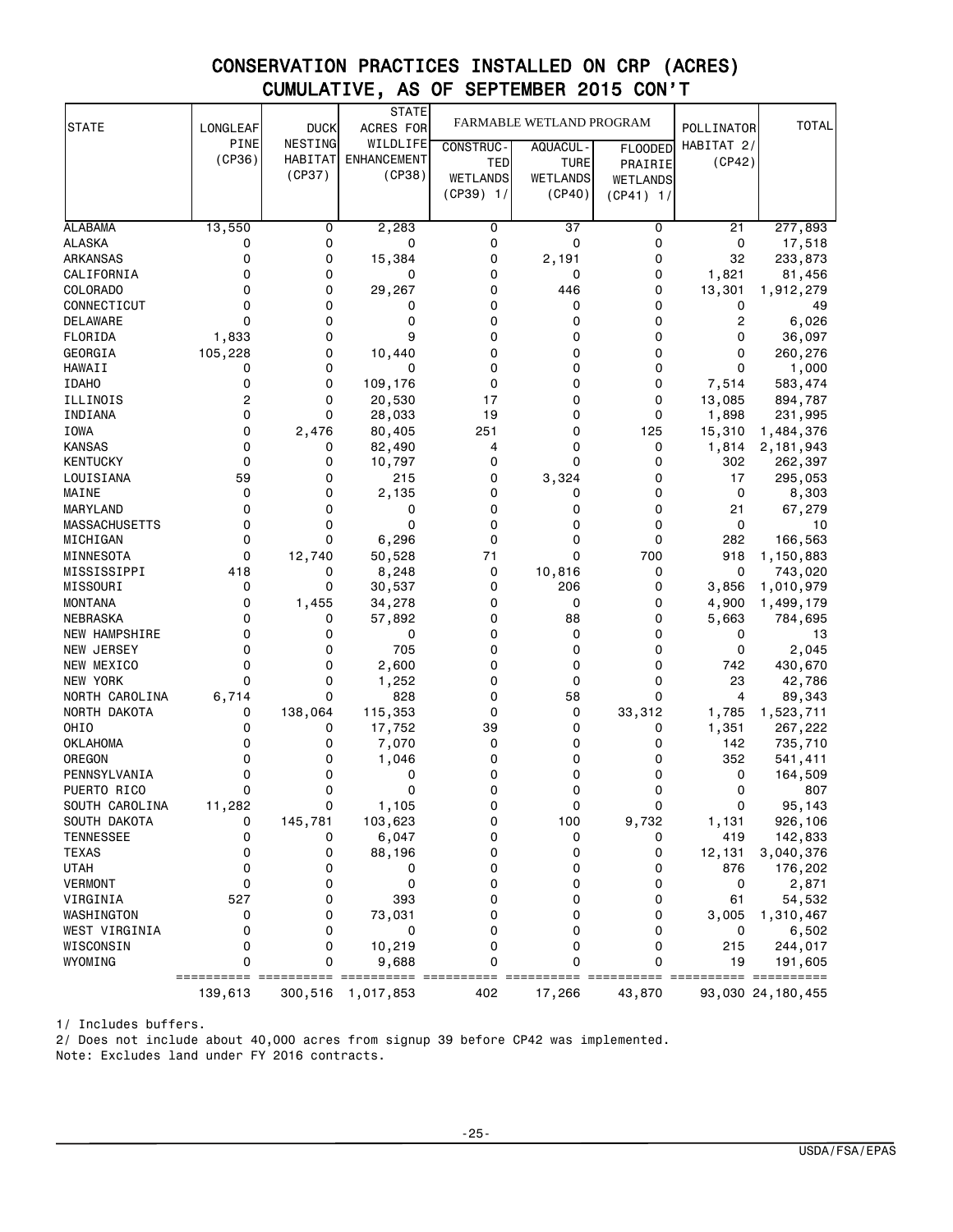| <b>State Acres for Wildlife Enhancement (SAFE)</b> |                |                         |                   |                                                         |                    |                |                         |
|----------------------------------------------------|----------------|-------------------------|-------------------|---------------------------------------------------------|--------------------|----------------|-------------------------|
| Active Contracts as of September 2015              |                |                         |                   |                                                         |                    |                |                         |
|                                                    |                |                         |                   |                                                         |                    |                |                         |
| State                                              | Allocation     | CP38A<br><b>Buffers</b> | CP38B<br>Wetlands | CP38C<br>Trees                                          | CP38D:<br>Longleaf | CP38E<br>Grass | Total Acres             |
|                                                    |                |                         |                   |                                                         | Pine               |                |                         |
| Alabama                                            | 3,800          |                         |                   |                                                         |                    | 2,283.3        | 2,283.3                 |
| Arkansas                                           | 18,900         |                         | 2,174.2           | 4,979.2                                                 |                    | 8,732.2        | 15,885.5                |
| Colorado                                           | 71,050         |                         |                   |                                                         |                    | 30,043.4       | 30,043.4                |
| Georgia                                            | 17,800         |                         |                   | 11,627.8                                                |                    | 9.7            | 11,637.5                |
| Idaho                                              | 162,300        | 155.7                   |                   | 1.0                                                     |                    | 112,194.6      | 112,351.2               |
| Illinois                                           | 26,000         |                         | 515.1             | 59.2                                                    |                    | 20,877.0       | 21,451.4                |
| Indiana                                            | 52,950         |                         | 178.0             | 3,979.2                                                 |                    | 27,266.4       | 31,423.6                |
| lowa                                               | 184,550        |                         | 1,056.6           | 1,018.0                                                 |                    | 111,058.1      | 113,132.7               |
| Kansas                                             | 164,300        |                         |                   |                                                         |                    | 93,302.2       | 93,302.2                |
| Kentucky                                           | 12,700         |                         |                   | 64.2                                                    |                    | 11,637.1       | 11,701.3                |
| Louisiana                                          | 1,700          |                         |                   |                                                         |                    | 215.4          | 215.4                   |
| Maine                                              | 2,250          |                         |                   |                                                         |                    | 2,134.6        | 2,134.6                 |
| Michigan                                           | 13,500         |                         |                   |                                                         |                    | 6,422.8        | 6,422.8                 |
| Minnesota                                          | 72,000         |                         |                   |                                                         |                    | 55,950.2       | 55,950.2                |
| Mississippi                                        | 17,900         |                         |                   | 361.7                                                   |                    | 7,922.3        | 8,284.0                 |
| Missouri                                           | 45,230         |                         |                   |                                                         |                    | 36,345.7       | 36,345.7                |
| Montana                                            | 51,500         |                         | 126.9             |                                                         |                    | 36,748.6       | 36,875.5                |
| Nebraska                                           | 86,900         |                         |                   |                                                         |                    | 71,177.4       | 71,177.4                |
| Nevada                                             | 400            |                         |                   |                                                         |                    |                |                         |
| New Jersey                                         | 1,750          |                         | 4.2               |                                                         |                    | 701.0          | 705.2                   |
| <b>New Mexico</b>                                  | 2,600          |                         |                   |                                                         |                    | 2,600.0        | 2,600.0                 |
| New York                                           | 4,900          |                         |                   |                                                         |                    | 1,252.1        | 1,252.1                 |
| North Carolina                                     | 2,600          |                         |                   |                                                         |                    | 837.0          | 837.0                   |
| North Dakota                                       | 133,143        |                         | 2,642.5           |                                                         |                    | 127,693.6      | 130,336.1               |
| Ohio                                               | 57,600         |                         | 78.2              | 21.5                                                    |                    | 18,679.6       | 18,779.3                |
| Oklahoma                                           | 15,100         |                         |                   |                                                         |                    | 8,829.8        | 8,829.8                 |
| Oregon                                             | 5,500          |                         |                   |                                                         |                    | 1,045.7        | 1,045.7                 |
| Pennsylvania                                       | 2,600          |                         |                   |                                                         |                    |                | 0.0                     |
| Puerto Rico                                        | 1,300          |                         |                   |                                                         |                    |                | 0.0                     |
| South Carolina                                     | 2,300          |                         |                   |                                                         |                    | 1,104.8        | 1,104.8                 |
| South Dakota                                       | 135,800        |                         | 620.8             |                                                         |                    | 119,616.2      | 120,237.0               |
| Tennessee                                          | 12,200         |                         | 39.2              | 49.8                                                    |                    | 6,183.3        | 6,272.3                 |
| Texas                                              | 152,500        |                         |                   |                                                         |                    | 91,669.3       | 91,669.3                |
| Virginia                                           | 2,300          |                         |                   | 10.0                                                    | 298.2              |                | 308.2                   |
| Washington                                         | 115,100        | 189                     |                   |                                                         |                    | 76,102.2       | 76,291.3                |
| Wisconsin                                          | 22,250         |                         | 64.3              |                                                         |                    | 10,550.0       | 10,614.4                |
| Wyoming                                            | 10,000         |                         |                   |                                                         |                    | 9,688.2        | 9,688.2                 |
| Regular Reserve                                    | 52,027         |                         |                   |                                                         |                    |                |                         |
| <b>LPC Reserve</b>                                 | 12,700         |                         |                   |                                                         |                    |                |                         |
| Total:                                             | 1,750,000      | 344.8                   | 7,500.0           | 22,171.6                                                | 298.2              |                | 1,110,873.7 1,141,188.4 |
| <b>SAFE Practice</b>                               | Practice Type: |                         |                   | <b>Applicable CRP Practices</b>                         |                    |                |                         |
| CP38A                                              | <b>Buffers</b> |                         | CP8, CP21, CP22   |                                                         |                    |                |                         |
| CP38B                                              | Wetlands       |                         |                   | CP9, CP23, CP23A, CP27, CP28, CP37                      |                    |                |                         |
| CP38C                                              | <b>Trees</b>   |                         |                   | CP3, CP3A, CP16, CP17, CP25, CP31                       |                    |                |                         |
| CP38D                                              | Longleaf Pine  |                         | CP3A, CP36        |                                                         |                    |                |                         |
| CP38E                                              | Grass          |                         |                   | CP1, CP2, CP4D, CP8, CP12, CP15, CP18, CP24, CP25, CP33 |                    |                |                         |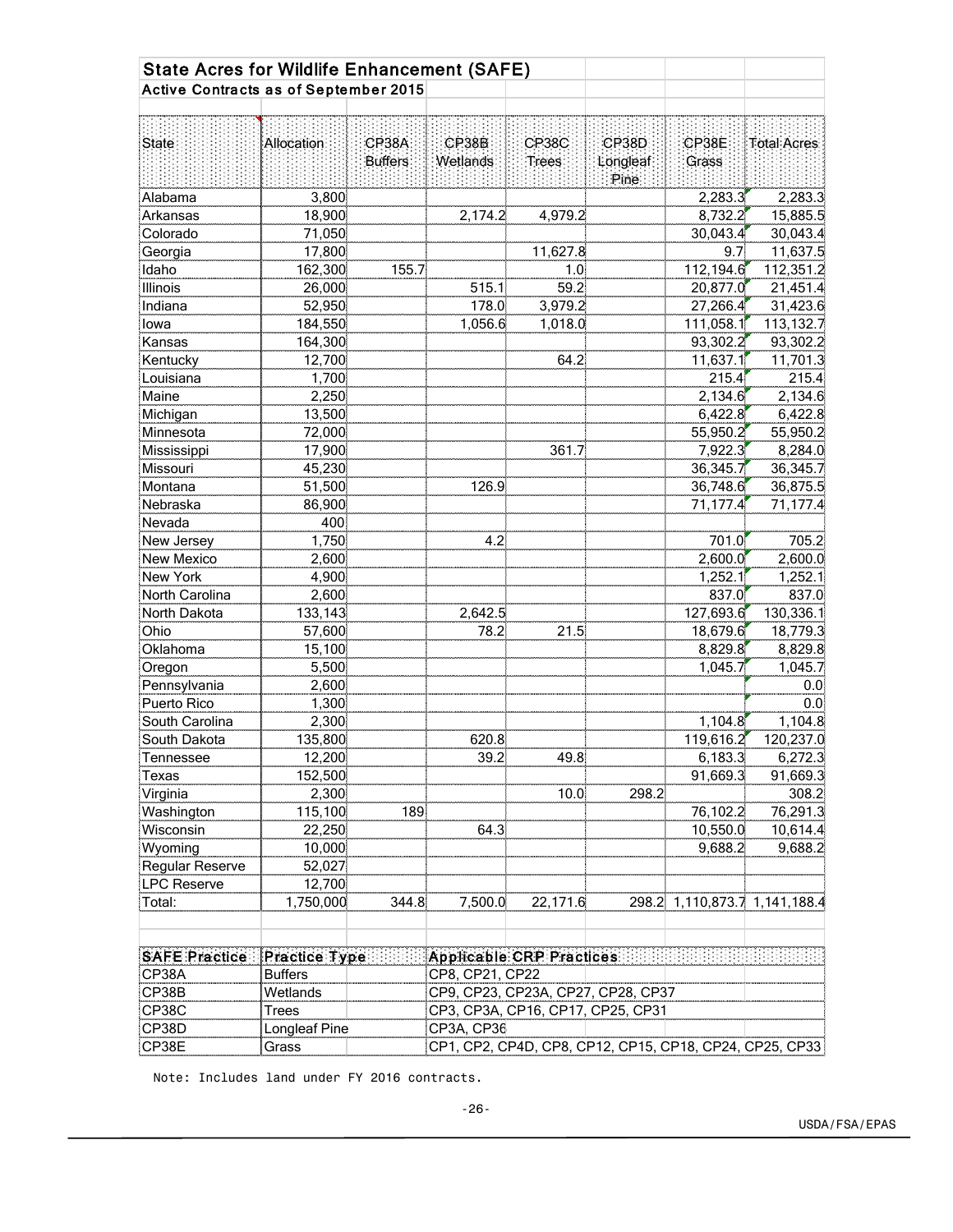|                      | <b>SAFE Acres by Project Area</b>  |                   |                                   |
|----------------------|------------------------------------|-------------------|-----------------------------------|
| as of September 2015 |                                    |                   |                                   |
|                      |                                    |                   |                                   |
| State                | <b>Project Name</b>                | <b>Allocation</b> | <b>Approved Contract</b><br>Acres |
| Alabama              | Alabama Black Belt Prairie SAF     | 3,800             | 2,283.3                           |
| Arkansas             | AR Trees SAFE                      | 6,200             | 4,979.2                           |
| Arkansas             | Arkansas Grass SAFE                | 10,200            | 8,732.2                           |
| Arkansas             | Arkansas Wetlands SAFE             | 2,500             | 2,174.2                           |
| Colorado             | CO Lesser Prairie Chicken SAFE     | 36,500            | 16,015.1                          |
| Colorado             | CO Plains Sharp-tailed Grouse      | 8,475             | 5,138.9                           |
| Colorado             | CO Shortgrass Prairie SAFE         | 11,475            | 1,474.7                           |
| Colorado             | CO Western Slope Grouse            | 14,600            | 7,414.8                           |
| Georgia              | GA Restoring Native Pine Savan     | 17,800            | 11,637.5                          |
| Idaho                | ID Columbian Sh. Grouse SAFE       | 137,300           | 111,564.7                         |
| Idaho                | Western Idaho Upland Game Bird     | 25,000            | 786.6                             |
| Illinois             | IL Mercer County SAFE              | 2,800             | 1,615.3                           |
| Illinois             | IL Prairie SAFE                    | 17,600            | 15,013.6                          |
| Illinois             | IL Sangamon SAFE                   | 2,000             | 1,461.3                           |
| Illinois             | IL Spoon River SAFE                | 3,600             | 3,361.2                           |
| Indiana              | Indiana American Woodcock SAFE     | 1,150             | 300.7                             |
| Indiana              | Indiana Bat SAFE                   | 5,800             | 3,979.2                           |
| Indiana              | Indiana Henslow's Sparrow          | 11,675            | 6,506.0                           |
| Indiana              | Indiana Northern Bobwhite SAFE     | 16,275            | 9,938.4                           |
| Indiana              | Indiana Ring-Necked Pheasant       | 10,000            | 6,228.2                           |
| Indiana              | Indiana Sedge Wren/Grasshopper     | 8,050             | 4,476.5                           |
| lowa                 | IA Early Successional/Neotrop      | 1,200             | 1,198.9                           |
| Iowa                 | Iowa Gaining Ground                | 117,150           | 56,952.2                          |
| Iowa                 | Iowa Grand River                   | 2,200             | 2,200.0                           |
| Iowa                 | <b>Iowa Pheasant Recovery SAFE</b> | 64,000            | 52,781.6                          |
| Kansas               | KS Lesser Prairie-Chicken          | 104,400           | 54,756.2                          |
| Kansas               | Kansas Upland Game Birds SAFE      | 59,900            | 38,578.8                          |
| Kentucky             | KY Early Successional/Bottomla     | 12,700            | 11,701.3                          |
| Louisiana            | Louisiana Bayou Bartholomew        | 700               |                                   |
| Louisiana            | Louisiana Gulf Coast Prairies      | 1,000             | 215.4                             |
| Maine                | ME New England Cottontail SAFE     | 0                 |                                   |
| Maine                | Maine Upland Sandpiper SAFE        | 2,250             | 2,134.6                           |
| Michigan             | MI Diverse Grassland SAFE          | 10,000            | 5,185.6                           |
| Michigan             | MI Native Pollinators SAFE         | 3,500             | 1,237.2                           |
| Minnesota            | Minnesota Back Forty Pheasant      | 72,000            | 55,978.8                          |
| Mississippi          | Mississippi Black Bear SAFE        | 2,450             | 361.7                             |
| Mississippi          | Mississippi Black Belt Prairie     | 5,000             | 2,121.3                           |
| Mississippi          | Mississippi Bobwhite Quail SAF     | 10,450            | 5,801.0                           |
| Missouri             | Missouri Bobwhite Quail SAFE       | 30,180            | 30,178.6                          |
| Missouri             | Missouri Delta Stewardship         | 6,000             | 914.3                             |
| Missouri             | Missouri Nesting Habitat SAFE      | 1,500             | 733.4                             |
| Missouri             | Missouri Sand Grassland SAFE       | 7,550             | 4,516.6                           |
| Montana              | MT Pheasant Winter Cover SAFE      | 27,100            | 19,559.5                          |
| Montana              | MT Prairie Pothole                 | 21,900            | 15,904.6                          |
| Montana              | MT Sagebrush SAFE                  | 2,500             | 1,411.4                           |
| Nebraska             | Nebraska Tallgrass SAFE            | 28,850            | 20,334.8                          |
| Nebraska             | Nebraska Upland Bird SAFE          | 58,050            | 50,864.5                          |
| Nevada               | Nevada Sage Grouse Habitat Imp     | 400               |                                   |
| New Jersey           | NJ Agricultural Heritage SAFE      | 450               | 116.7                             |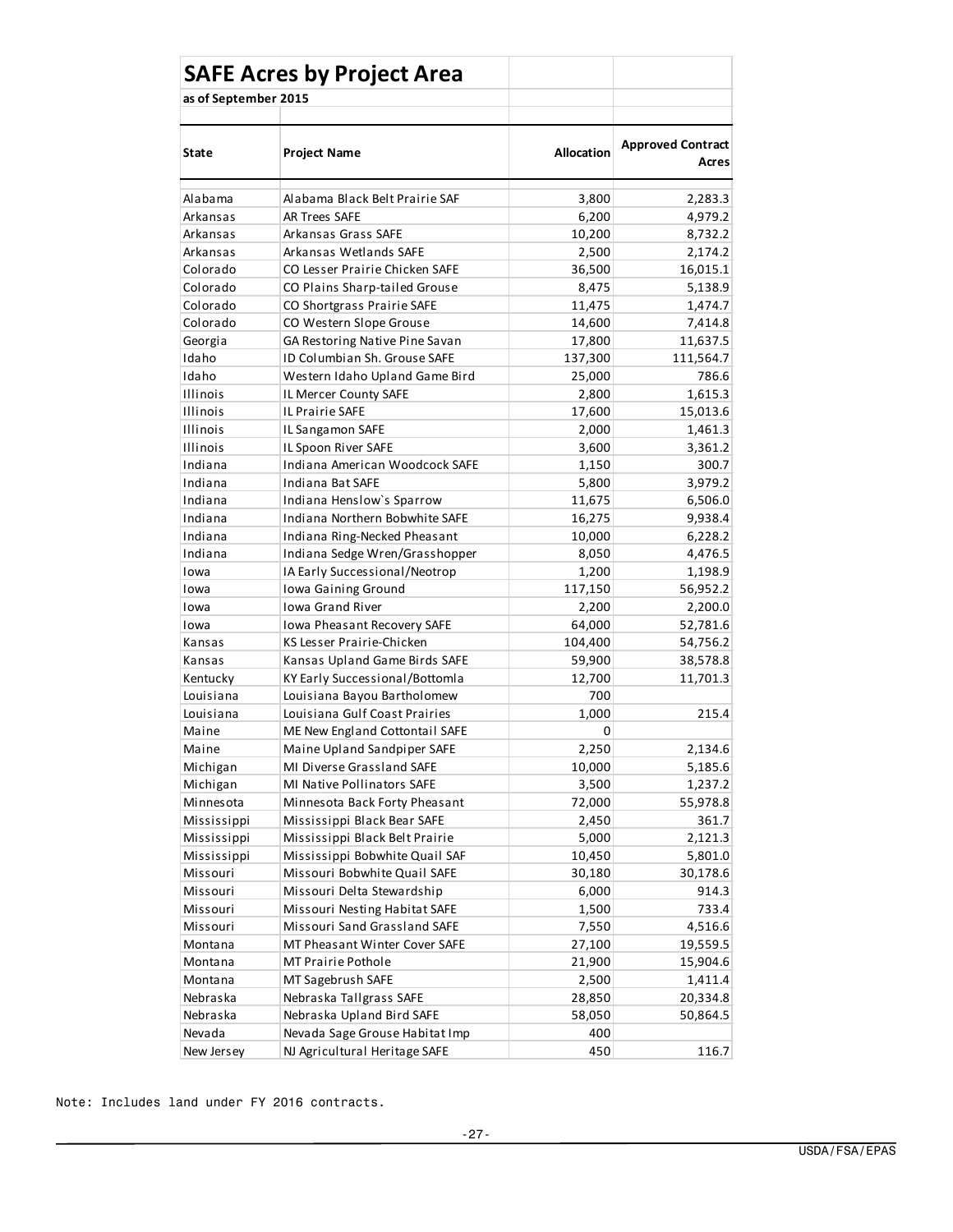|                      | <b>SAFE Acres by Project Area</b>     |                   |                          |
|----------------------|---------------------------------------|-------------------|--------------------------|
| as of September 2015 |                                       |                   |                          |
|                      |                                       |                   |                          |
| <b>State</b>         | <b>Project Name</b>                   | <b>Allocation</b> | <b>Approved Contract</b> |
|                      |                                       |                   | Acres                    |
| New Jersey           | NJ Grassland SAFE                     | 750               | 421.5                    |
| New Jersey           | NJ Raritan-Piedmont SAFE              | 550               | 167.0                    |
| New Mexico           | NM Lesser Prairie Chicken SAFE        | 2,600             | 2,600.0                  |
| New York             | <b>New York Grassland SAFE</b>        | 4,900             | 1,252.1                  |
| North Carolina       | North Carolina Grassland SAFE         | 2,600             | 837.0                    |
| North Dakota         | ND Coteau-Drift Prairie Water         | 74,653            | 74,599.5                 |
| North Dakota         | ND Habitat for Pheasants SAFE         | 47,500            | 45,564.7                 |
| North Dakota         | ND Sagebrush Restoration SAFE         | 2,000             | 1,737.6                  |
| North Dakota         | ND Tallgrass Prairie                  | 8,990             | 8,403.9                  |
| Ohio                 | OH Big Island/Killdeer                | 1,925             | 344.5                    |
| Ohio                 | OH Grand River/Mosquito               | 0                 |                          |
| Ohio                 | OH Grassland and Wetland Compl        | 0                 |                          |
| Ohio                 | OH Grasslands for Pheasants           | 43,700            | 13,691.8                 |
| Ohio                 | OH Killbuck SAFE                      | 0                 |                          |
| Ohio                 | OH Kitty Todd SAFE                    | 700               | 56.0                     |
| Ohio                 | OH LaSuAn Grasslands SAFE             | 6,350             | 2,216.8                  |
| Ohio                 | <b>OH Paint Creek SAFE</b>            | 1,675             | 615.9                    |
| Ohio                 | OH Western Lake Erie Mars             | 1,400             | 805.2                    |
| Ohio                 | S. OH Grassland Bird                  | 1,850             | 1,043.8                  |
| Oklahoma             | OK Mixed Grass Prairie SAFE           | 15,100            | 8,778.1                  |
| Oregon               | Oregon Heppner Mule Deer              | 5,500             | 1,045.7                  |
| Pennsylvania         | PA Seasonal Pools/Early Succes        | 2,600             |                          |
| Puerto Rico          | PR Sub-Tropical Forest SAFE           | 1,300             |                          |
| South Carolina       | South Carolina Northern Bobwhi        | 2,300             | 1,104.8                  |
| South Dakota         | NW South Dakota Sagebrush Rest        | 500               |                          |
| South Dakota         | South Dakota Pheasants SAFE           | 94,500            | 85,609                   |
| South Dakota         | Western SD Grassland Wildlife         | 40,800            | 34,630                   |
| Tennessee            | TN Grass SAFE                         | 11,500            | 6,183                    |
| Tennessee            | <b>TN Trees SAFE</b>                  | 300               | 49.8                     |
| Tennessee            | <b>TN Wetlands SAFE</b>               | 400               | 39                       |
| Texas                | TX Lower Rio Grande Thornscru         | 2,000             | 1,777.4                  |
| <b>Texas</b>         | <b>Texas Gulf Coast Prairies SAFE</b> | 500               |                          |
| Texas                | <b>Texas Mixed Grass SAFE</b>         | 150,000           | 89,891.9                 |
| Virginia             | VA Culpeper Basin SAFE                | 500               |                          |
| Virginia             | VA Longleaf Pine SAFE                 | 1,000             | 298.2                    |
| Virginia             | VA Rare & Declining Habitats          | 300               | 10.0                     |
| Virginia             | VA Riparian Buffer SAFE               | 500               |                          |
| Washington           | WA Coastal Roosevelt Elk SAFE         | 0                 |                          |
| Washington           | WA Columbia Basin SAFE                | 150               | 17.4                     |
| Washington           | WA Palouse Prairie SAFE               | 3,228             | 727.3                    |
| Washington           | WA Sage and Sharp-Tail Grouse         | 73,000            | 65,091                   |
| Washington           | WA Shrub-steppe SAFE                  | 18,722            | 8,128.0                  |
| Washington           | Washington Ferruginous Hawk           | 20,000            | 2,327                    |
| Wisconsin            | Central WI Grassland SAFE             | 500               | 204                      |
| Wisconsin            | Wisconsin Glacial SAFE                | 5,250             | 2,775                    |
| Wisconsin            | Wisconsin SW Grassland SAFE           | 12,000            | 4,479                    |
| Wisconsin            | Wisconsin Shortgrass SAFE             | 2,500             | 2,123                    |
| Wisconsin            | Wisconsin Western Prairie SAFE        | 2,000             | 1,033                    |
| Wyoming              | NE Wyoming Habitat Restoration        | 10,000            | 9,688                    |